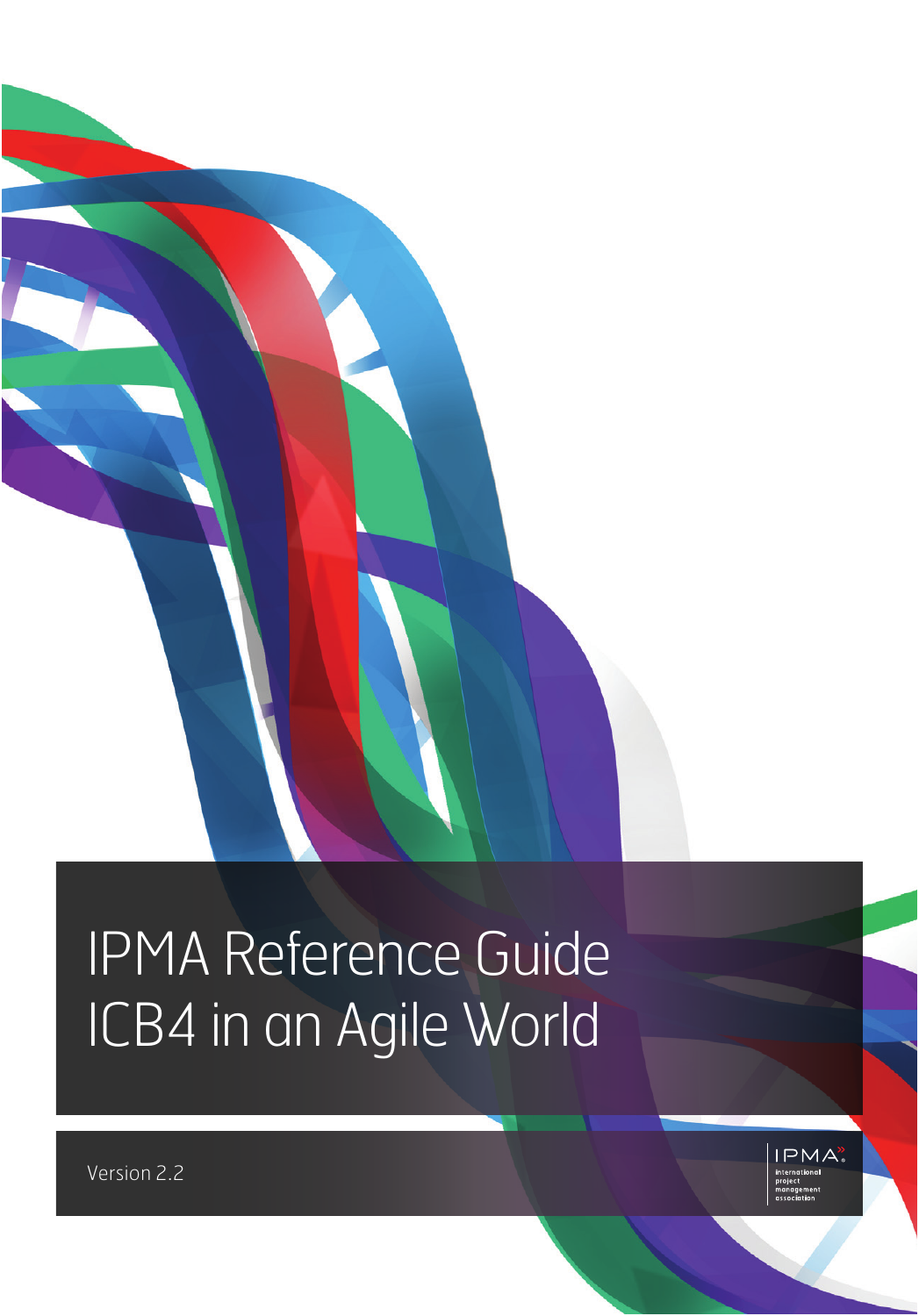Owner and author of this document:

#### **Legal Address:**

International Project Management Association (IPMA) c/o Advokaturbüro Maurer & Stäger, Fraumünsterstrasse 17 Postfach 2018, CH-8022 Zurich, Switzerland

#### **Operational Address:**

International Project Management Association (IPMA), P.O. Box 1167 NL-3860 BD Nijkerk, The Netherlands

### **Copyright:**

©2018 International Project Management Association (IPMA®) All rights reserved (including those of translation into other languages). No part of this document may be reproduced in any form - by photo print, microfilm, or any other means - nor transmitted or translated into a machine language without written permission.

IPMA, IPMA ICB, IPMA Level A, IPMA Level B, IPMA Level C, IPMA Level D and IPMA Delta are registered trademarks protected by law in most countries.

IPMA Reference Guide ICB4 in an Agile World Version 2.2 ISBN (pdf): 978-94-92338-22-8 ISBN (print): 978-94-92338-20-4

### **Editorial team (in alphabetical order):**

Dr. Sandra Bartsch-Beuerlein (Germany) Peter Coesmans (The Netherlands) John Hermarij (The Netherlands) – the leading editor Tayyab Jamil (United Kingdom) Kaaja Jouko (Finland) Tuomo Koskenvaara (Finland) Hrvoje Meštrović (CAPM) Peter Milsom (Canada) Sandra Mišić (CAPM) Dietmar Prudix (Germany) Carlos Reis (Portugal) Hansjürg Rhyner (Switzerland) Olof Rosengren (Sweden) Teemu Toivonen (Finland)

### **Graphical Design:**

Dana Kowal (Poland)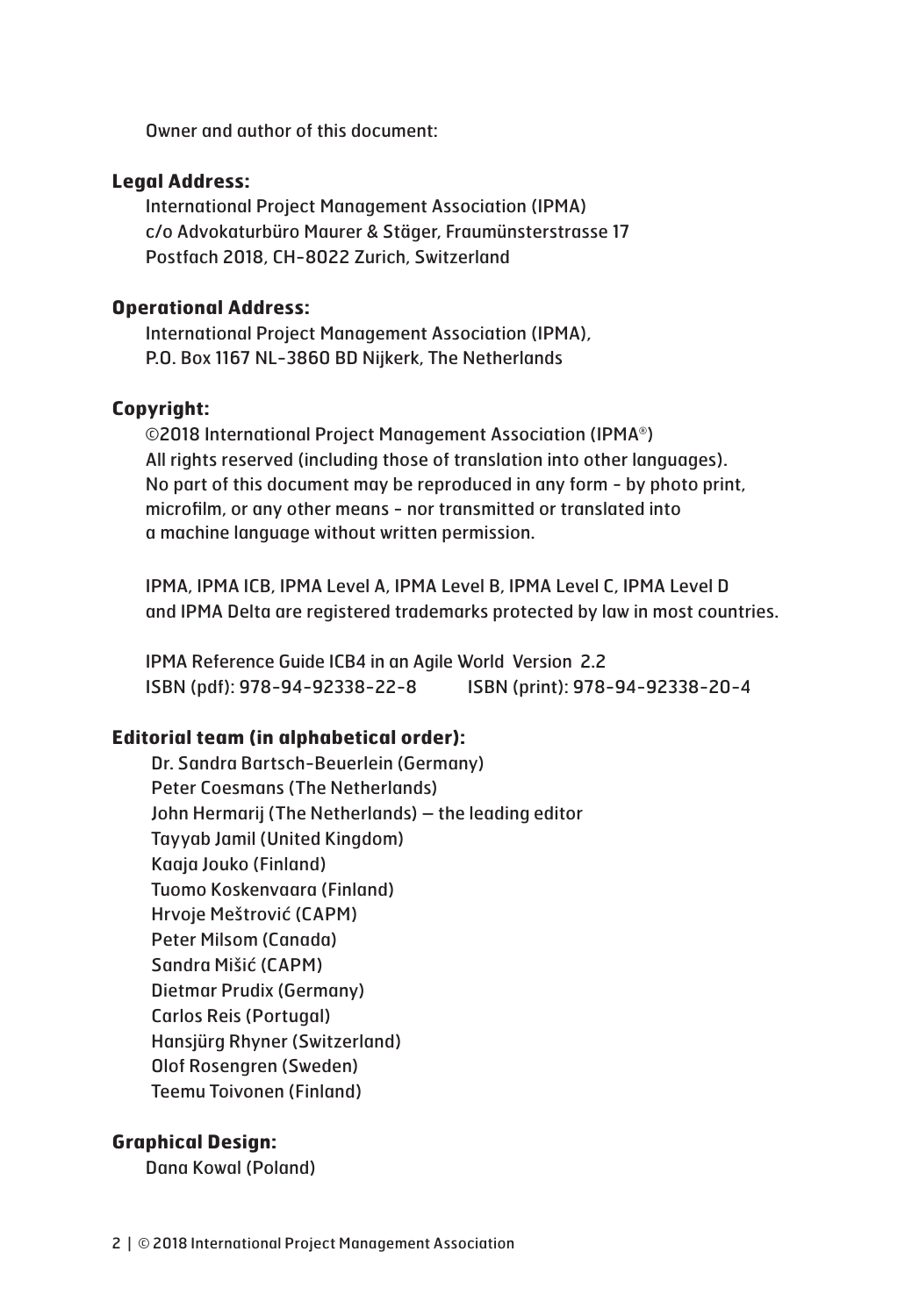# **Table of Contents**

| <b>Table of Contents</b>                                    | 3               |
|-------------------------------------------------------------|-----------------|
| A changing world needs a new kind of leadership             | 5               |
| Working both lean and agile                                 | 5               |
| The need for agile leaders                                  | 6               |
| How does one demonstrates good leadership                   | 6               |
| <b>Perspective</b>                                          | 7               |
| <b>Perspective 1: Strategy</b>                              | 7               |
| Perspective 2: Governance, structures and processes         | 9               |
| <b>Perspective 3: Compliance, standards and regulations</b> | 11              |
| <b>Perspective 4: Power and interest</b>                    | 13 <sup>°</sup> |
| <b>Perspective 5: Culture and values</b>                    | 15              |
| People                                                      | 17              |
| People 1: Self-reflection and self-management               | 17              |
| People 2: Personal integrity and reliability                | 19              |
| <b>People 3: Personal communication</b>                     | 20              |
| <b>People 4: Relations and engagement</b>                   | 22              |
| <b>People 5: Leadership</b>                                 | 24              |
| <b>People 6: Teamwork</b>                                   | 26              |
| <b>People 7: Conflict and crisis</b>                        | 28              |
| <b>People 8: Resourcefulness</b>                            | 29              |
| <b>People 9: Negotiation</b>                                | 31              |
| <b>People 10: Results orientation</b>                       | 33              |
| <b>Practice</b>                                             | 35              |
| <b>Practice 1: Design</b>                                   | 35              |
| Practice 2: Business goals, requirements and value          | 37              |
| <b>Practice 3: Scope</b>                                    | 39              |
| <b>Practice 4: Time</b>                                     | 40              |
| <b>Practice 5: Organisation and information</b>             | 42              |
| <b>Practice 6: Quality</b>                                  | 44              |
| <b>Practice 7: Finance</b>                                  | 46              |
| <b>Practice 8: Resources</b>                                | 47              |
| <b>Practice 9: Procurement</b>                              | 49              |
| <b>Practice 10: Plan, adapt and control</b>                 | 51              |
| <b>Practice 11: Risk and opportunity</b>                    | 53              |
| <b>Practice 12: Stakeholders</b>                            | 54              |
| <b>Practice 13: Change and transformation</b>               | 56              |
| <b>Practice 14. Select and balance</b>                      | 57              |
| Annex A: Competence table                                   | 61              |
| Annex B: Key Competence Indicator table                     | 63              |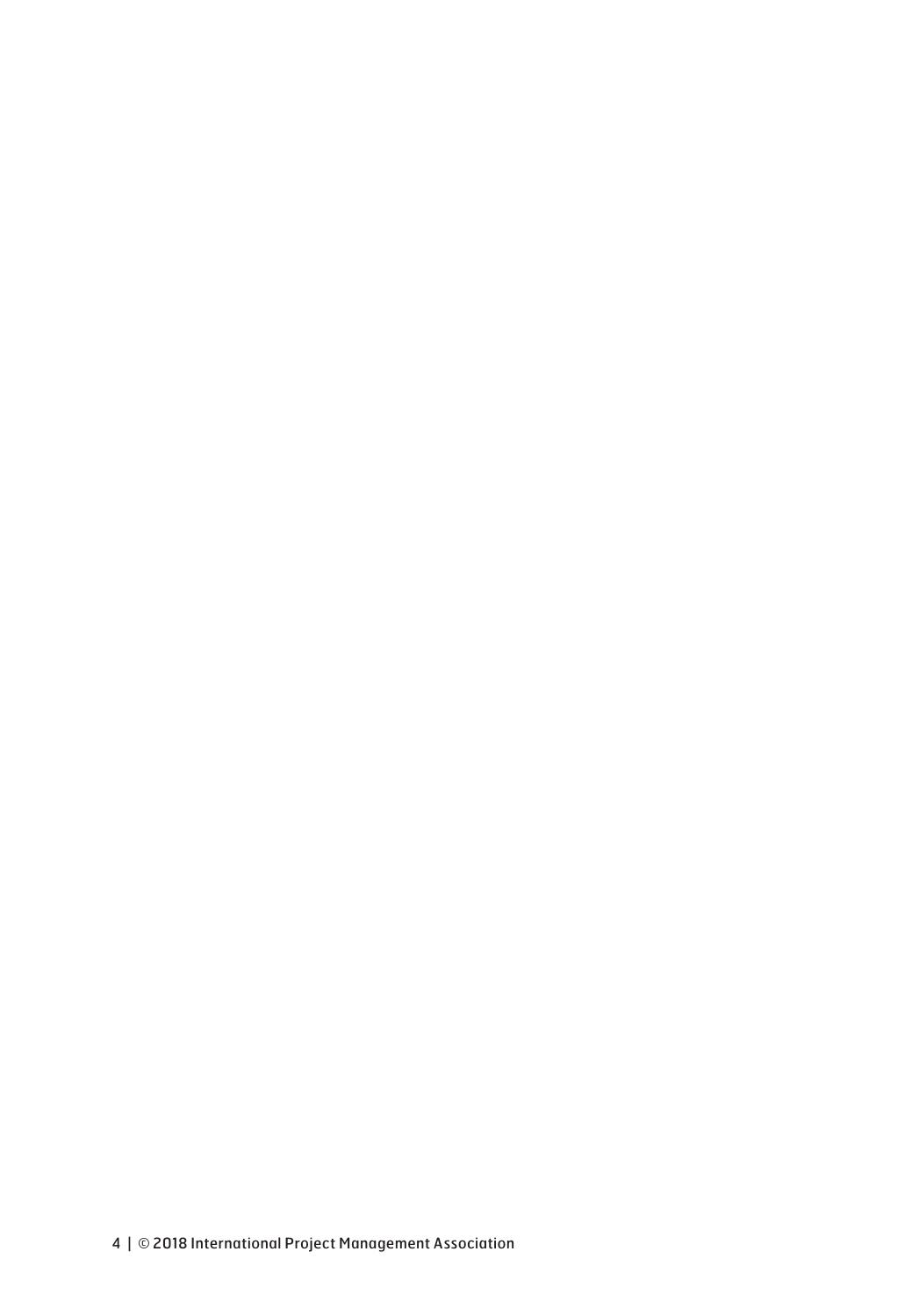# **Introduction**

# **A changing world needs a new kind of leadership**

The world is rapidly transforming and a new breed of leader is required. An individual that is competent in responding swiftly to technological innovation, changing social relations, new divisions of labour and new ways of working.

The challenges we face are more complex than ever before. Organisations need to absorb and adapt to change much quicker than they did before. The tried and tested application of best practices is therefore losing significance and a more agile approach is required. Agility however, is not the goal in itself, but as a means to an end. It is about focusing on what is valuable to customers.

The complexity and uncertainty we face also calls for a different form of control. Responsibilities will now be held across all levels within the organisation. The decision-makers will increasingly entrust responsibility to the experts and we see a shift from pure management towards leadership at all levels of the organisation.

# **Working both lean and agile**

A solution to these challenges is lean-agile working, an essential part of the way teams will organise for work. Effective organisations learn to make a distinction between what is valuable and what is irrelevant. Many organisations have taken the first, sometimes bold, steps toward a lean-agile transition to become more adaptive to their environments. Almost all remaining organisations will be found considering following suit. Organisations that have experience working with agile will know that it takes more than just sending people to a training course to learn a particular agile framework. They will undoubtedly have realised that agile working is easier to understand than it is to do. Individuals are needed who can lead the way in a common learning process and who can inspire other employees in their organisation to adopt an agile mindset.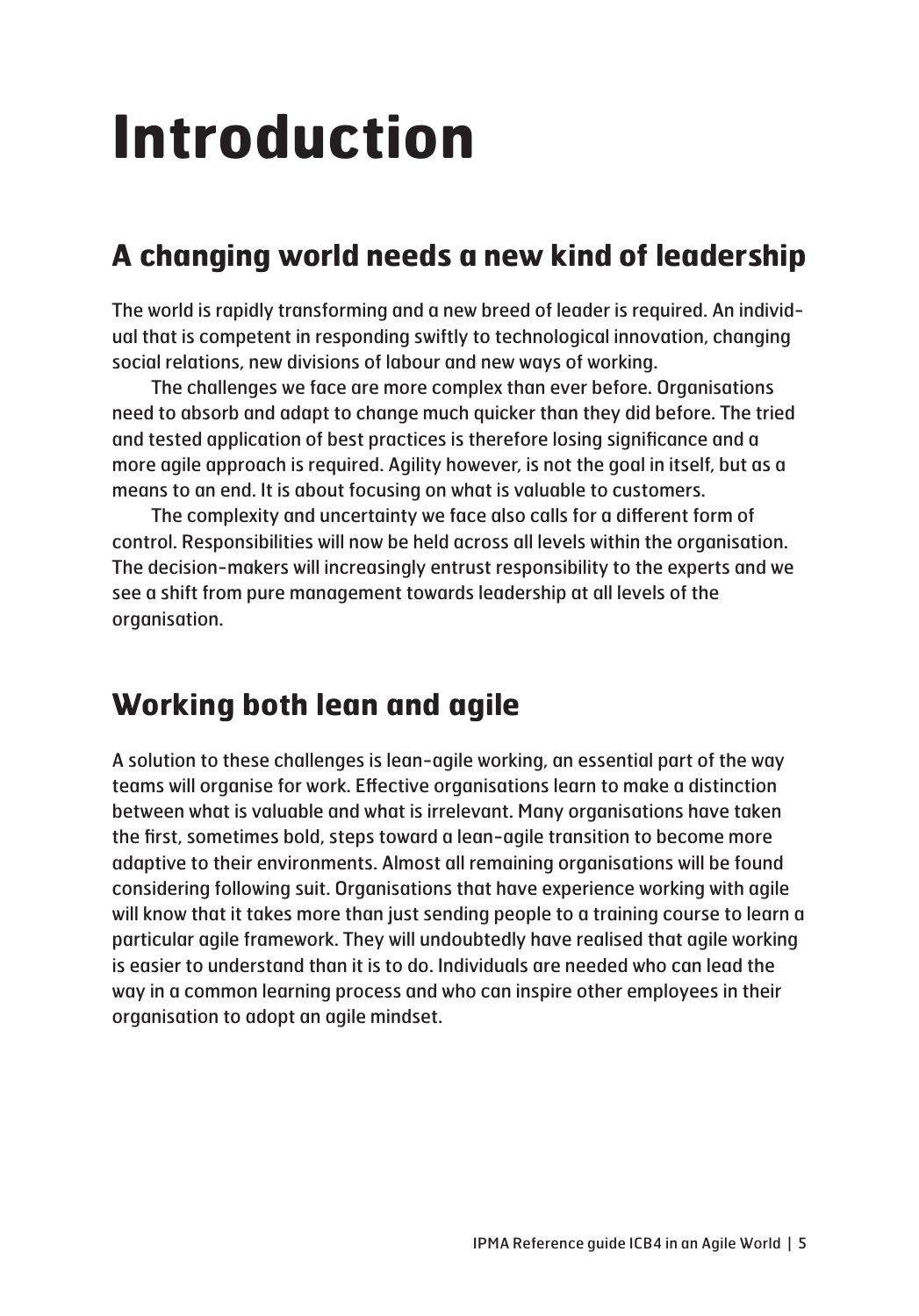# **The need for agile leaders**

In light of the above, there is a great need for competent Agile Leaders. Not in a new formal role, but rather in an informal one. Someone can be a release train engineer, tribe lead, agile coach, scrum master, product owner, or agile pm, but one is only a true Agile Leader when they are able to inspire others to put the agile mindset into practice. This can enable the organisation to deliver valuable results to both their customers and stakeholders. The Agile Leader, therefore, can have a huge impact on the organisation's agility and responsiveness to change.

Leaders that make an impact by bridging the gap between aspiration and reality are true Agile Leaders. The Agile Leader is more of a phenomenon than a role. So as a responsible decision-maker, how do you know that you are working with a competent Agile Leader? How does someone demonstrate good leadership?

# **How does one demonstrates good leadership**

IPMA's *Individual Competence Baseline (version 4)* describes competences (not roles) required by individuals working in the field of project/programme/portfolio management. This reference guide, ICB4 in an Agile world, describes how the different competence elements can be interpreted in an agile environment.

There are three areas of competence: perspective, people and practice. Each area has a number of competence elements, in total there are 29. Each competence element (CE) contains lists of the knowledge and skill required to master the CE. Key Competence Indicators (KCIs) provide the indicators of successful Agile Leadership. Measures exist that describe highly detailed performance points within each KCI, those that are essential for Agile Leaders are marked **(A)**.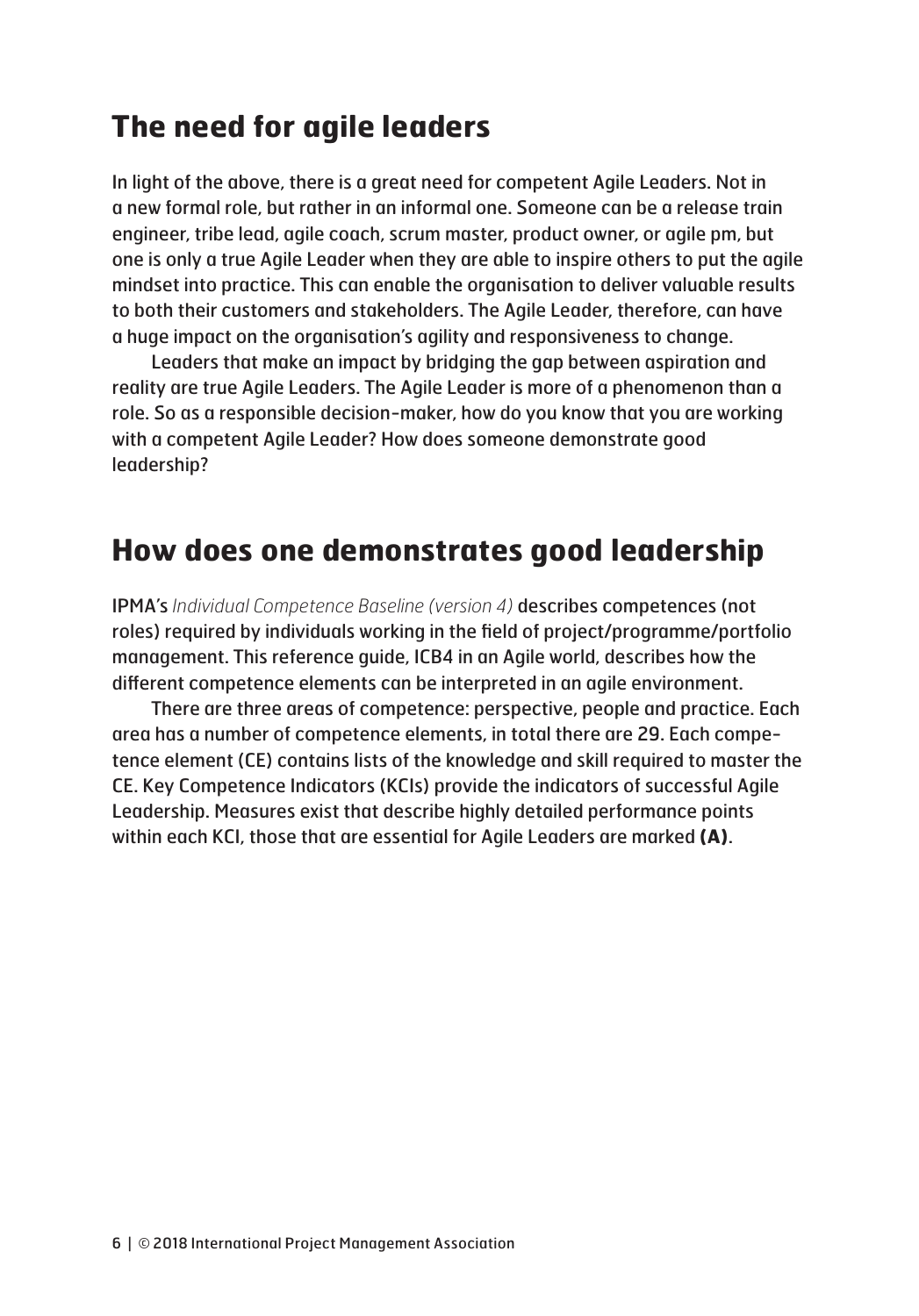# **Perspective**

# **Perspective 1: Strategy**

### **Description**

The leaders within agile organisations embrace change, and that has consequences on the way they create and execute their strategy to achieve their vision. This vision is rather a 'blur' or a 'cloud' on the horizon than a 'dot'. By adopting an agile strategy, the organisation can seize opportunities and respond effectively from threats. Agile leaders understand that strategy is emergent and not set in stone. Creating and adapting strategy is part of a learning process and an instrument for giving meaning to the work the organisation does.

### **Knowledge**

Affordable loss; Agile performance management; Business model canvas; Core values; Economic viewpoint; Impediments; Lightweight business case; Mission; Strategy; SWOT; Vision.

### Skills and abilities

Contextual awareness; Entrepreneurship; Mission and vision; Reflection on organisational goals; Strategical thinking.

## Key Competence Indicators / Measures

### **Perspective 1.1 Align agile teams with the organisational mission and vision.**

- Reflects the mission and vision of the organisation.
- Interacts with the environment to align the agile work with mission, vision and strategy. **(A)**
- Facilitates that the agile work's objectives and benefits are in sync with the mission, vision and strategy. **(A)**
- Develops and implements measures to make the strategic alignment of the agile teams transparent. **(A)**
- Checks whether the agile work is delivering benefits to the organisation and value to its customers. **(A)**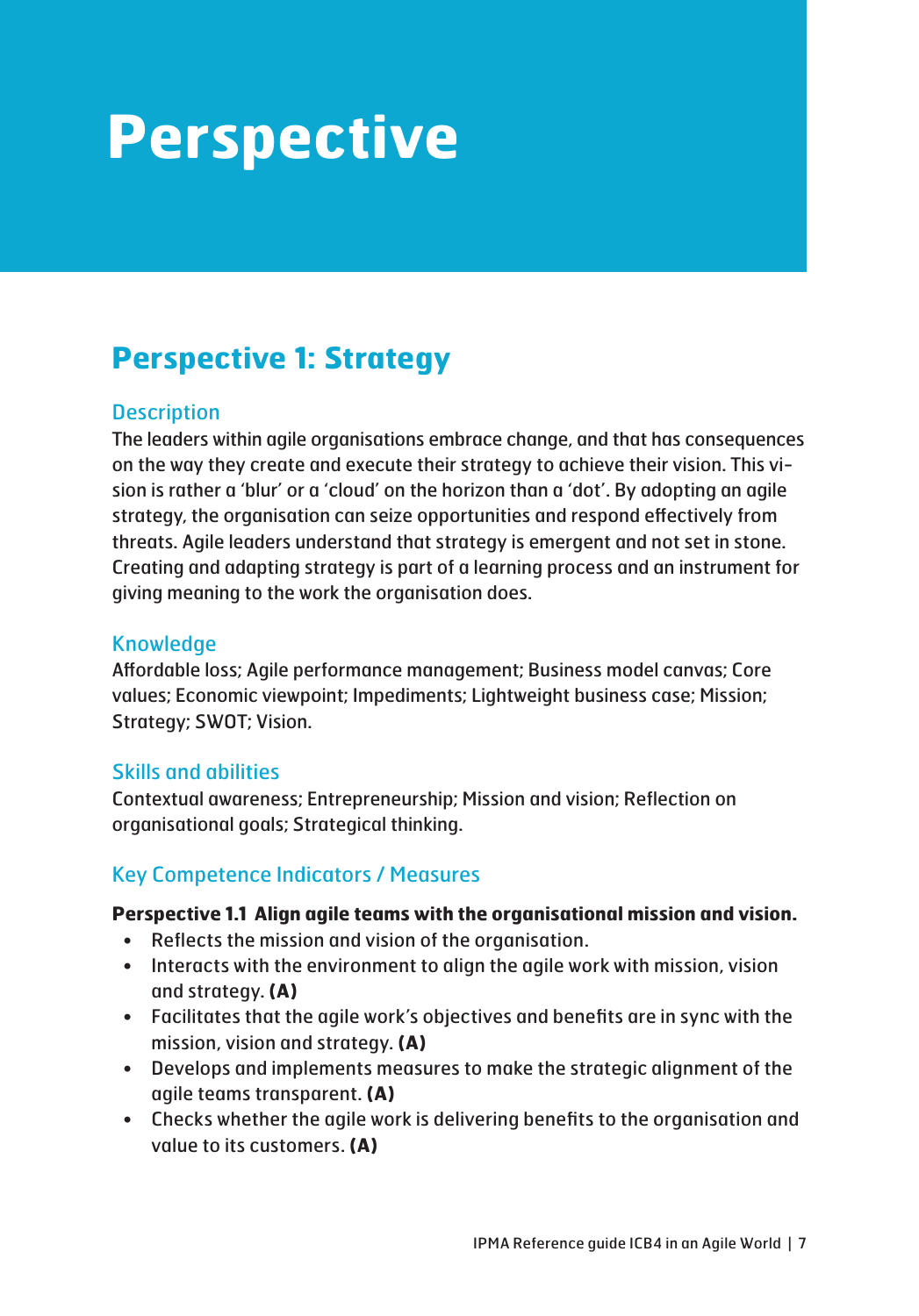### **Perspective 1.2 Identify and exploit opportunities to influence organisational strategy.**

- Knows and understands the strategy development process.
- Identifies new opportunities and threats which could alter the strategy. **(A)**
- Uses insights from the community to enrich the organisational strategy. **(A)**
- Influences the strategy development process by suggesting improvements to strategy.

### **Perspective 1.3 Develop and ensure the ongoing validity of the business / organisational justification.**

- Reflects and defines the business and/or organisational justification.
- Identifies objectives needed in agile working to generate the planned benefits.
- Validates and champions the justification to the sponsors and/or owners of the agile work.
- Re-assesses and validates the justification within a strategic and holistic perspective.
- Defines and manages the prerequisites in order to fulfil customer needs. **(A)**
- Facilitates quick deliveries to check whether the work is generating customer value. **(A)**
- Determines whether there is a need to stop the agile work because of redundancy or obsolete strategic importance.

## **Perspective 1.4 Determine, assess and review critical success factors.**

- Derives and/or develops a set of critical success factors (CSFs) for the strategic objectives.
- Uses formal CSFs for strategic alignment, but also identifies their informal context.
- Involves team members to enrich the organisation strategy while developing CSFs. **(A)**
- Makes CSFs transparent for strategic alignment of the agile work. **(A)**
- Uses the CSFs for managing stakeholders.
- Uses the CSFs for developing incentives/rewards and a motivating culture.
- Re-assesses CSF realisation within the long term strategic context.

### **Perspective 1.5 Determine, assess and review key performance indicators.**

- Develops information systems, including channels and formats, for each critical success factor. **(A)**
- Decides on the use of value based KPI development. **(A)**
- Uses information systems for strategic performance. **(A)**
- Uses information systems to influence stakeholders. **(A)**
- Uses information systems for developing development plans. **(A)**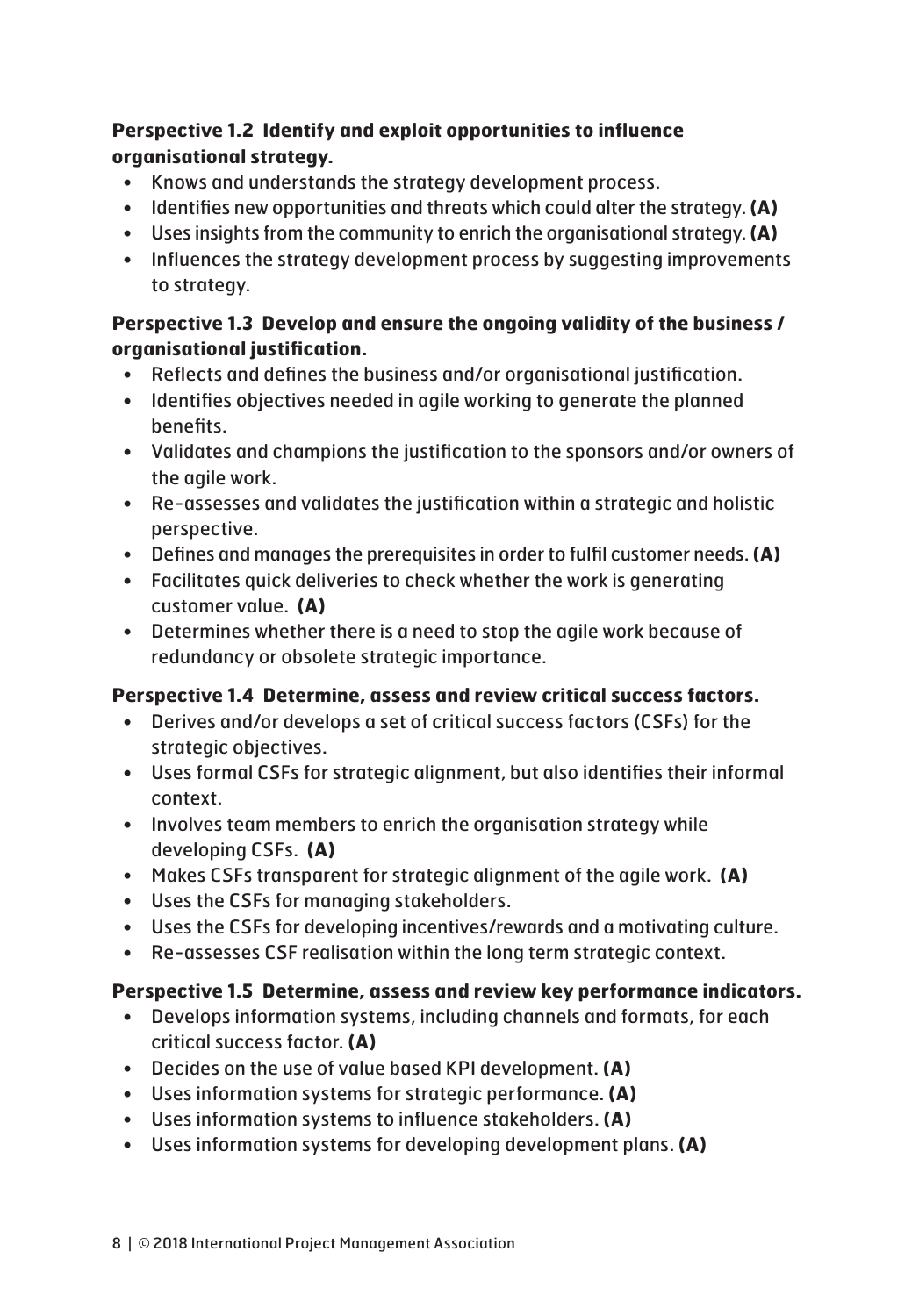- Uses information systems for developing reward systems. **(A)**
- Re-assesses outcomes by employing KPIs and empowering benefits realisation management. **(A)**

# **Perspective 2: Governance, structures and processes**

### **Description**

An increasingly complex and uncertain world presents organisations with huge challenges. On the one hand they must reduce waste as much as possible (lean philosophy), and at the same time they need agility. The latter is only possible if the individuals within organisations are also versatile.

There are new ways of working developing, whereby decision-making takes place as close as possible to the people involved in execution, and as late as possible where justifiable. The focus of control is oriented to creating customer value instead of the plan developed at the start. Work is carried out in short cycles in favour of a linear approach, and there is continuous attention paid to feature development and quality.

Although there are frameworks which provide some guidance on new ways of working, every organisation may have its own interpretation of agile working. Agile working is best considered a philosophy with frameworks that support this new way of working. Instead of implementing agile, people become agile and this requires a fundamental change in thinking. This applies to all types of projects, whether they iterative, linear or a combination of both.

The way in which organisations structure themselves has evolved greatly in recent years. Many modern organisations no longer share power top-down, but link authority and autonomy to certain roles in such a way that a significant level of self-learning and adapting exists. However, it can be difficult for people from different organisational structures to exchange ideas and work collaboratively with each other. An agile leader must be able to work effectively between different structures and processes.

### **Knowledge**

Agile frameworks; Agile manifesto and principles; AgilePM; Agnostic Agile; Circle Structure; Developmental stages of an organisation; Lean concepts and principles; Lean Start-up; Modern Agile; Organisational Configurations (Mintzberg); Power of attorney; Segregation of duties; Self-steering concepts; Systems approach/ thinking; Tribal organisation; Value Stream.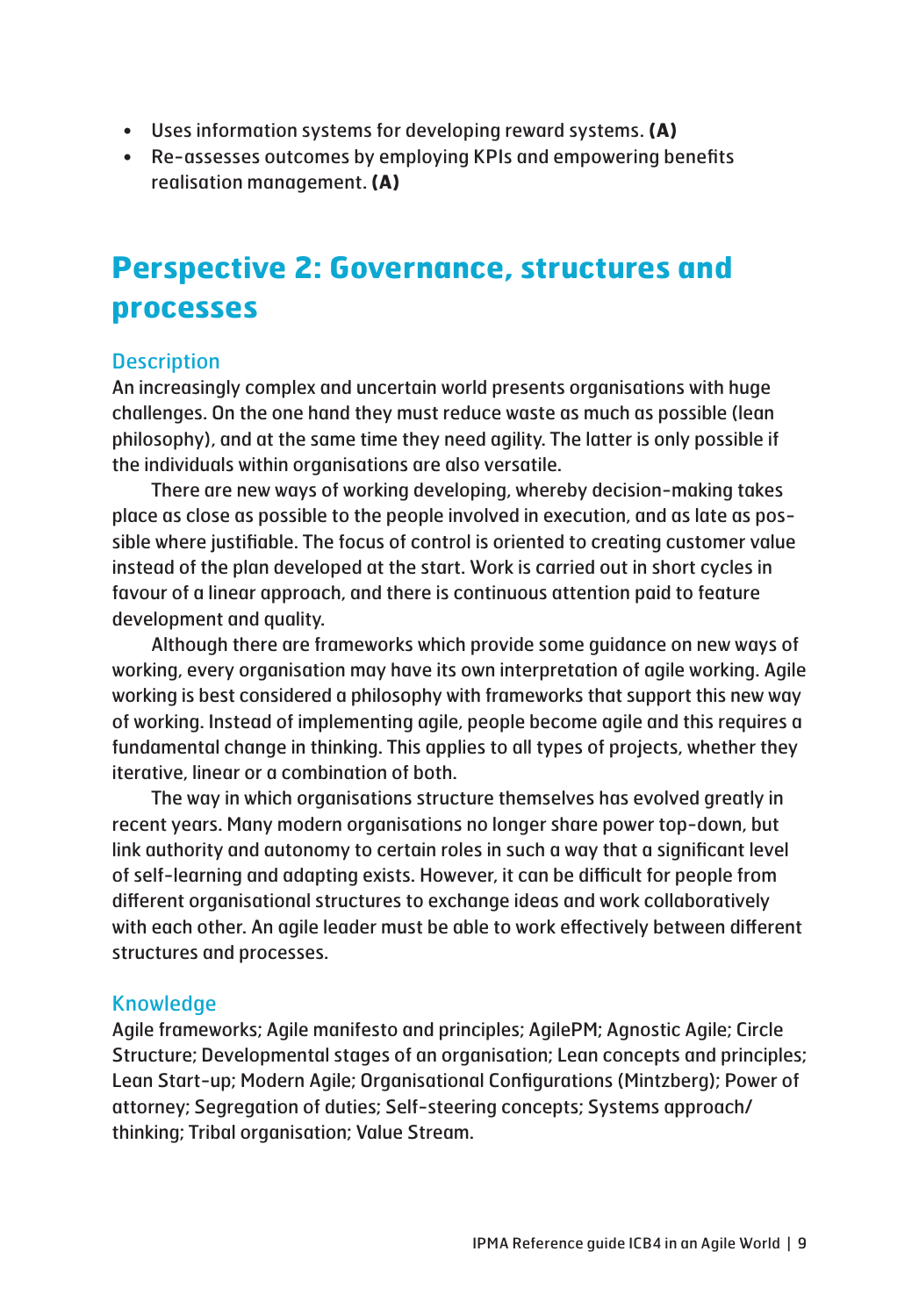# Skills and abilities

Agile mindset; Design Thinking; Lean attitude; Servant leadership; Understanding for decision making; Understanding value streams; Vision on waste reduction.

# Key Competence Indicators / Measures

### **Perspective 2.1. Know and apply the principles of agile work.**

- Has knowledge of agile principles and recognises its application. **(A)**
- Explains characteristics of different agile frameworks and recognises them in practice. **(A)**
- Explains and practices the agile way of working. **(A)**
- Perceives and imparts agile concepts within the organisation. **(A)**
- Explains and identifies the current level of agility in an organisation. **(A)**

### **Perspective 2.2. Know and apply the principles of agile programme management.**

- Explains the characteristics of the scaling framework that is used. **(A)**
- Explains the concept of scaling agile. **(A)**

### **Perspective 2.3. Know and apply the principles of agile portfolio management.**

- Explains characteristics of an agile portfolio critical success factors (CSFs) and key performance indicators (KPIs). **(A)**
- Knows the concept of managing an agile portfolio (organisational structures and processes). **(A)**
- Sets up a portfolio system to assure that demand is matched to both the value stream and the capabilities of the organisation. **(A)**

### **Perspective 2.4. Align the agile work with the supporting functions.**

- Knows the people, processes and services of supporting functions.
- Bridges the gap between the parent organisation and the agile teams. **(A)**
- Establishes and maintains relationships with the supporting function.
- Bridges the gaps between the reporting standards of the parent organisation and the agile way of working. **(A)**

### **Perspective 2.5. Align the agile work with the organisation's decisionmaking and reporting structures and quality requirements.**

- Identifies the organisation's routine and special rules for decision-making in cases beyond their authority and responsibility.
- Aligns the communication in the agile teams with the reporting needs and standards of the parent organisation. **(A)**
- Applies the organisation's way of quality assurance when setting up a reporting system within the parent organisation.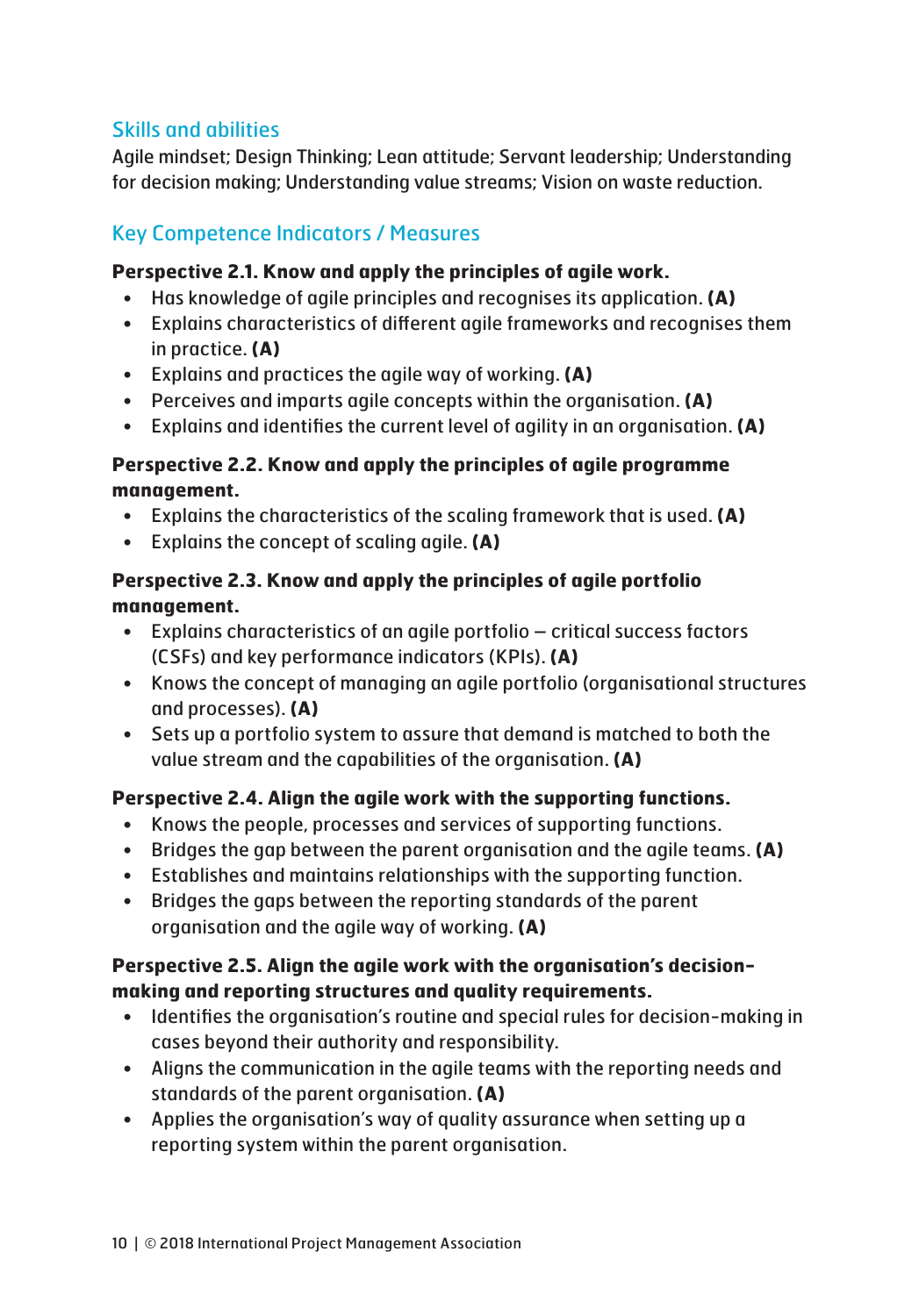### **Perspective 2.6. Align the agile work with human resource processes and functions.**

- Uses the human resource function for acquiring staff with the required authorities.
- Deals with the boundaries between the agile organisation and the human resource function.
- Establishes and maintains relationships with the human resource function. **(A)**
- Uses human resource processes to provide training and individual development.

### **Perspective 2.7. Align the agile work with finance and control processes and functions.**

- Knows the processes of the finance and control function.
- Distinguishes between the compulsory and optional utilities of the finance and control function.
- Monitors and controls whether rules, guidelines and other financial utilities are effectively and efficiently used to the benefit of the agile work. **(A)**
- Communicates and reports the status and trends of financial tasks clearly and objectively.

# **Perspective 2.8. Bridges the principles of classical management and agile work.**

- Understands the principles of classical, or traditional, management. **(A)**
- Expresses agile values and principles in a respectful and not in inflexible way. **(A)**
- Understands and can explain typical scenarios when classical management should be used and when agile is more efficient. **(A)**

# **Perspective 3: Compliance, standards and regulations**

# **Description**

The reduction of waste and the creation of value span across the boundaries of the team and the organisation. Agile Leaders are aware of the bigger context in which they function. Complying with laws and regulations and working to mandatory requirements is a must, as is the need to consider sustainable development and the impact to society and the environment.

In their teams, Agile Leaders facilitate a culture in which the members make agreements with each other on how they are going to work together to align to standards, regulations and sustainability goals.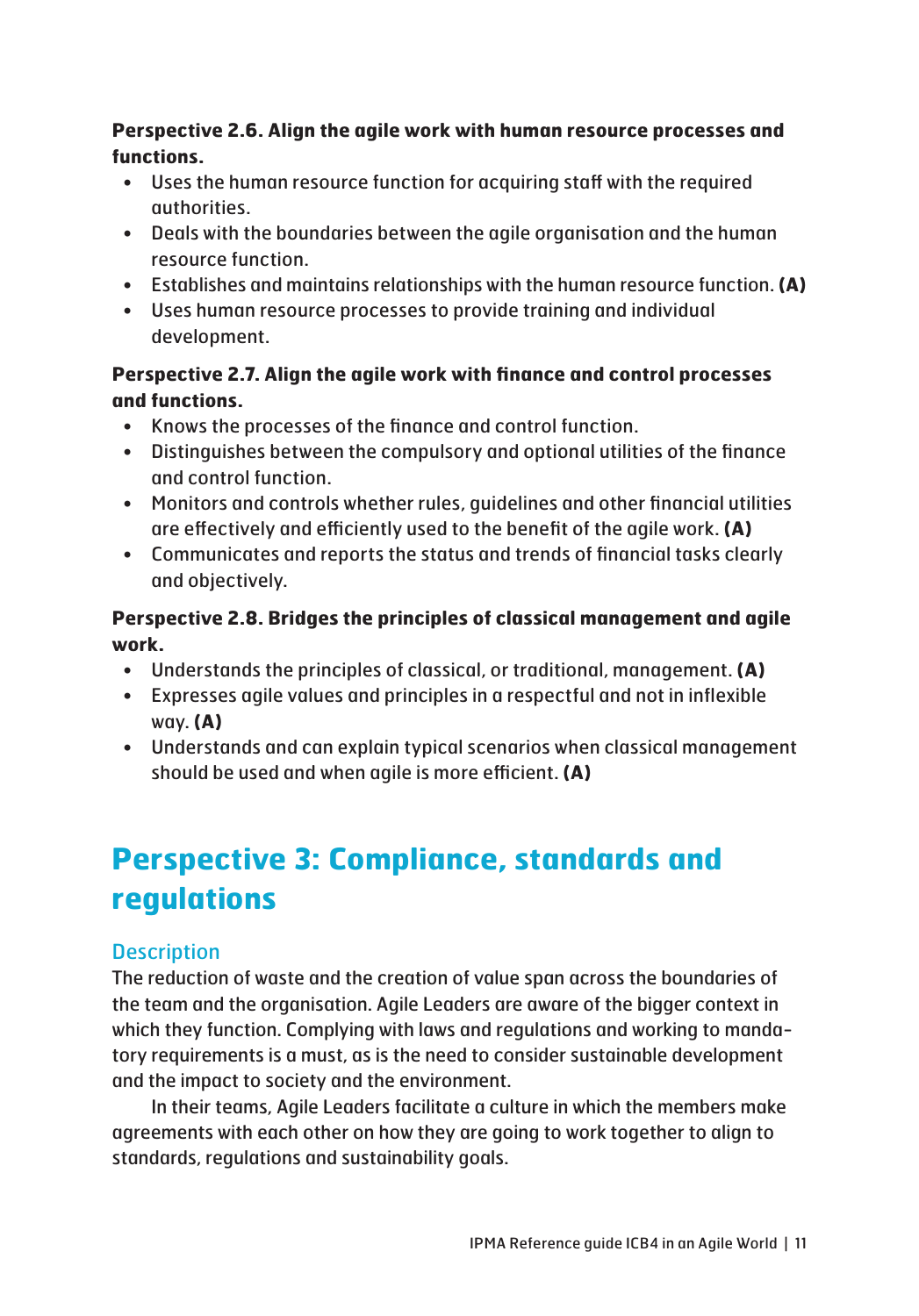### Knowledge

Offer, acceptance and consensus; Data Protection Regulations; Working Conditions Legislation; Economic capital; Corporate Social Responsibility; Natural capital; Norm; Agreement; Social capital; Standard; Triple Bottom Line; Regulation.

# Skills and abilities

Adopting frameworks and standards; Benchmarking; Communicating frameworks and standards; Critical thinking; Leading by example.

# Key Competence Indicators / Measures

### **Perspective 3.1. Identify and ensure that the agile work complies with all relevant legislation**

- Acknowledges the legal context and its applications.
- Filters out and uses the relevant regulations.
- Identifies risks in the regulations in relation to the agile work and consults the experts.
- Acknowledges and manages the regulatory agencies as stakeholders.
- Aligns procurement routes with the regulations.

### **Perspective 3.2. Identify and ensure that the agile work complies with all relevant health, safety, security and environmental regulations (HSSE)**

- Identifies the relevant HSSE regulations for the agile work.
- Defines the HSSE context for the agile work.
- Identifies risks arising from implementing HSSE measures to the agile work.
- Provides a safe, secure and healthy environment for the agile team members.
- Applies HSSE for the sustainability of the agile work.

### **Perspective 3.3. Identify and ensure that the agile work complies with all relevant codes of conduct and professional regulation**

- Knows the appropriate codes of business conduct.
- Knows the appropriate professional regulation for the particular industry sector (public administration, civil engineering, information technology, telecommunication, etc).
- Identifies ethical principles.
- Identifies and uses the tacit trading laws not set by applicable codes of conduct.
- Aligns procurement practices with the codes of business conduct.
- Works to prevent violation of the code by the agile team members.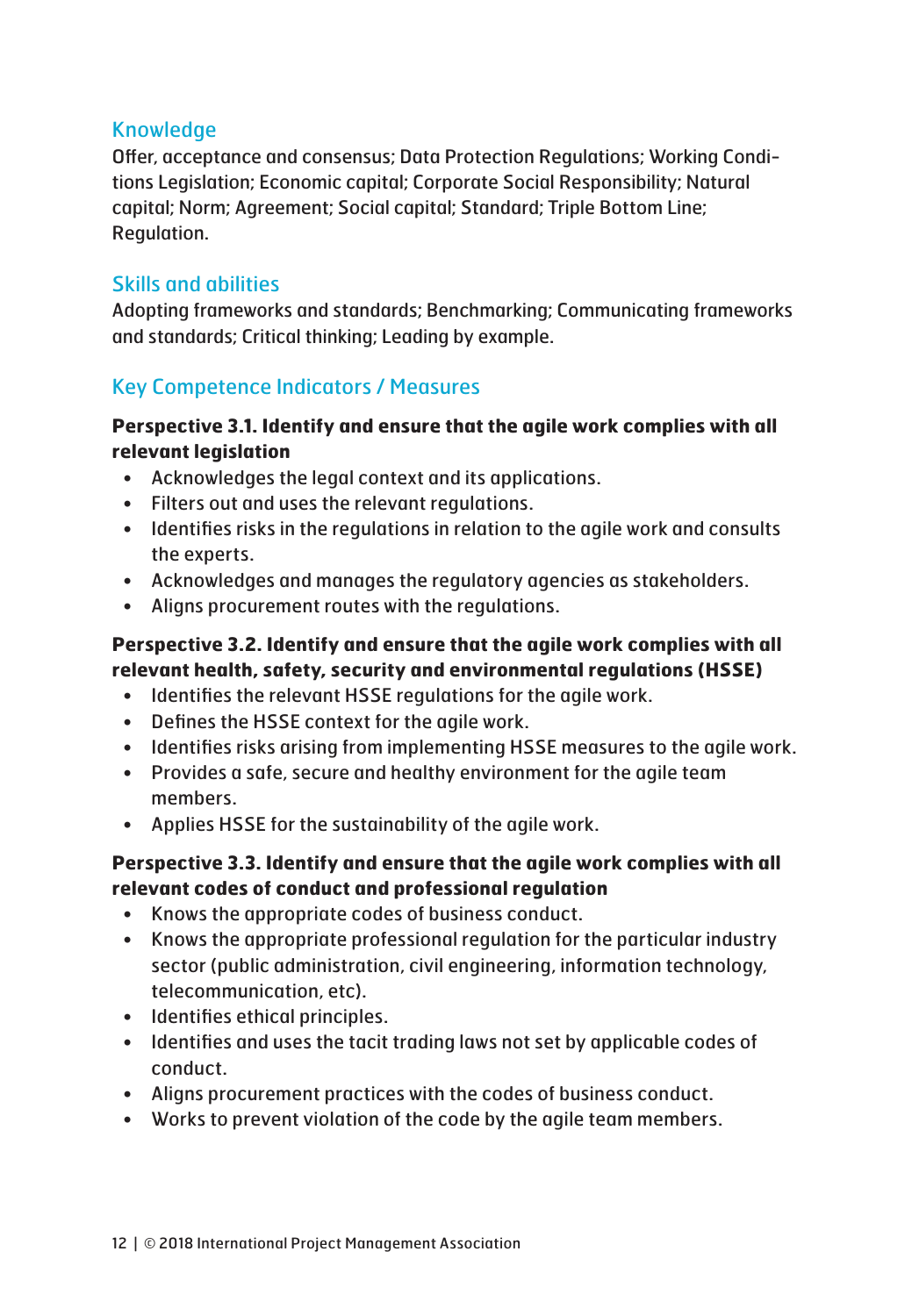### **Perspective 3.4. Identify and ensure that the agile work complies with relevant sustainability principles and objectives**

- Identifies the social and environmental consequences of the agile work.
- Defines and communicates the sustainability targets for the agile work and its outcomes.
- Aligns objectives with organisational strategy for sustainability.
- Balances the demands of society, the environment and the economy (people, planet, profit) with agile way of working and products.
- Encourages the development and diffusion of environmentally friendly technologies.

### **Perspective 3.5. Assess, use and develop professional standards and tools for the agile work**

- Identifies and uses the relevant professional standards.
- Identifies the specifics of a framework and manages the risks arising from applying a framework to the agile work.
- Identifies and uses the best practice for organising an agile team.
- Develops and implements custom made standards for managing agile team members.

## **Perspective 3.6. Assess, benchmark and improve the organisational agility**

- Identifies and assesses the relevant deficient areas of organisational competence in working agile.
- Identifies and sets relevant benchmarks for the deficient areas.
- Identifies the benchmarking baseline and best practice.
- Benchmarks current performance against the best practice.
- Identifies measures for the needed improvements.
- Implements the identified measures and assesses the benefits gained.
- Disseminates the acquired know-how throughout the organisation.

# **Perspective 4: Power and interest**

## **Description**

Influence without force is the backbone of agile leadership. When one's power must be exerted, it is done with great care to serve the interested parties in the organisation's activities. This ideal is not shared by all those in positions of power. An Agile Leader provides influential and inspirational leadership and does not let themselves get pushed in different directions. Therefore the individual recognises and understands informal personal and group interests and the resulting politics and use of power.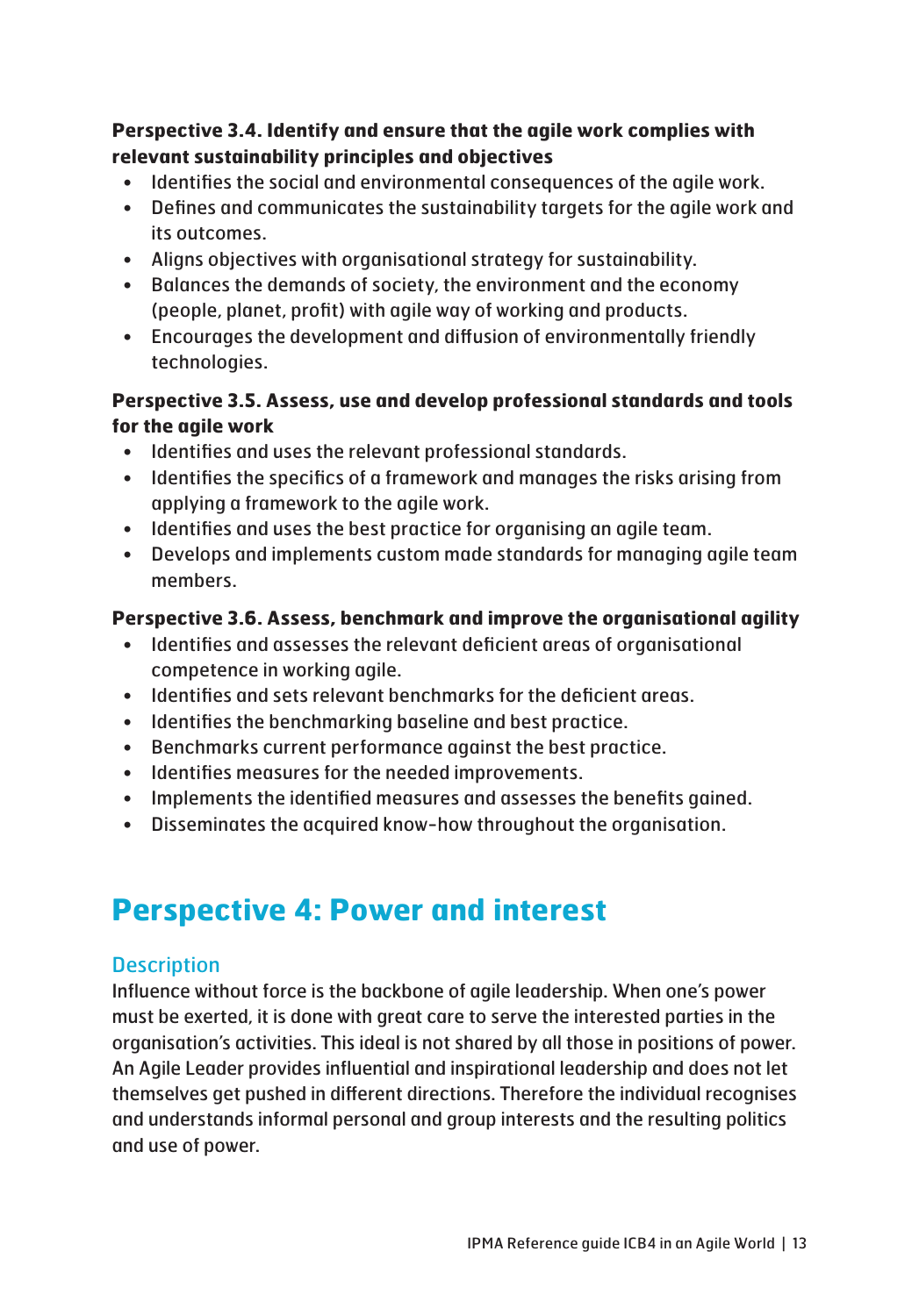The Agile Leader approaches individuals' differences with curiosity and in this way, develops the necessary sensitivity to take those parties involved towards a common goal. They bring people together rather by understanding their influence and working through their interests to find an equilibrium.

### Knowledge

Authority; Formal vs. Informal Power; Influencing; Lateral leadership; PESTLE; Sources of power; Politics.

### Skills and abilities

Diplomacy; Discovering values; Observing and analysing psychological processes; Personal power; Revealing stakeholders' interests; Sensitivity; Team focus; Use influence over power.

# Key Competence Indicators / Measures

### **Perspective 4.1. Connects the personal ambitions and interests of others in support of the agile work.**

- Stimulates the development of shared ambitions and interests between themselves and others.
- Brings together the differences between individuals, other teams and organisational units.

### **Perspective 4.2. Assess the informal influence of individuals and groups and its potential impact on the agile work**

- Acknowledges and can estimate the informal influence, power and reach of certain individuals in various settings.
- Can distinguish group affiliations and relationships in relation to the agile work.

### **Perspective 4.3. Assess the personalities and working styles of others and employ them to the benefit of the agile work**

- Identifies and acknowledges the differences between behavioural style and personality.
- Identifies and acknowledges the differences between cultural aspects and personality.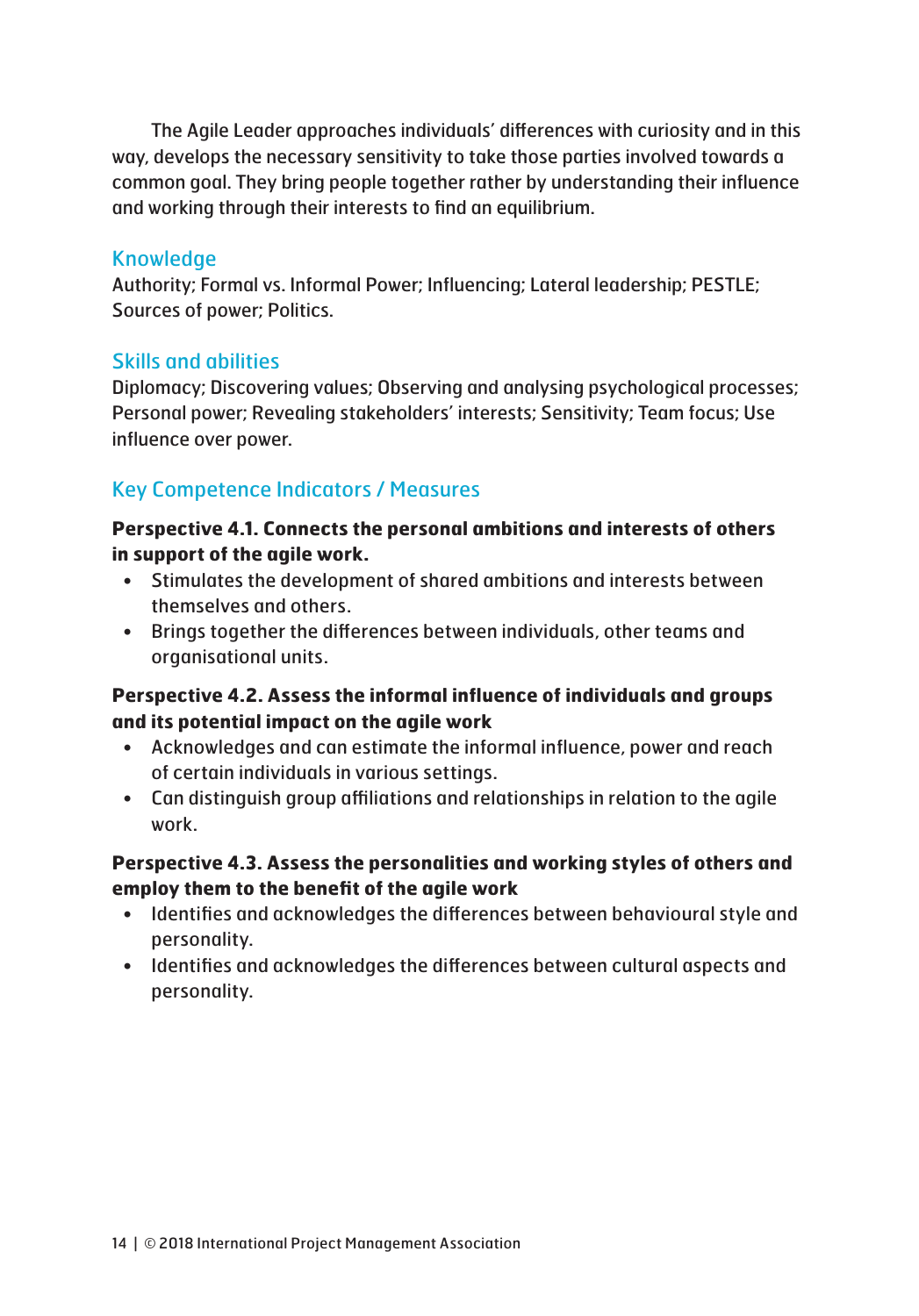# **Perspective 5: Culture and values**

# **Description**

Culture can be defined as the way things are done in an organisation, the unwritten rules that influence individual and group behaviour and attitudes. Culture can indirectly or observably safeguard an organisation's core values. An organisational culture is embedded in one (or sometimes several) national culture(s), which adds further complexity. Making change happen, even when it clearly creates value, is therefore almost always a challenge for agile leaders.

The Agile Leader is responsible for ensuring that an agile culture is fostered into the existing organisational culture. Various agile frameworks refer to values such as commitment, courage, focus, openness and respect. The underlying, often unconscious, basic assumptions within an organisation do not always initially support these values.

## Knowledge

Culture; Dimensions of national culture; Dimensions of organisational culture; Dominant culture; Empirical work.

## Skills and abilities

Bridging different cultures; Cultural Awareness; Respect for other cultures and values; Value awareness.

# Key Competence Indicators / Measures

### **Perspective 5.1. Assess the culture and values of the society and their implications for the agile working**

- Identifies and acknowledges the cultural values, norms and demands of a society.
- Identifies the core values of the organisation in which the teams operate and recognises how these can have an influence on agile working. **(A)**
- Works according to societal cultural demands and values without compromising personal and/or agile values. **(A)**

### **Perspective 5.2 Drive the organisational culture to better align with Agile values**

- Offers agile alternatives to existing practices where appropriate. **(A)**
- Knows and applies the organisation's corporate values and mission.
- Helps direct the organisation to a more agile way of working where appropriate. **(A)**
- Knows and applies the quality policy of an organisation and translates the thinking behind it into agile practices. **(A)**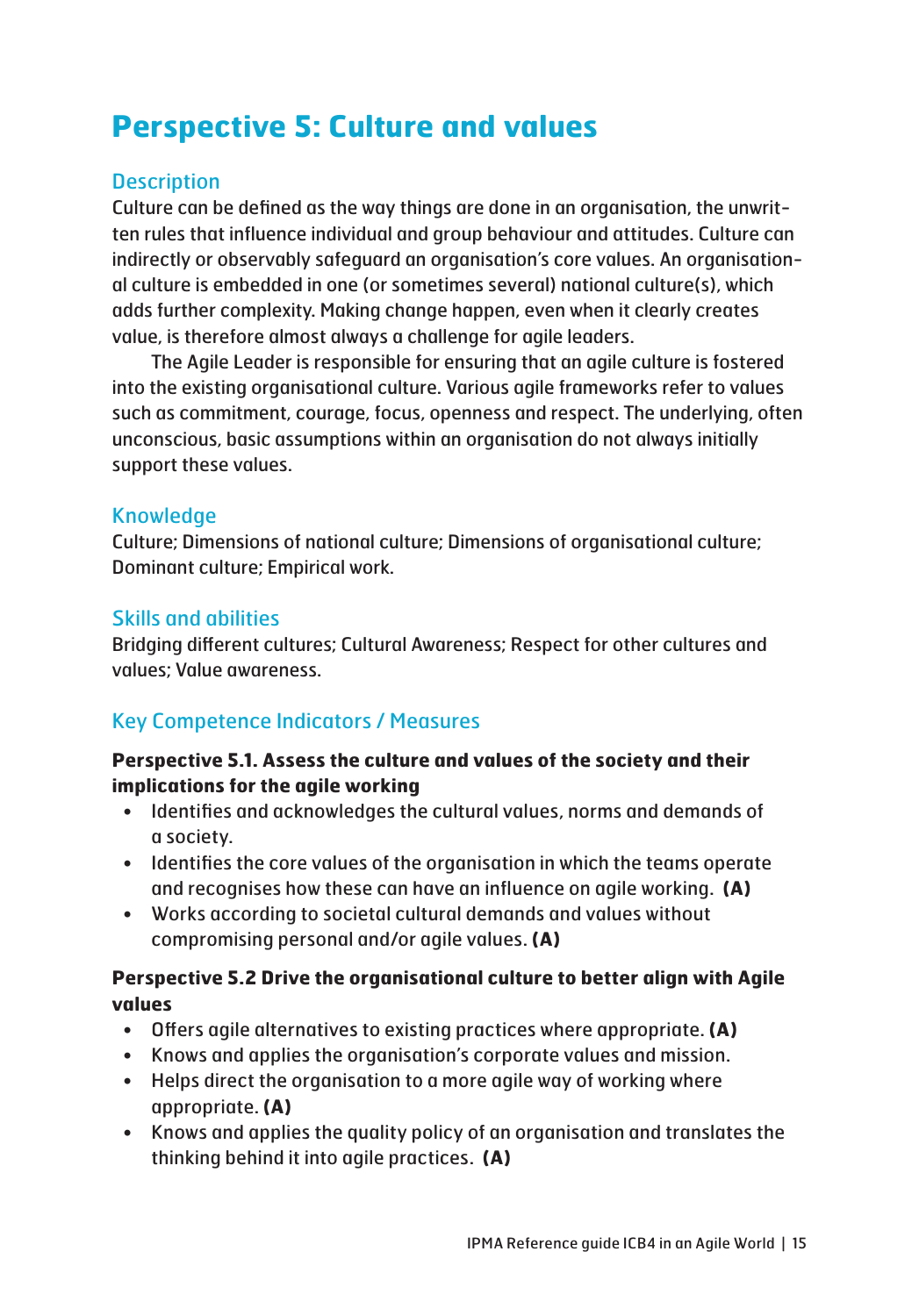- Acknowledges the implications of formal norms, demands, corporate values and mission and quality policy for the agile working.
- Acts sustainably by practicing corporate social responsibility.

### **Perspective 5.3. Assess the informal culture and values of the organisation and their implications for the agile working**

- Acknowledges, analyses and respects the informal culture and values of the organisation(s). Coaches agile values to the parent organization. **(A)**
- Identifies the implications of the organisation's informal culture and values for the agile working; in conformity with the organisation's informal values and norms.
- Challenges if the (in)formal culture is misaligned with agile culture/values. **(A)**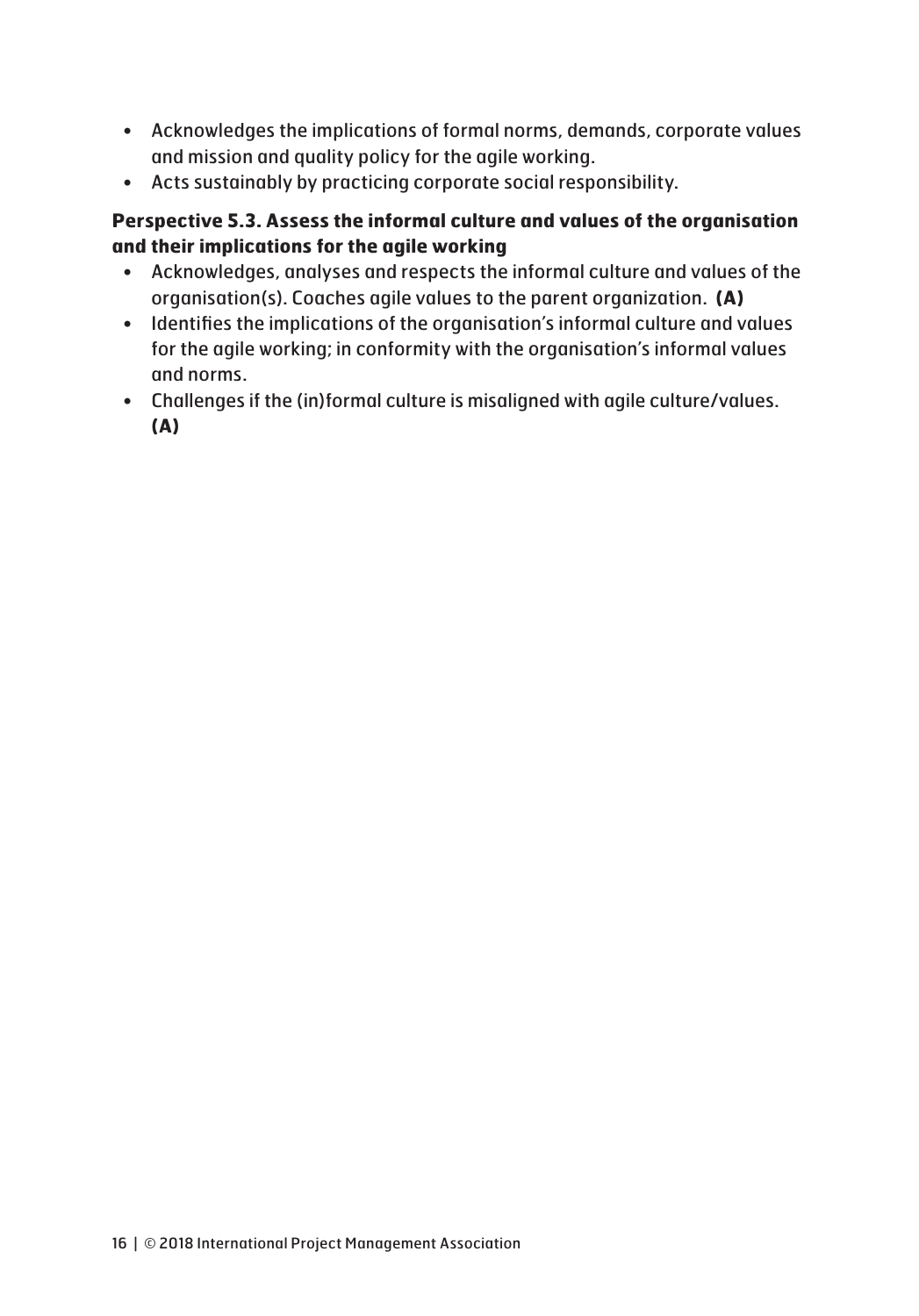# **People**

# **People 1: Self-reflection and self-management**

### **Description**

The ability of an individual to reflect and manage themselves is the foundation on which agility is built. The agile leader has a growth mindset, which is the conviction that they must continually develop through commitment, and promote this learning attitude within the organisation. Agile leaders will reflect on their own performance and capability and have the personal motivation to adapt and grow. This self-reflection will take into account the Agile leaders interactions with others and how their own behaviours can evolve to bring positive change in their working relationships.

Finding the time and having the discipline to reflect, adapt and grow requires self-management. The Agile leader must manage their own workload to focus on themselves and ensure that team members have a working environment that promotes and encourages them to do the same. This positive and nurturing environment is an important source of workplace happiness and for managing stress for the Agile leader and team members.

### Knowledge

Growth mindset; Happiness, steps to; Learning Goals; Personal Kanban; Personality traits; Prioritisation techniques; Relaxation techniques; Relaxation techniques; Self-management Techniques; Stress and burn-out management; Time management.

### Skills and abilities

Awareness of instances that lead to personal distractions; Emotional intelligence; Limits the amount of personal work in progress; Pace of work; Promotes self-management; Self-reflection and self-analysis; Sets meaningful, authentic and challenging goals; Willingness to learn.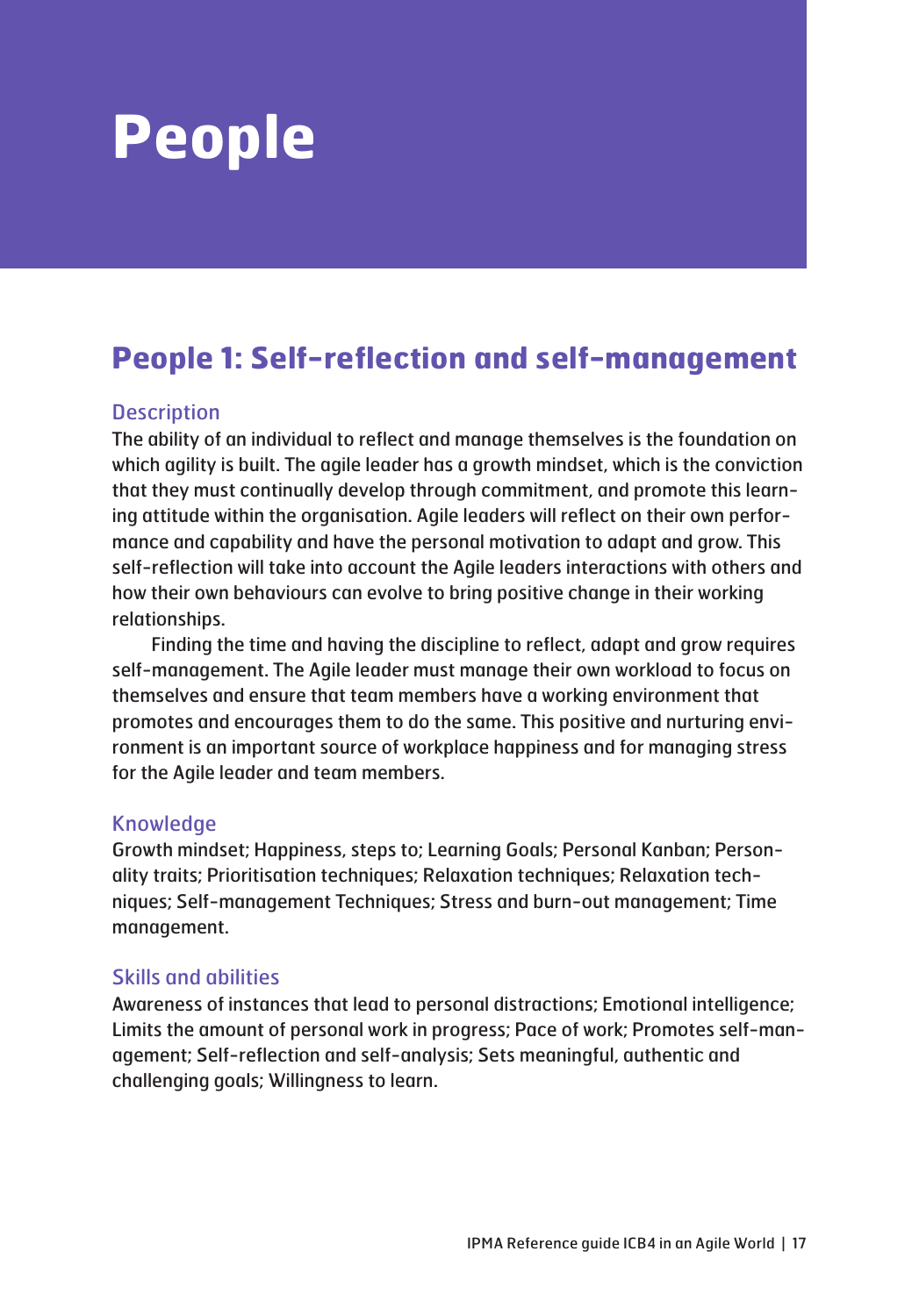# Key Competence Indicators / Measures

### **People 1.1. Identify and reflect on the ways in which own values and experiences affect the work**

- Reflects on own values and identifies shared values with team/project. **(A)**
- Uses own values and ideals to shape decisions.
- Communicates own principles and personal desires.
- Expresses and discusses own experience.
- Puts own experience in perspective.
- Uses own experience to build hypotheses about people and situations. **(A)**

### **People 1.2. Build self-confidence on the basis of personal strengths and weaknesses**

- Identifies the value of their own strengths, limits and weaknesses and talents in relation to the team/project. Openly shares both strengths and weaknesses. **(A)**
- Leverages strengths, talents and passions.
- Demonstrates a growth mindset. **(A)**
- Maintains eye contact even in stressful situations.
- Accepts setbacks as learning opportunities. **(A)**

### **People 1.3. Identify and reflect on personal motivations to set personal goals and keep focus**

- Demonstrates knowledge of own motives.
- Sets personal and professional goals and priorities.
- Selects actions that contribute to both the personal and the team goals. **(A)**
- Names personal distractors and shares them openly with the team. **(A)**
- Regularly reflects in order to maintain focus on the goals.
- Delivers personal commitments on time or raises challenges early and asks for help from team.
- Focuses on tasks despite numerous distractions or interruptions. Aims for remove distractions or interruptions together with team in retrospectives. **(A)**
- Discusses uncertain situations with team and product owner and makes appropriate decisions based on the discussions.

### **People 1.4. Organise personal work depending on the situation, own resources and the overall situation of the team**

- Keeps record of own time planning.
- Prioritises competing demands based on teams agreed shared priorities. **(A)**
- Says no when appropriate.
- Engages personal resources to maximise value to the customer. **(A)**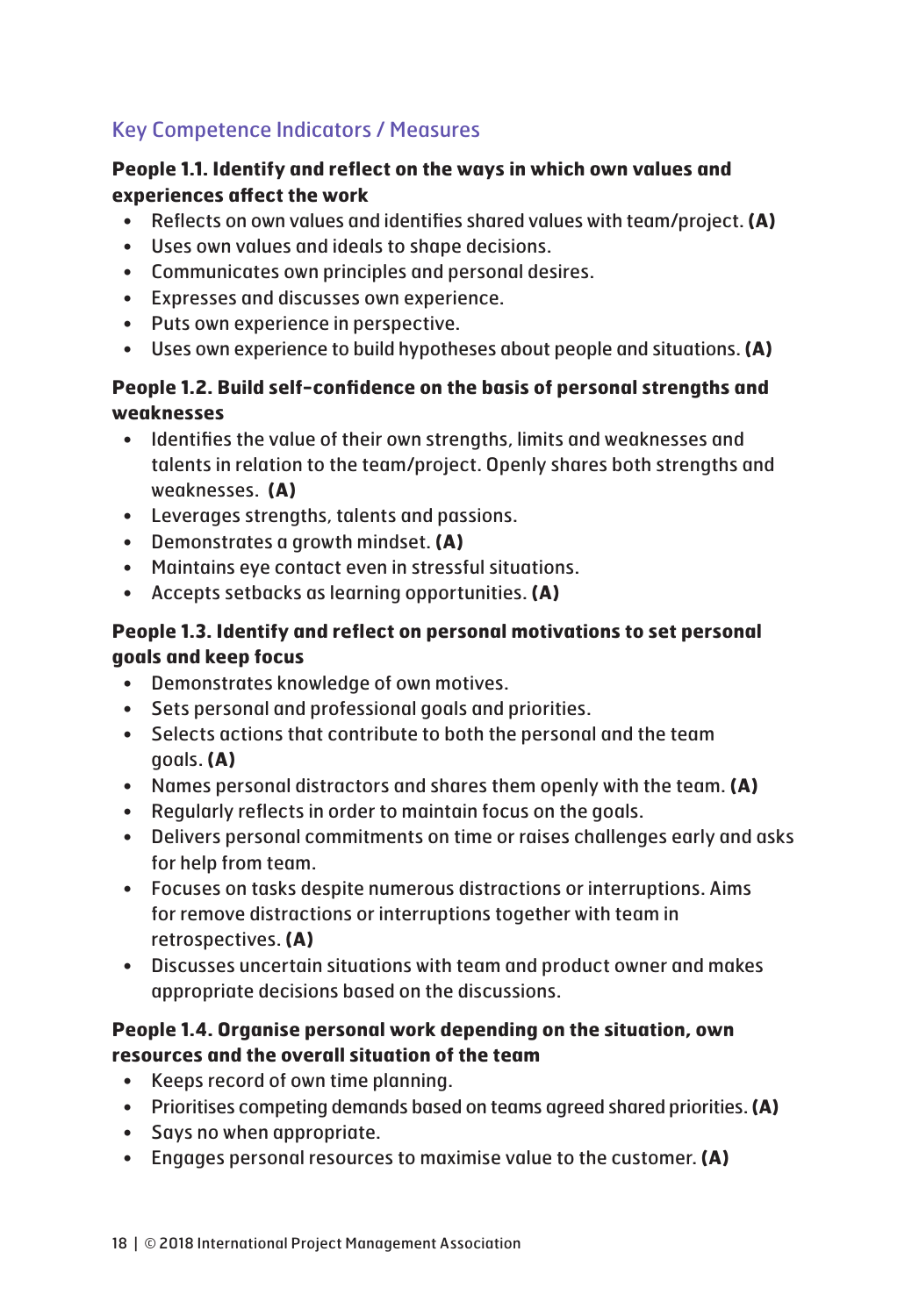- Adapts language to the situation.
- Develops tactics appropriate to the situation together with the team.

### **People 1.5. Take responsibility for personal learning and development**

- Uses mistakes or bad results as an impulse for learning activities. Shares mistakes openly to help others learn.
- Uses feedback as a chance for personal development.
- Seeks and offers consultation.
- Measures team performance and reflects on personal growth opportunities. **(A)**
- Focuses on continuous improvement of teams work and capacities.

# **People 2: Personal integrity and reliability**

### **Description**

The professional values of an agile leader originate from the agile mindset. Therefore a leader's motives, behaviours and actions should reflect the principles of agility. This means that team members are understood and accepted for who they are and the value they bring. The agile leader's role is then is to give the team the resources and environment they need to do their work effectively.

The agile leader must ensure that their own behaviours and actions remain consistent so that they are perceived as credible and trustworthy. Leading by example in this way demonstrates integrity and can inspire others to adopt the same values and imitate positive behaviours within the organisation. Agile leaders ensure that the common interest takes precedence over individual interests.

### Knowledge

Agile principles; Code of ethics/practice; Ethics; Moral standards; Personal values; Social equality; Sustainability principles; Universal rights.

### Skill and abilities

Ethical; Individual agility; Practice what you preach; Resilience under pressure; Respectful; Role model of agility; Transparency.

## Key Competence Indicators / Measures

## **People 2.1 Acknowledge and apply ethical values to all decisions and actions**

- Knows and reflects own values.
- Uses own values and ideals to shape decisions.
- Communicates own principles.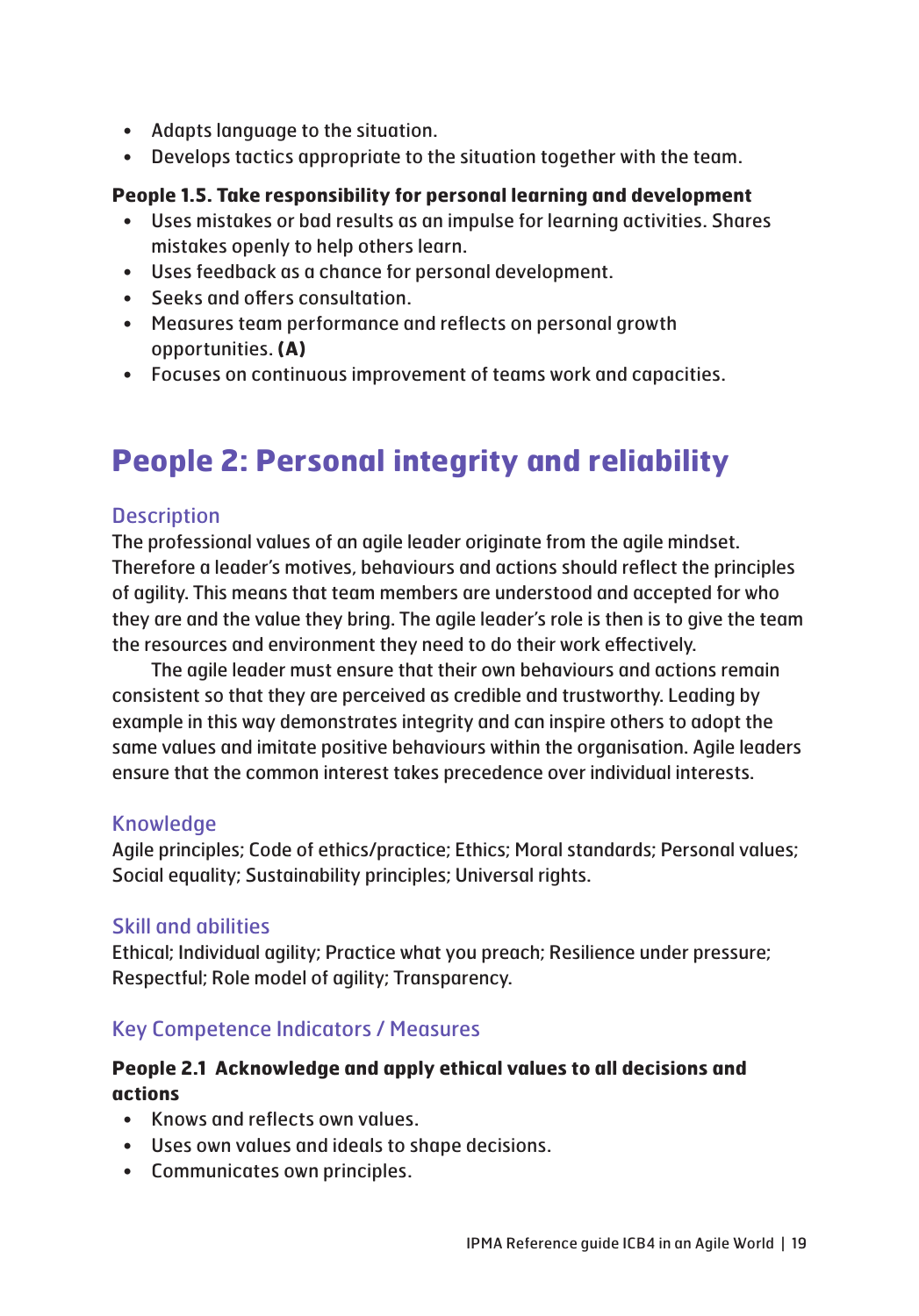### **People 2.2 Promote the sustainability of outputs and outcomes**

- Proactively addresses sustainability issues in solutions.
- Considers and incorporates long-term outcomes into the solution.

#### **People 2.3 Take responsibility for own decisions and actions.**

- Assumes full responsibility for own decisions and actions.
- Demonstrates ownership of both positive and negative results.
- Takes decisions and sticks to agreements established with others.
- Addresses personal and professional shortcomings that get in the way of professional success.

#### **People 2.4 Act, take decisions and communicate in a consistent way**

- Demonstrates alignment between words and actions.
- Uses similar approaches to solve similar problems.
- Adjusts personal behaviour to the context of the situation.

### **People 2.5 Complete tasks thoroughly in order to build confidence with others**

- Completes work assignments thoroughly and carefully.
- Earns confidence through the delivery of complete and accurate work.

# **People 3: Personal communication**

### **Description**

One of the principles of agile work is co-creating. Face-to-face communication is the most efficient and effective way to share information with and within a team. This means that having a conversation is the most important form of communication in agile working. This is not always easy when teams are increasing dispersed across locations.

The agile leader does not always necessarily represent a group but must be supportive in creating and maintaining a social network in which people meet and talk with each other. A key responsibility of an Agile Leader is to ensure everyone has an active presence in the conversation and that miscommunication is limited. Agile leaders will set the example of having an open and non-confrontational forum for interaction with themselves and within the team. This includes a commitment to provide constructive feedback and being receptive to feedback themselves.

### Knowledge

Active listening; Aspects of a communication; Communication; Communication model; Elevator Pitch; Feedback; Conversation; Non-Violent Communication; Information; Presentation techniques; Verbal / Non-verbal; Feedback;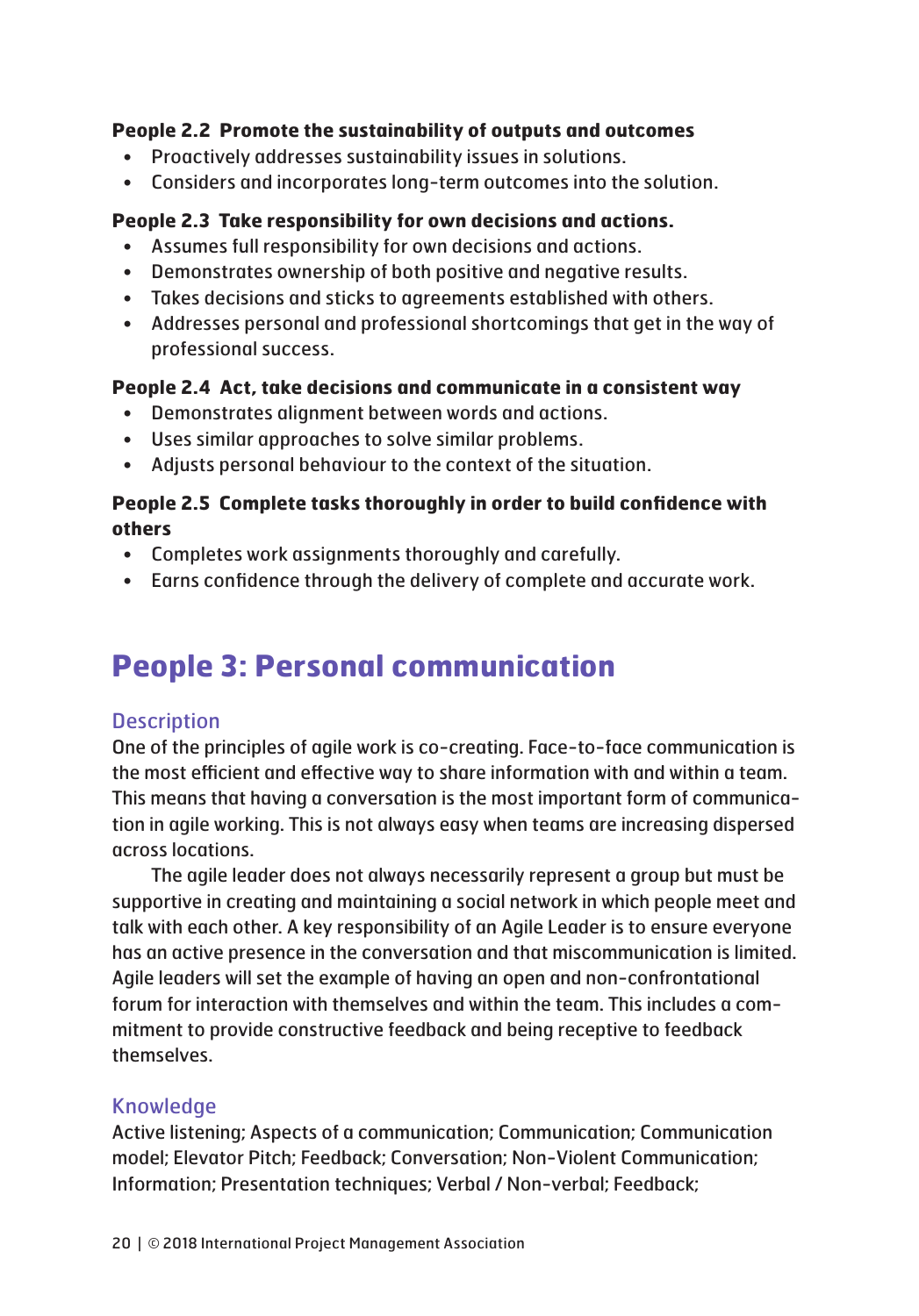# Skills and abilities

Authenticity; Body language; Communication skills; Conciseness; Empathy; Non-steering feedback.

# Key Competence Indicators / Measures

### **People 3.1 Provide clear and structured information to others and verify their understanding**

- Refines information, emphasizing customer value, logically depending on the audience and the situation.
- Considers using story-telling when appropriate.
- Uses language that is easy to understand.
- Leverages public speaking and presentations.
- Coaches and provides training.
- Facilitates meetings.
- Uses visualisation, body language and intonation to support and emphasise messages.

### **People 3.2 Facilitate and promote open communication**

- Creates an open and respectful atmosphere.
- Listens actively and patiently by confirming what has been heard, re-stating or paraphrasing the speaker's own words and confirming understanding.
- Does not interrupt or start talking while others are talking.
- Is open and shows true interest in new ideas.
- Confirms message/information is understood or, when needed, asks for clarification, examples and/or details.
- Creates a safe environment for the team to express their opinions and feelings.
- Creates an open environment where everybody can easily make improvement suggestions.

### **People 3.3 Choose communication styles and channels to meet the needs of the audience, situation and management level**

- Selects appropriate communication channels and style depending on the target audience.
- Communicates via selected channels according to the selected style.
- Facilitates and follows up communication.

### **People 3.4 Communicate effectively with virtual teams**

- Uses modern communication technology wherever appropriate (e.g. webinars, tele-conferences, chat, cloud computing).
- Defines and maintains clear communication processes and procedures.
- Promotes cohesion and team building.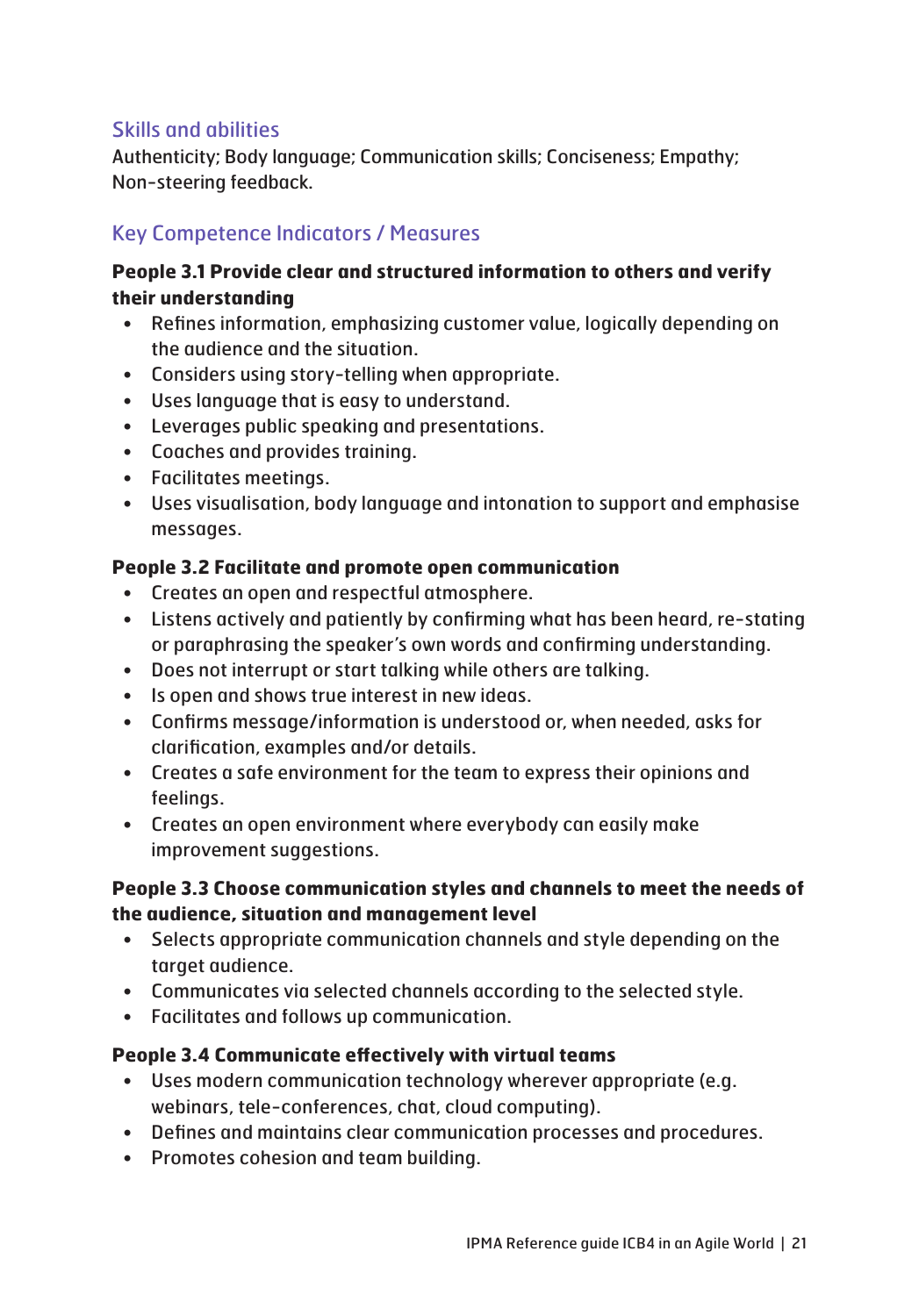#### **People 3.5 Employ humour and sense of perspective when appropriate**

- Can change communication perspectives when needed.
- Decreases tension by use of humour, when appropriate.

# **People 4: Relations and engagement**

### **Description**

An agile organisation will consist of social networks of self-directed teams who are served by their leaders. The composition of these networks can be dynamic but the individuals will have clear agreements about how they work together. Agile leaders provide direction to parts of the network, but as a servant and not as a ruler. They foster 'helping' relationships, in which the Agile leader helps others understand and assess what is happening around them so they can make informed decisions for themselves. This in turns makes the network more valuable and increases the social capital of the agile organisation.

By focussing on removing obstacles and facilitating progress the Agile Leader enables 'self-steering', which is an effective way to motivate people. When people have autonomy, purpose in their work and are encouraged to master their skillsets, they are more willing to work to their full potential. The unlocking of that potential is an important success factor for agile leadership. This is where the servant and governance aspects of agile leadership need to be in balance.

Everyone within an agile organisation must have the right information at the right time, to be able to make a evidence based decisions. An open attitude with people means that information can flow freely within an organisation and that relationships become stronger. Openness means providing transparency and asking questions, while reserving judgment. This also helps build trust as individuals avoid letting their egos dominate their engagement with others. Understanding another person's beliefs and fears can help facilitate cooperation and agreement. By understanding others and having an open attitude the Agile leader brings clarity to the organisational goals to be achieved, results and progress.

### Knowledge

Competence; Confidentiality; Drivers; Empathy; Mastery; Motivation; Motive; Openness; Process Consultation; Purpose; Relationship; Self-determination theory; Social capital; Social network; Trust; Weak/strong ties.

### Skills and abilities

Deployment of social capital; Developing a helping relationship; Give and receive feedback; Knowledge sharing; Non-violent communication; Respecting others.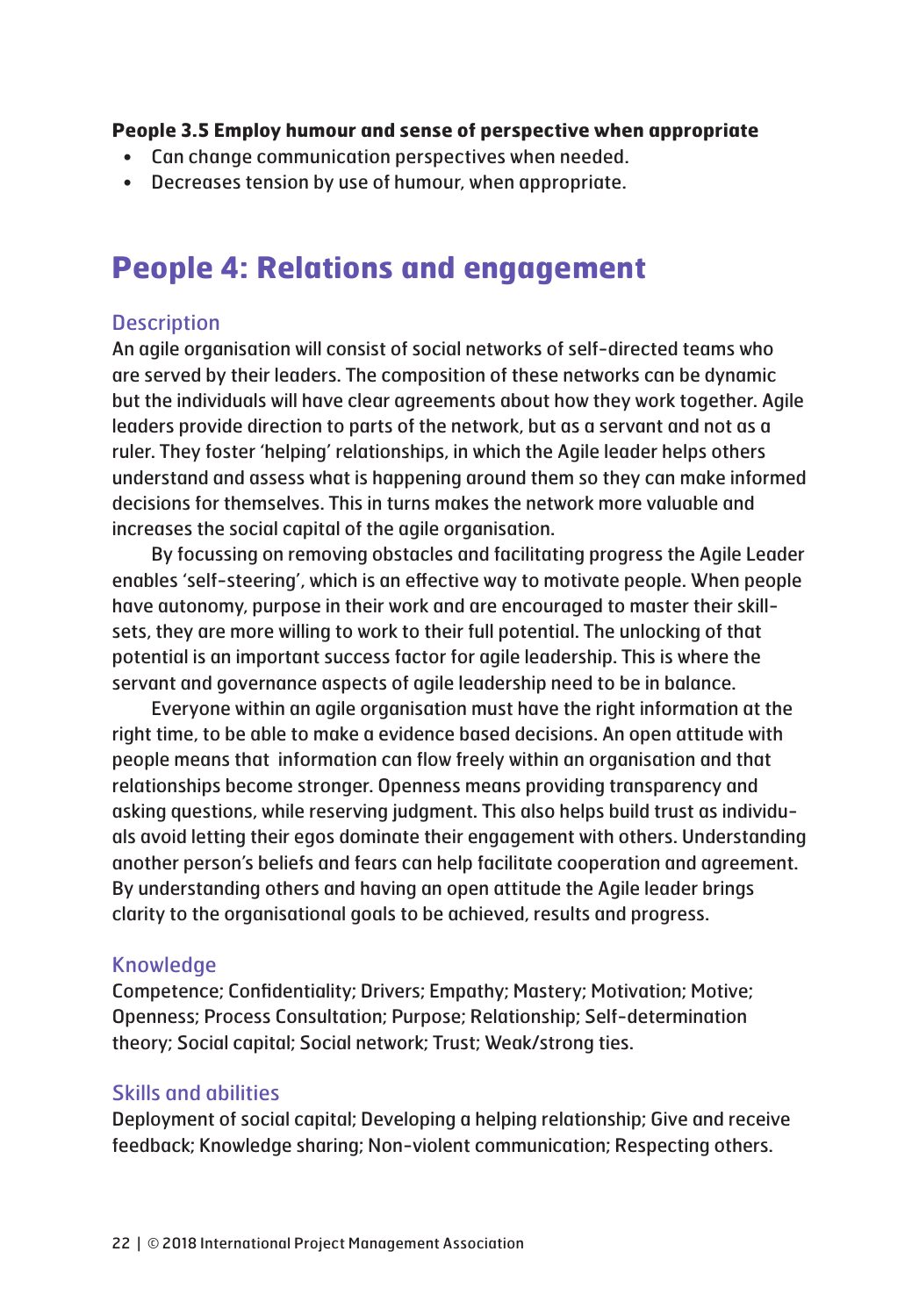# Key Competence Indicators / Measures

### **People 4.1 Initiate and develop personal and professional relationships**

- Actively seeks possibilities and situations to make new contacts.
- Demonstrates interest in meeting new people.
- Uses humour as an icebreaker, when appropriate.
- Is present, available and open for dialogue.
- Stays actively in contact, establishes a routine for face-to-face meetings. **(A)**
- Fosters a climate of transparency. **(A)**

### **People 4.2 Build, facilitate and contribute to social networks**

- Joins and contributes to social networks.
- Creates and facilitates social networks.
- Organises events for networking.
- Facilitates support for networking.

### **People 4.3 Demonstrate empathy through listening, understanding and support**

- Listens actively.
- Makes others feel heard.
- Asks questions for clarification.
- Relates to the problems of others and offers help.
- Familiarises with the values and standards of others.
- Responds to communication within a reasonable time.

### **People 4.4 Show confidence and respect by encouraging others to share their opinions or concerns**

- Relies on a given word.
- Trusts the team in organising the work. **(A)**
- Expects others to act according to common values and agreements.
- Asks others for their ideas, wishes and concerns.
- Notices and respects differences between people.
- Embraces the importance of professional and personal variety.

### **People 4.5 Share own vision and goals in order to gain the engagement and commitment of others**

- Acts positively.
- Clearly communicates vision, goals and outcomes.
- Invites debate and critique of the vision, goals and outcomes.
- Challenges people to become engaged in planning and decision-making.**(A)**
- Challenges people to show commitment on specific tasks. **(A)**
- Takes individual contributions seriously.
- Emphasises the commitment of all to realise success.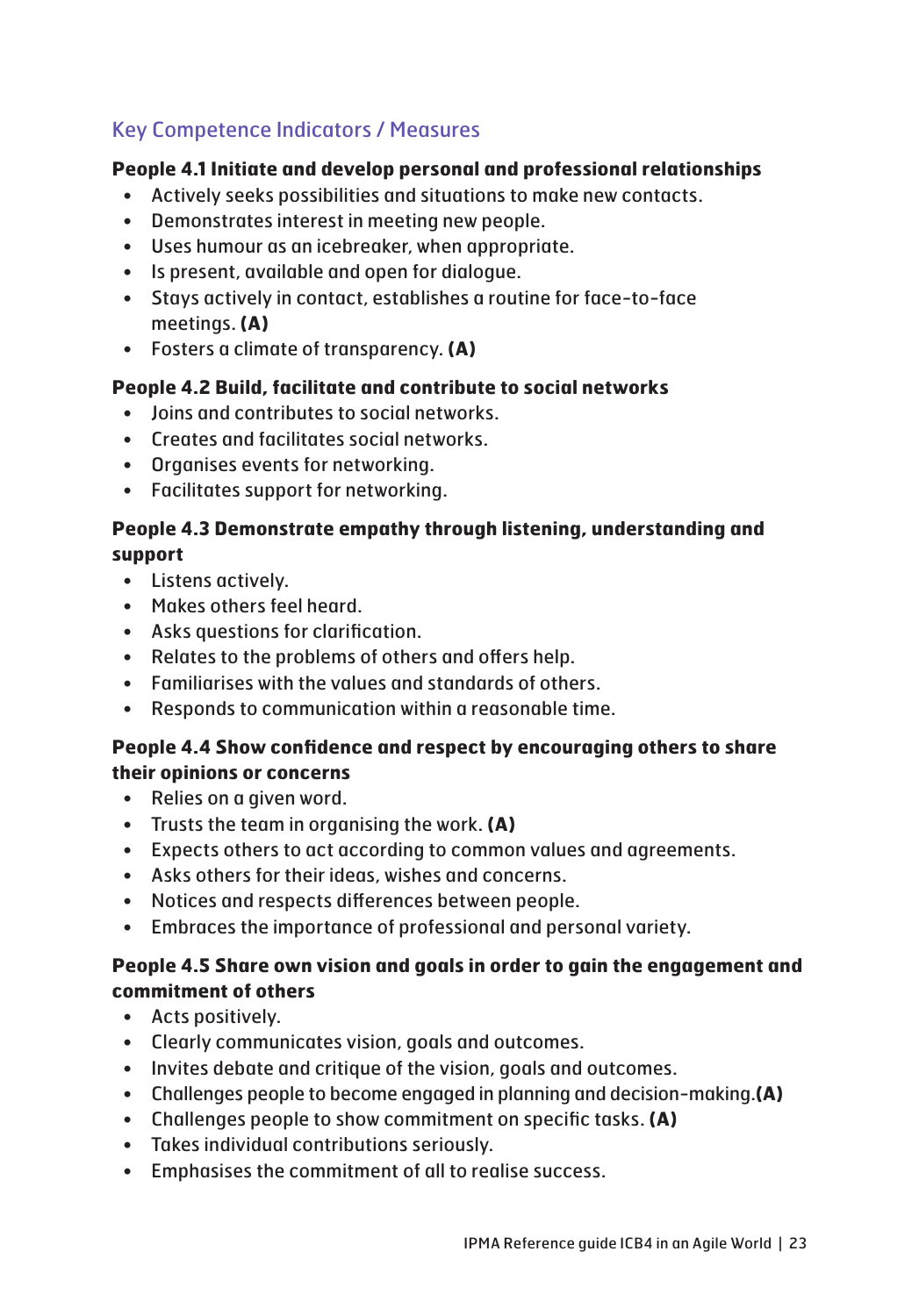### **People 4.6 Use the social capital that is present in the network and stimulates its increase**

- Reflects on the social capital of the networks. **(A)**
- Initiates activities that increases the social capital of the network. **(A)**
- Encourages team members to increase the personal value to the network. **(A)**
- Uses strength of personal relations to remove obstacles. **(A)**

# **People 5: Leadership**

## **Description**

An agile environment is based on equality, autonomy and self-determination. Leadership in such an environment involves setting direction, motivating people and facilitating progress so that the desired organizational goals are achieved. In this competence element, leadership is described as a characteristic and not as a managerial function. Many people can demonstrate leadership but only some of them will be managers, who hold a hierarchical position within a team or organization.

An Agile leader represents and provides a service to those they lead, whereby the interests of the team or organization are central to the actions they carry out. A leader does this by setting the example of helping others to develop themselves, build relationships and progress their work. This also involves proactively removing impediments to enable the team to deliver intended value.

The degree of self-determination that a team is allowed will depend on their skills and abilities, which will need to be understood by the Agile leader. An indicator of good leadership is the level of social integration and the shared purpose of team members.

## Knowledge

Agile Coaching; Circle of influence or involvement; Coaching; Empowerment; Levels of delegation (situational leadership); Management; Servant leadership.

## Skills and abilities

Agile role model; Capacity to express a set of values; Coaching techniques; Creating a team spirit; Discussion skills; Personal humility and professional will; Wisdom.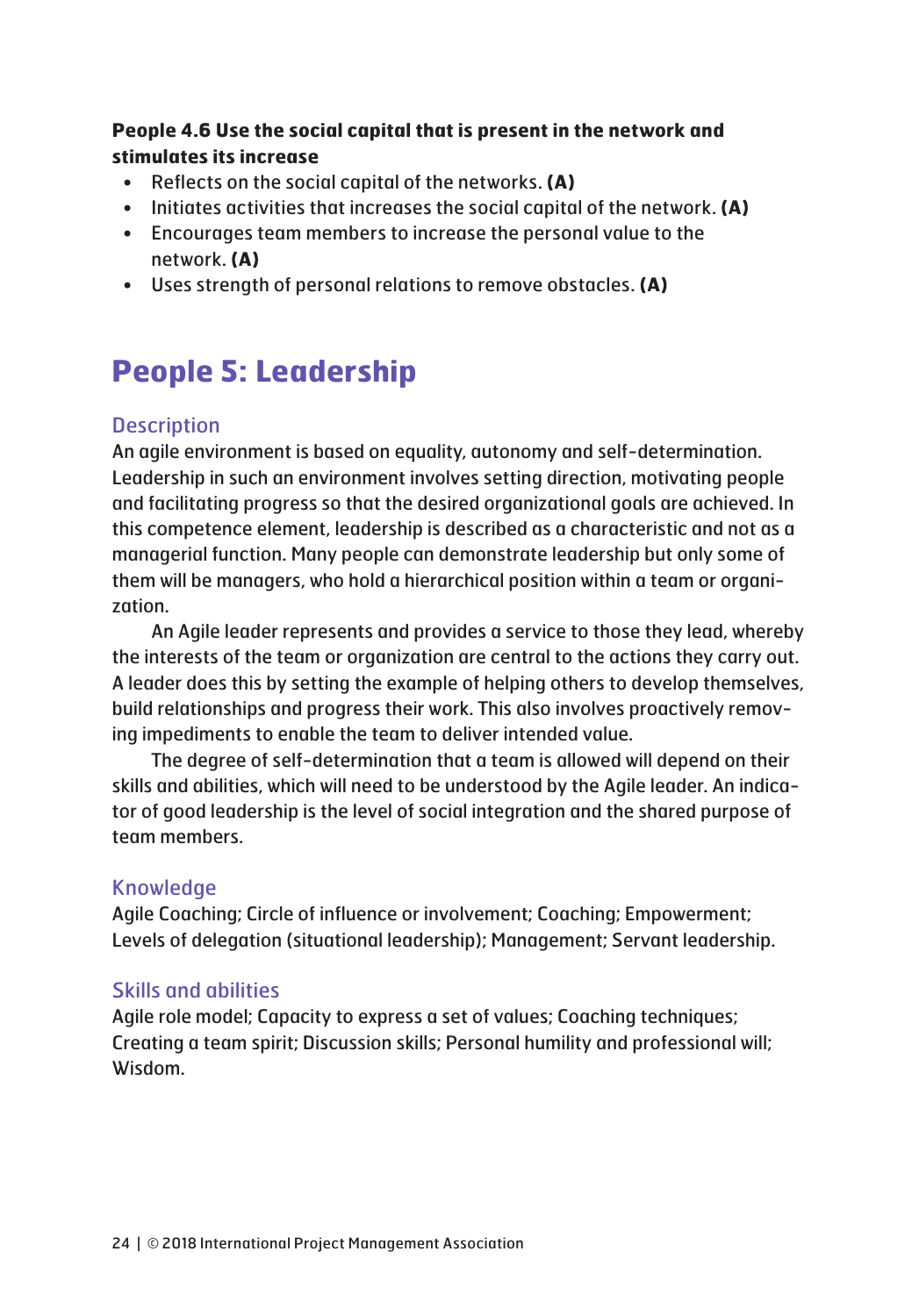# Key Competence Indicators / Measures

### **People 5.1 Initiate actions and proactively offer help and advice**

- Proposes and takes actions to removes obstacles.
- Offers unrequested help or advice.
- Thinks and acts with a future orientation (i.e. one step ahead).
- Balances initiative and risk.

#### **People 5.2 Takes ownership and shows commitment**

- Demonstrates ownership and commitment in behaviour, speech and attitudes.
- Talks about the work in positive terms. **(A)**
- Rallies and generates enthusiasm for the work. **(A)**
- Sets up measures linked with customer value.
- Looks for ways to improve the work processes. **(A)**
- Facilitates learning. **(A)**

### **People 5.3 Provide direction, coaching and mentoring to guide and improve the work of individuals and teams**

- Provides guidance for individuals and teams. **(A)**
- Coaches and mentors team members to improve their capabilities.
- Establishes a vision and values and leads according to these principles.
- Stimulates the alignment of individual objectives with common objectives. **(A)**

### **People 5.4 Exert appropriate power and influence over others to achieve the goals**

- Uses various means of exerting influence and power.
- Demonstrates timely use of influence and/or power.
- Perceived by stakeholders as a servant-leader. **(A)**

#### **People 5.5 Make, enforce and review decisions**

- Embrace uncertainty. **(A)**
- Encourages mutual decision making. **(A)**
- Makes decisions on time despite uncertainty. **(A)**
- Explains the rationale for decisions.
- Influences decisions of stakeholders by offering analyses and interpretations.
- Communicates the decision and intent clearly.
- Reviews decisions and changes decisions according to new facts.
- Reflects on past situations to improve decision processes.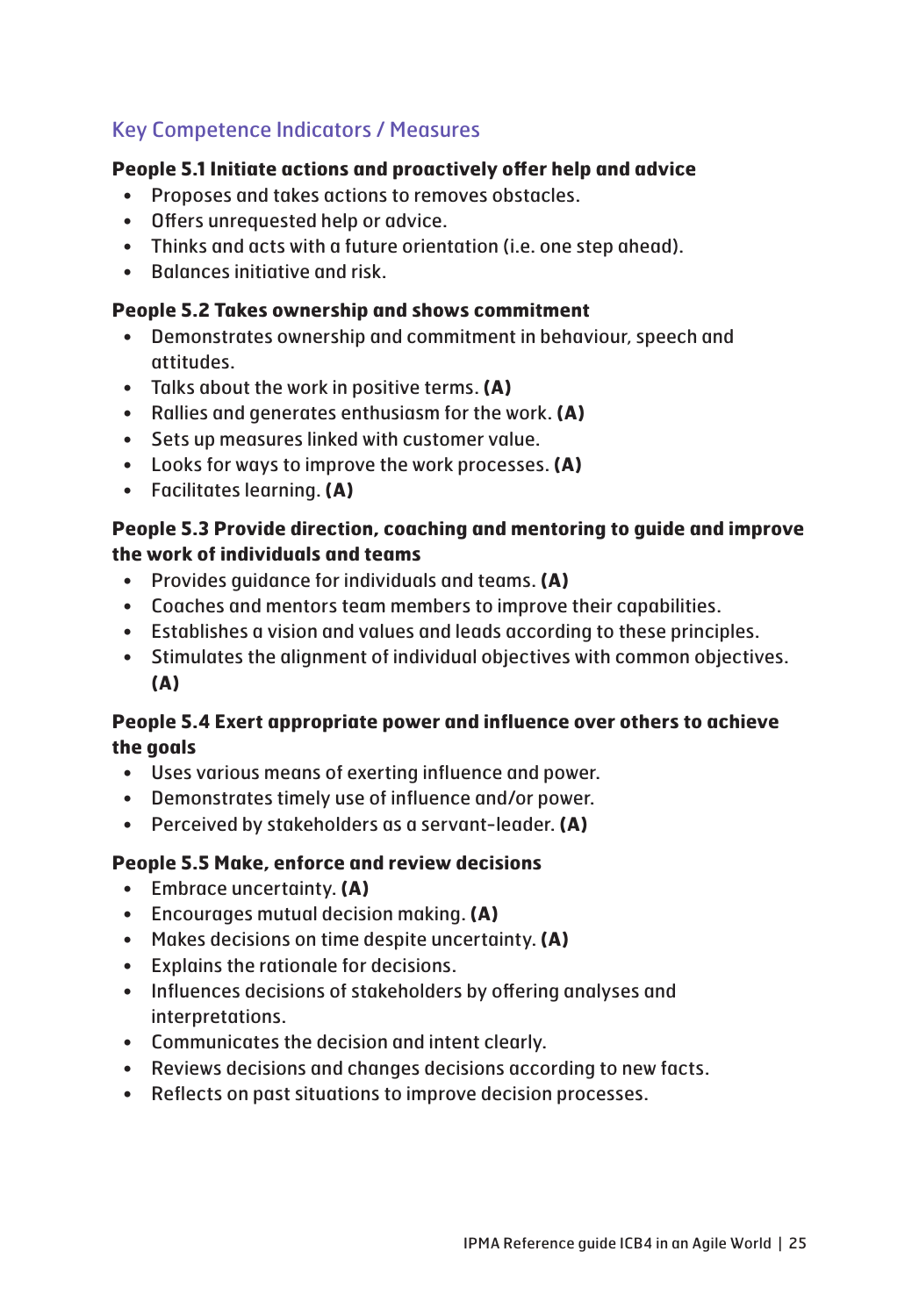# **People 6: Teamwork**

### **Description**

An agile organisation is focussed on collaboration between individuals, teams and customers. The team members together should have all the expertise and skills to achieve the team purpose. The teams will preferably be interdisciplinary or cross-functional, so that they are more independent and not too large. This helps with agility and responsiveness.

Team members should challenge each other, exchange knowledge and coach each other where appropriate. This makes them broadly deployable and flexible. When diversity and inclusion are embraced within a team, this can lead to optimal collaboration and higher performance.

Self-steering teams play a crucial role in the agile organisation. Each team has its own purpose, but its priorities lie in always delivering value to the organisation and its customers. This is manifested in trust, conflict management, commitment, accountability and common goals. Without being imposed by a hierarchy, the team shares a purpose and make continuous adjustments about how they work with one another.

The Agile leader ensures there is a supportive working environment for agile teamwork, and that the right types of ceremonies are conducted at the right times. During these ceremonies, whether they are stand-ups, workshops, large scale interventions, the Agile leader adopts a neutral position during the facilitation. This does not however prevent the Agile leader from challenging the team to continually improve.

Agile Leaders encourage individual members to comply with their agreed responsibilities and not let their own personal interests prevail over shared goals.

### Knowledge

Action Learning; Agile team; Assumptions about mutual cooperation; Common goal; Daily Scrum; Diversity; Dysfunctions of a team; Frustrations of teamwork; Group development stages; Intervention techniques; Large Scale intervention; Open Space; Purpose; Self-selection; The Circle Way; Virtual team; Working conferences; Workshop.

### Skills and abilities

Aligning multiple teams; Building and maintaining relationships; Competence development; Facilitation skills; Fosters a feedback culture; Neutrality; Team assessment; Team coaching; Team facilitator; Training development.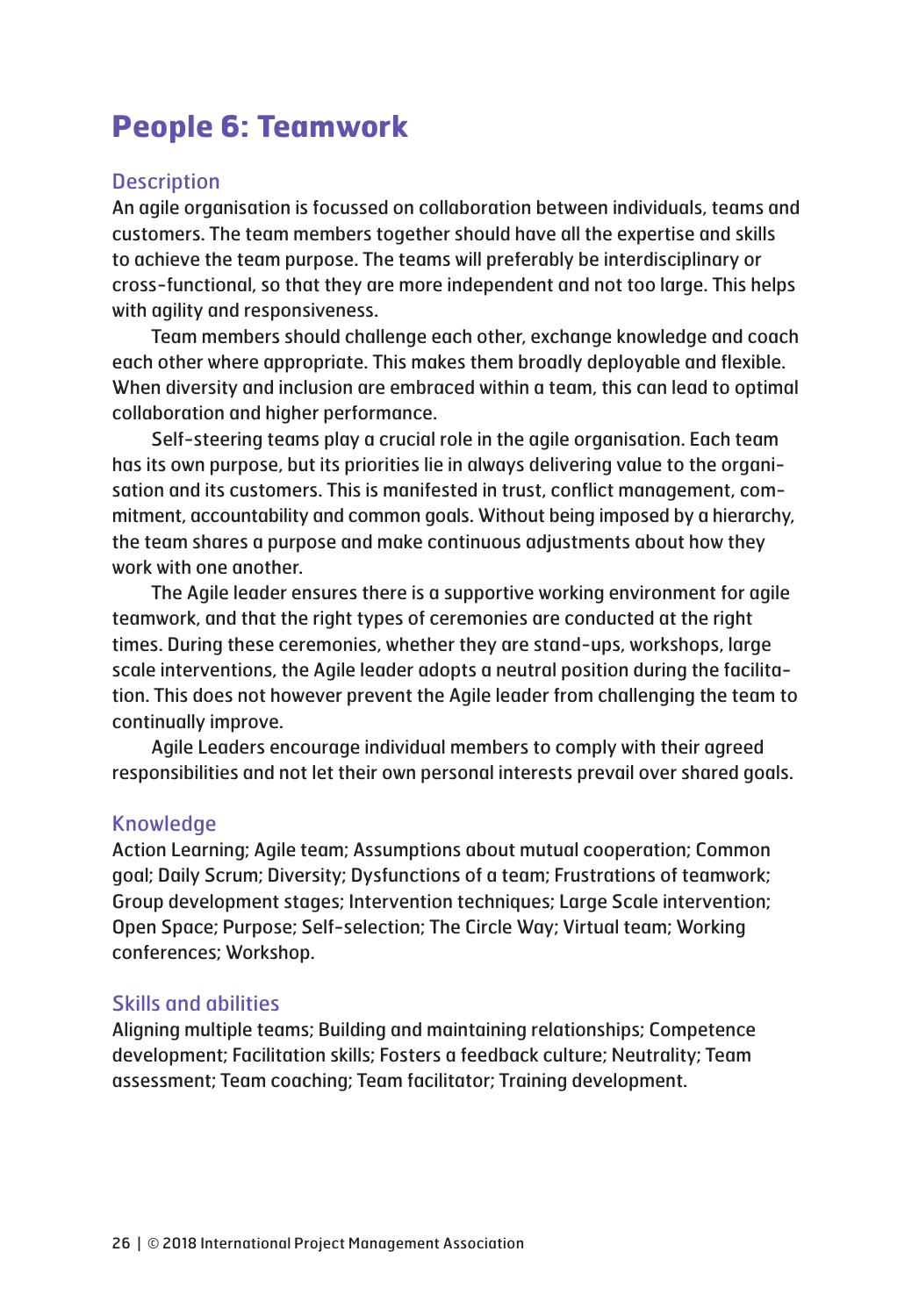# Key Competence Indicators / Measures

#### **People 6.1 Facilitates the selection and building of the team**

- Enables the team to participate in the selection of other team members. **(A)**
- Clarifies outcomes and creates a common vision. **(A)**
- Helps the team to understands its purpose. **(A)**
- Facilitates the team to develop norms and rules. **(A)**
- Motivates individuals and builds team awareness.

#### **People 6.2 Promote cooperation and networking between team members**

- Creates opportunities for team member dialogue. **(A)**
- Asks for opinions, suggestions and concerns from team members in order to improve performance.
- Shares successes with the team(s).
- Promotes cooperation with people both within and outside the team.
- Takes appropriate action when team cooperation is threatened.
- Uses tools for collaboration.

### **People 6.3 Support, facilitate and review the development of the team and its members**

- Promotes continuous learning and knowledge sharing.
- Uses techniques to engage in development e.g. on-the-job training.
- Provides opportunities for seminars and workshops (on- and off-the-job).
- Plans and promotes 'lessons learned' events.
- Provides time and opportunity for self-development of team members.

#### **People 6.4 Empower teams to determine tasks and responsibilities**

- Challenges the team to distribute all the tasks. **(A)**
- Empowers people and teams by delegating responsibility.
- Clarifies performance criteria and expectations.
- Stimulates transparency about performance. **(A)**
- Stimulate the team to give honest and open feedback. **(A)**

### **People 6.5 Recognise opportunities to facilitate learning and inspires for continuous improvement**

- Uses the effects of errors as opportunities to learn. **(A)**
- Realises that mistakes happen and accepts that people make errors.
- Shows tolerance for mistakes.
- Analyses and discusses mistakes to determine improvements in processes.
- Helps team members to learn from their mistakes.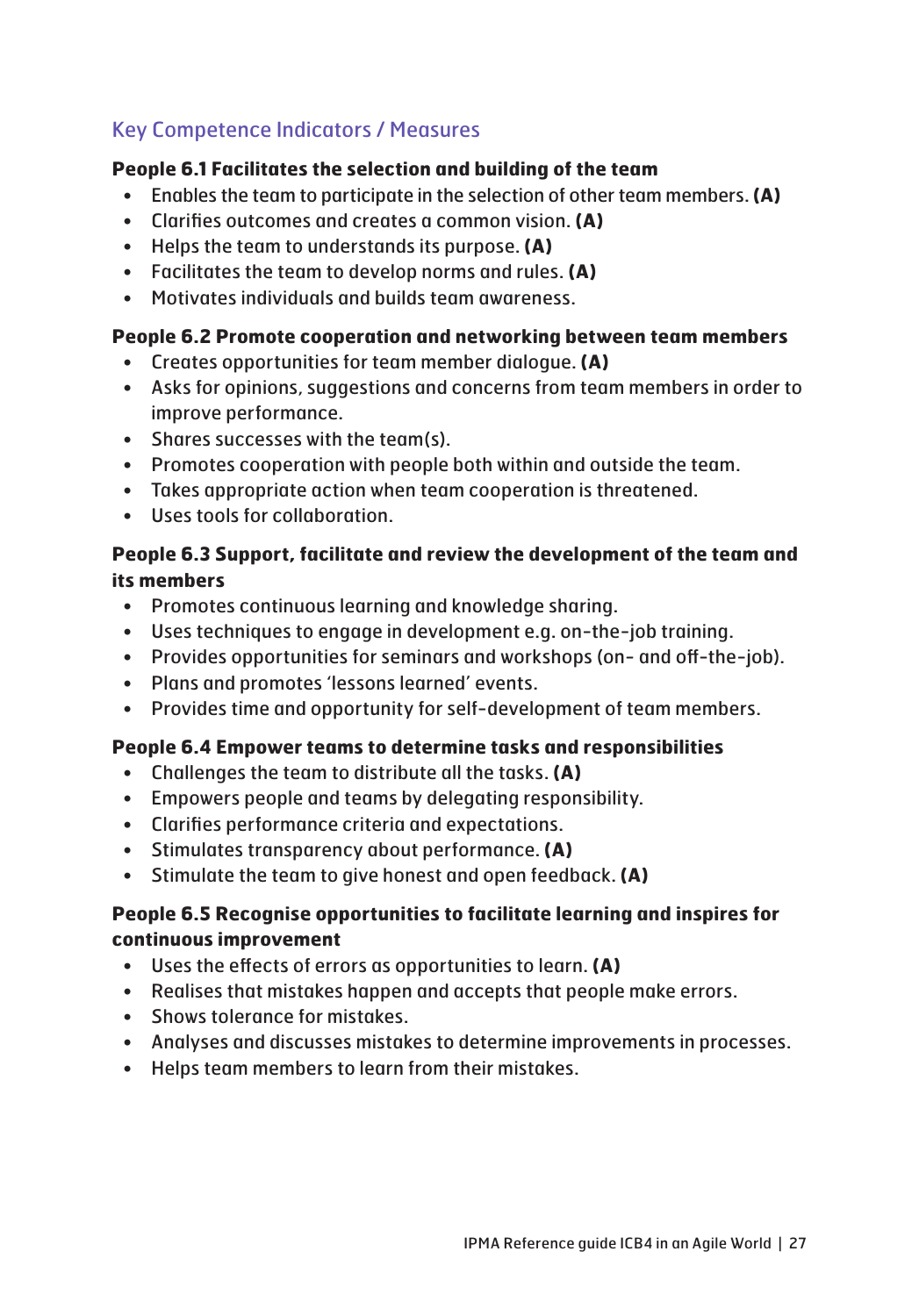# **People 7: Conflict and crisis**

### **Description**

Conflicts will inevitability occur within a team and also in cooperation with other teams and stakeholders. An Agile Leader accepts the inevitability of conflict and sees this as an opportunity to learn and as a means of strengthening relationships over a long period of time.

In order to turn conflict into constructive behaviour the Agile Leader provides an environment within which conflicts can be used to the benefit the team. This includes agreeing up front how disagreements will be handled by the team as and when they arise. Agile principles when practiced daily can become a source of conflict and the Agile Leader must therefore establish some ground rules but allow team members to have stimulating conversations and a way of finding a common ground. In doing so, the agile team develops its own skills to manage and resolve conflicts.

Similarly, irrespective of all preventive measures, it is sometimes impossible to avoid a crisis. Every crisis is a situation which requires optimal agility. A team that can draw on their collective experiences and look back on their collaboration from iteration to iteration will be well-prepared to manage a crisis. Particularly when they are used to working through conflicts as a team. However, the threat of a crisis will also require a well-thought-out crisis plan that the team will support and follow. At the end of the crisis a retrospective is necessary to ensure continual learning and adapting.

### Knowledge

Arbitration; Conflict styles; Creativity techniques; Crisis management; Crisis; De-escalation; Proactive conflict management; Stages of conflict; Value of conflict in team building.

### Skills and abilities

Bridges contradictions; Calmness; Conflict coaching; Conflict intervention; Crisis management; Diplomatic skills; Moderation Skills; Proactive; Stress resistance; Style flexibility.

### Key Competence Indicators / Measures

### **People 7.1 Anticipate and possibly prevent conflicts and crises. Surfaces possible concerns to the attention of the team**

- Identifies/analyses potential stressful situations and shares opinions with team. **(A)**
- Facilitates the resolution of conflicts in "no blame" retrospectives. **(A)**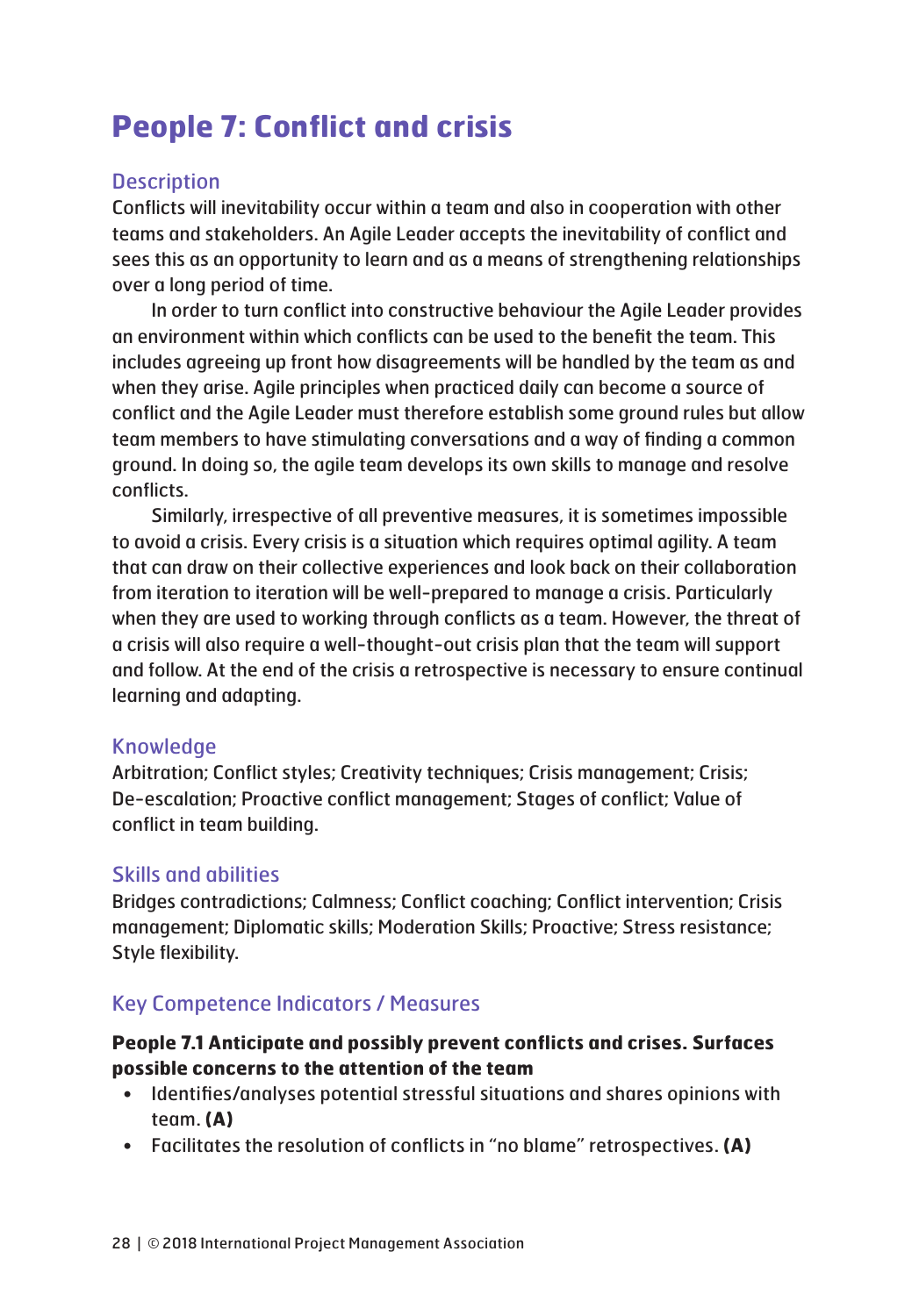- Openly and immediately discusses and plans conflict-sensitive items with team . **(A)**
- Trains people in non-violent communications and emphases shared norms and team practices. **(A)**
- Agrees on stress-reducing measures with team. **(A)**
- Reflects on stressful situations in a team. **(A)**

# **People 7.2 Analyse the causes and consequences of conflicts and crises and select appropriate response(s) with team**

- Identifies conflicts at an early stage to the benefit of the team. **(A)**
- Analyses causes of a conflict or crisis together with the team with a no blame mindset. **(A)**
- Analyses potential impact of a conflict or crisis together with the team. **(A)**
- Has different conflict or crisis approaches available to choose from.

## **People 7.3 Mediate and resolve conflicts and crises and/or their impact together with team**

- Addresses issues openly.
- Creates an atmosphere of constructive dialogue. **(A)**
- Selects and uses the right method with the team to solve the conflict or crisis.
- Only resorts to disciplinary or legal measures when conflict resolution with team fails. **(A)**

# **People 7.4 Identify and share learning from conflicts and crises in order to improve future practice**

- Utilises previous experiences as a part of team retrospectives to prepare for conflict and/or crises. **(A)**
- Motivates the team to acknowledge and learn from their own part in the conflict and identify possible systemic conditions behind the conflict. **(A)**
- Uses conflicts to enhance the team culture and practices. **(A)**
- Strengthens the team cohesion and solidarity for potential future conflicts and crises.

# **People 8: Resourcefulness**

# **Description**

Resourcefulness in agile working is the ability to deliver results with the tools and resources available. It is about creative thinking to make the best use of a situation. The Agile Leader has a principle of 'resourcefulness, not resources' so that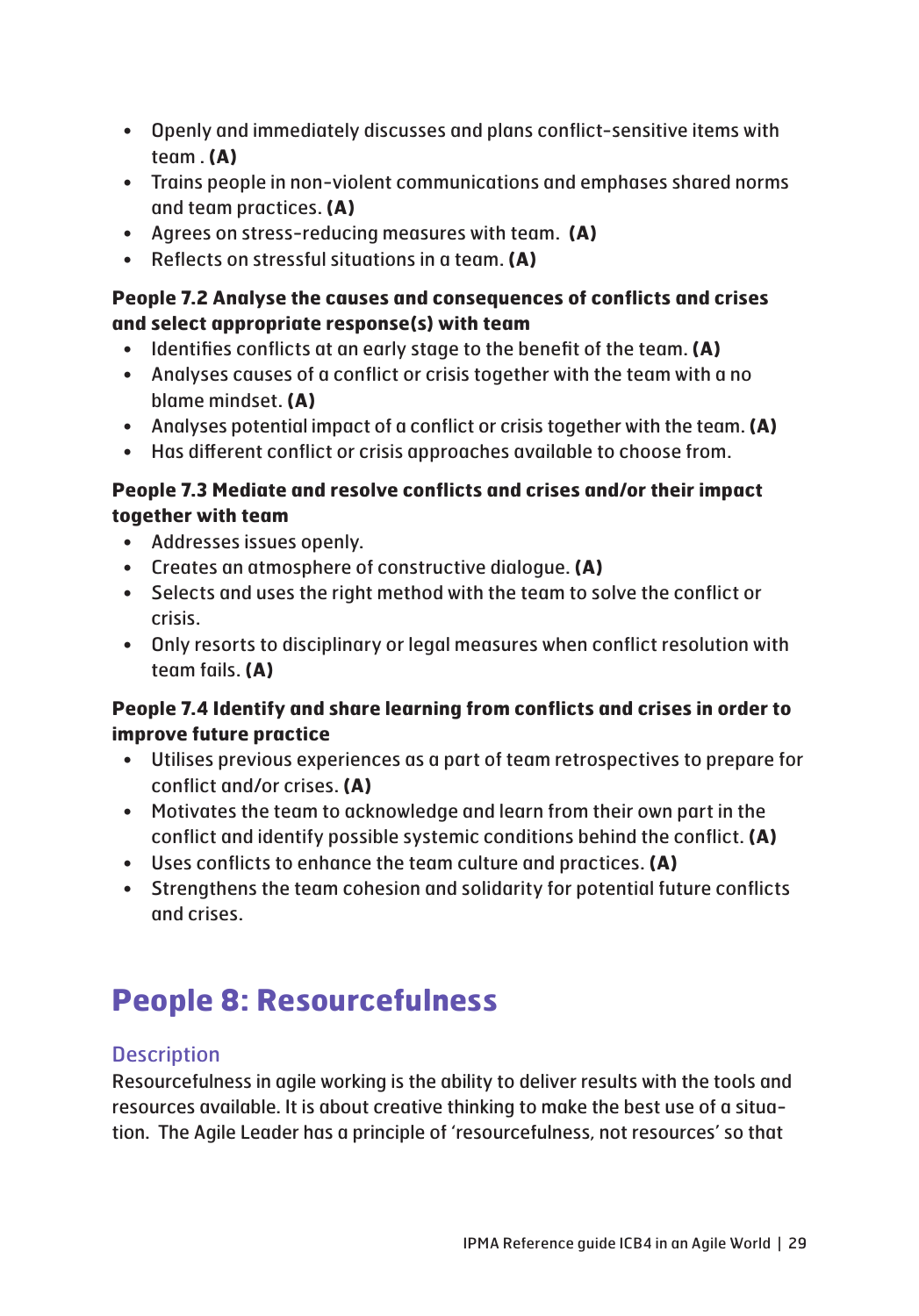individuals and teams look for the solutions or resources they need without expecting help from others, such as senior management, in the first instance.

The Agile leader stimulates and encourages creativity in teams. This is achieved by creating a safe environment where people can experiment and share ideas without negative judgement from others. This environment also enables individuals with different views to disrupt existing patterns, highlight different perspectives and prevent group blindness.

### Knowledge

Brainstorming techniques; Cause and effect diagram/Fishbone/Ishikawa; Consent; Decision-making; Design Thinking; Lateral thinking; Mood board; Multicriteria analysis; Problem solving; Right and Left column; Root Cause analysis; Silent Language; Solutions focussed language; Sounding board; SWOT (team level); Thinking hats.

## Skills and abilities

Facilitates problem solving; Identifying and seeing different perspectives; Out-ofthe box thinking.

# Key Competence Indicators / Measures

### **People 8.1 Stimulate and support an open and creative environment**

- Encourages people to share their knowledge and contribute their opinions in a safe environment.
- Stimulates and supports creativity when appropriate.
- Uses and stimulates new and imaginative ways to overcome obstacles.
- Seeks input from others and shows willingness to consider and/or adopt their ideas.
- Considers the perspectives of others.

### **People 8.2 Apply conceptual thinking to define situations and strategies**

- Uses or promotes conceptual thinking when appropriate.
- Knows that problems often have multiple causes and that solutions often have multiple effects.
- Applies systemic thinking.

### **People 8.3 Apply analytic techniques to analysing situations, financial and organisational data and trends**

- Applies various analytic techniques.
- Analyses problems to detect causes and possible solutions.
- Analyses complex sets of data and extracts relevant information.
- Clearly reports and presents data conclusions, summaries and trends.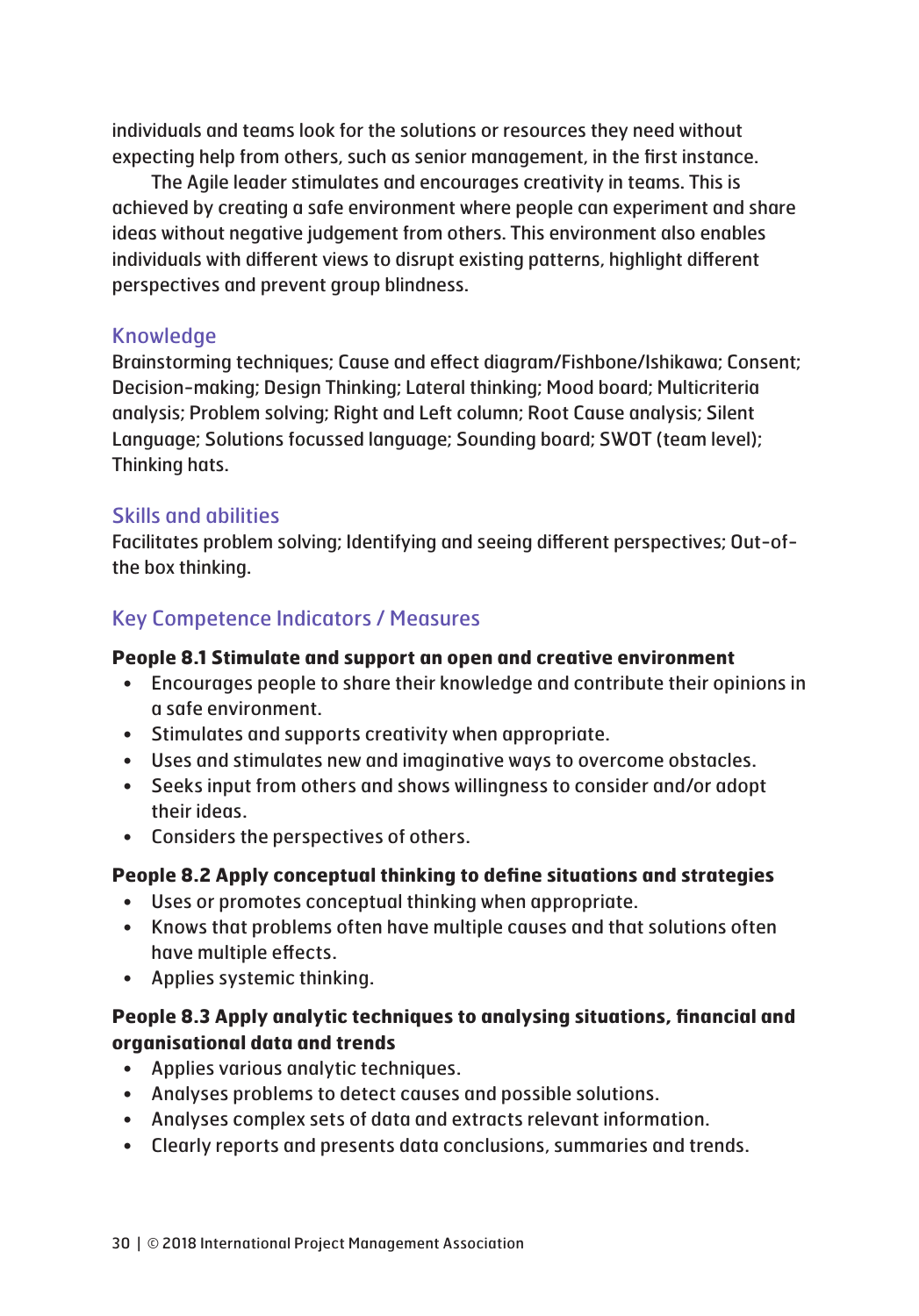### **People 8.4 Promote and apply creative techniques to find alternatives and solutions**

- Uses creative techniques when appropriate.
- Applies diverging techniques.
- Applies converging techniques.
- Engages multiple views and skills.
- Identifies interdependencies.

### **People 8.5 Improve decision-making by promoting a holistic view**

- Demonstrates holistic thinking and can explain the bigger picture.
- Uses multiple perspectives to analyse and deal with the current situation.
- Fosters making decisions in consent. **(A)**

# **People 9: Negotiation**

# **Description**

In an agile environment, people negotiate on various issues and individuals and teams will have to agree on a solution where there are different opinions. The Agile Leader's role is to facilitate negotiations in a collaborative style that achieves value for all parties involved. Particularly in a self-steering organisation, the Agile Leader requires negotiation skills that are tailored to each challenge.

Effective negotiation requires the Agile Leader to focus on understanding people's perspectives and to address these in order to achieve the intended outcomes. Putting in effort to explore different parties points of view has the dual benefit of building understanding of the issues and building relationships with people.

# Knowledge

Mediation; Mutual Gains; Conflict Styles; Uses of argument; Win-win strategy.

# Skills and abilities

Discussion techniques; Diversity of opinions; Establishing and maintaining trust and positive working relationships; Mediator; Negotiations skills.

# Key Competence Indicators / Measures

## **People 9.1. Identify and analyse the interests of all parties involved in the negotiation**

- Knows and reflects own interests, needs and constraints.
- Gathers and documents relevant hard and soft information about interests, needs and expectations of all parties involved.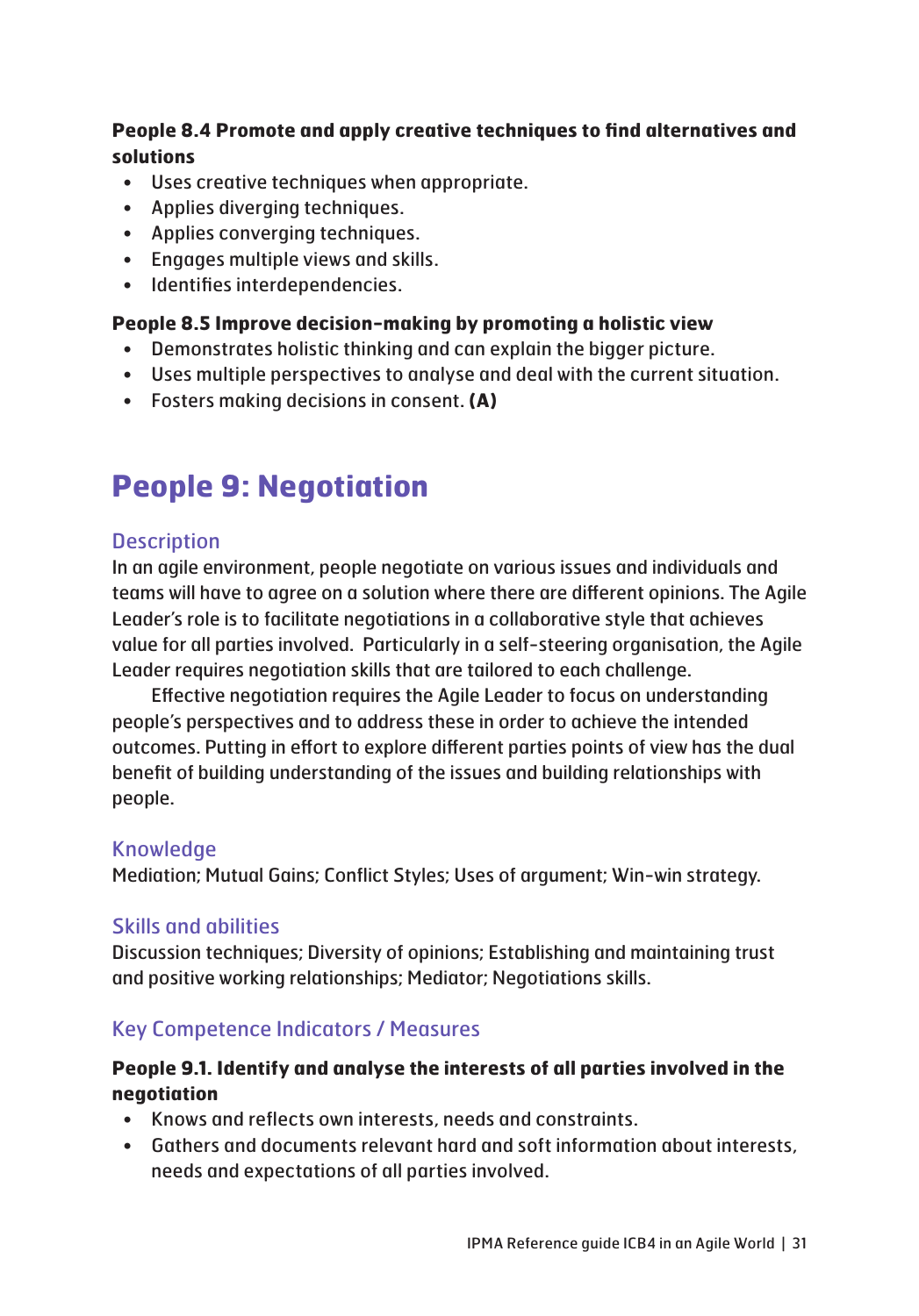- Values collaboration above fierce contract negotiations. **(A)**
- Analyses and documents available information to identify own priorities and likely priorities for other parties.

### **People 9.2. Develop and evaluate options and alternatives with the potential to meet the needs of all parties**

- Identifies mutual gains based on the analysis of interests, needs and priorities of all parties. **(A)**
- Proposes the right option at the right time in the right way.

### **People 9.3. Define a negotiation strategy in line with own objectives that is acceptable to all parties involved**

- Identifies possible negotiation strategies in order to achieve the desired customer value. **(A)**
- Identifies secondary strategies and alternative options to address 'what if' scenarios.
- Selects a negotiation strategy and can explain why it has been chosen.
- Analyses and selects negotiation techniques and tactics to support the desired negotiation strategy.
- Identifies key parties to participate in the negotiation and clearly articulates their mandate.

### **People 9.4. Reach negotiated agreements with other parties that are in line with own objectives**

- Negotiates using techniques and tactics appropriate to the circumstances to achieve the desired customer value. **(A)**
- Negotiates to achieve a sustainable agreement.
- Demonstrates patience and drive to realise a sustainable agreement.
- Implements BATNA if a sustainable outcome is not possible.
- Documents the outcomes of the negotiation.

### **People 9.5. Detect and exploit additional selling and acquisition possibilities**

- Seeks ways to deliver the agreed customer value sooner, better and/or cheaper. **(A)**
- Weighs alternatives to the current situation and agreements.
- Considers the impact of alternatives on current relationships.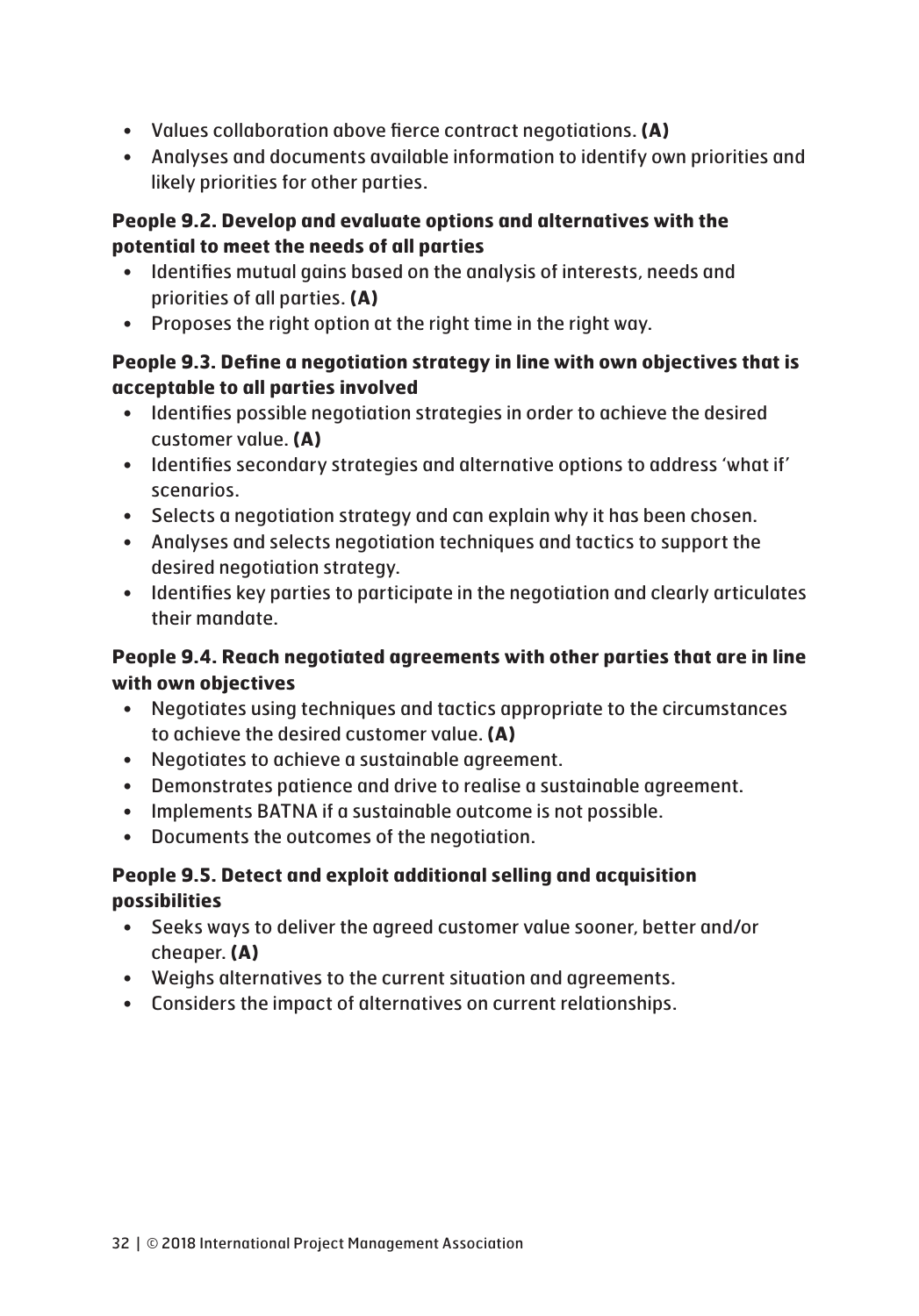# **People 10: Results orientation**

### **Description**

Having a results orientation is identifiable in an agile organisation because it works cyclically for short periods of time (iteration) and needs to deliver results at a continuous pace. The situational context, environment and industry in which the organisation operates will influence to what extent a results orientation can be manifested. However, all projects can benefit from this approach by aiming to deliver results as early and as often as possible.

The agile working environment provides people with maximum support to do their jobs and deliver results. An Agile Leaders allows individuals to be flexible in their working arrangements and encourages them to aim for higher levels of performance. This creates a means of continuous improvement that contributes to achieving top performance in the team. An Agile Leader understands the purpose and potential of the organisation, contributes to the formation of effective new teams and the increase in effectiveness of existing teams. They also build a network of business relationships that support their organisation.

### **Knowledge**

Effectiveness; Effectuation; Efficiency; Gemba Kaizen; Kata; PDCA; Productivity; SDCA; Seven Statistical instruments; Skills and abilities; Empirical working.

### Skills and abilities

Combining helicopter view and attention to essential details; Efficiency, effectiveness and productivity; Facilitates multiple teams; Identifying and assessing alternative options; Sensitivity to organisational do's and don'ts.

## Key Competence Indicators / Measures

### **People 10.1 Evaluate all decisions and actions against their impact on customer value and goals of the organisation**

- Considers the goals and agreed outcomes of the agile work as leading all actions. **(A)**
- Formulates own goals based on the customer value. **(A)**
- Derives the strategy from the goals, risk reduction and customer value. **(A)**
- Judges all decisions and actions by their impact on the customer value. **(A)**

### **People 10.2 Balance needs and means to optimise outcomes and success**

- Assesses and prioritises various needs.
- Explains why certain actions get more priority.
- Uses the results orientation as a means to say 'no' (and explain why).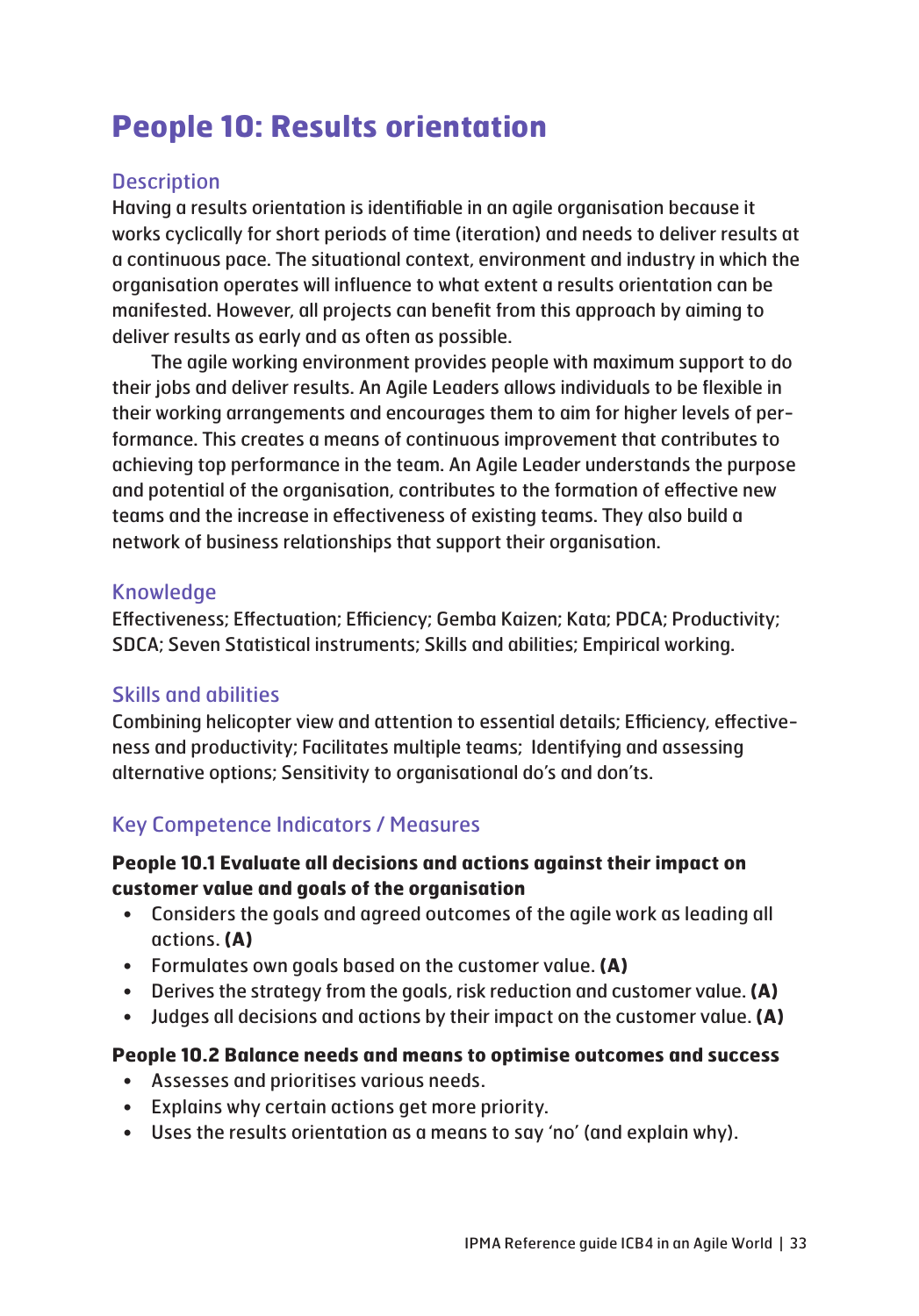### **People 10.3 Create and maintain a healthy, safe and productive working environment**

- Shields the agile team from outside interference. **(A)**
- Creates healthy, safe and stable working conditions. **(A)**
- Provides a safe and clear environment for work on which team members can operate. **(A)**
- Provides the necessary resources and infrastructure.

### **People 10.4 Promote and 'sell' the agile work and its outcomes**

- Defends and promotes the customer value and goals. **(A)**
- Seeks openings and venues to promote customer value and goals. **(A)**
- Invites others to join in with marketing the customer value and goals. **(A)**

### **People 10.5 Deliver results and get acceptance**

- Differentiates the concepts of efficiency, effectiveness and productivity.
- Plans and sustains planned levels of efficiency, effectiveness and productivity.
- Demonstrates the ability to get valuable things done. **(A)**
- Focuses on and demonstrates continuous improvement.
- Focuses on solutions, not the problems.
- Overcomes resistance.
- Recognises limitations to getting valuable results and addresses these shortcomings. **(A)**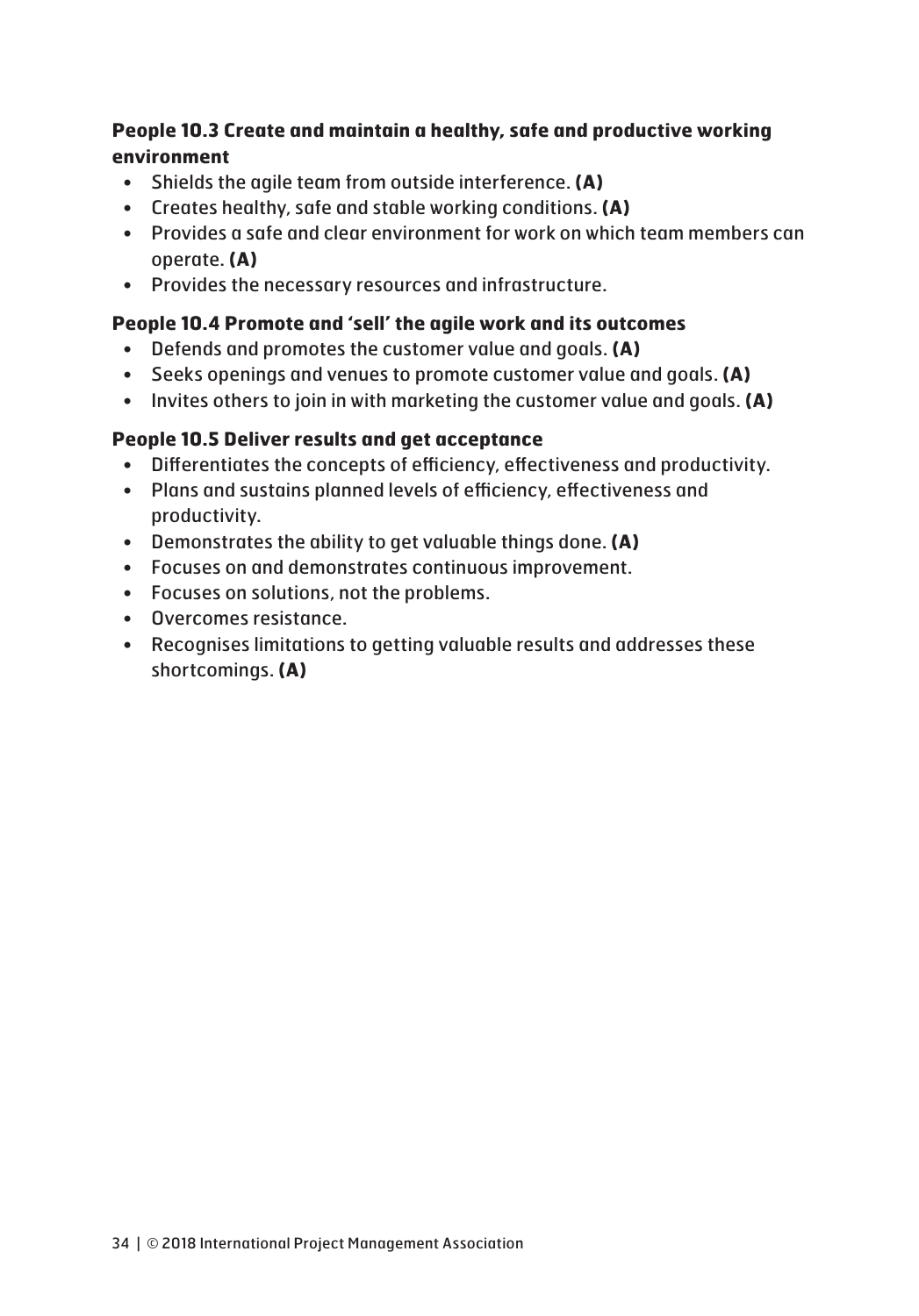# **Practice**

# **Practice 1: Design**

### **Description**

The approach needed to achieve a certain goal depends on the situation. The guiding principles being the perspective agile competence elements and the technology used to build the solution. A starting point is understanding what is already available and what needs to be built on top of that. This starting point will form part of the technological architecture. Team(s) have to make these initial decisions as early as possible.

A globally competitive environment brings complexity and uncertainty which means that every situation may require a different approach. Various agile approaches are therefore referred to as 'frameworks,' as they are a starting point from which an approach should gradually evolve. An Agile Leader looks at lessons learned from previous situations, then designs a certain framework, always aware that this choice is based on assumptions and may change.

Agile Leaders test hypotheses or assumptions through experiments and hands on observations. A hypothesis must be formulated in such a way that it is possible to falsify it, in order to properly test and validate it. Based on the results of the experiments the hypothesis approach may be slightly modified, or sometimes radically changed.

## Knowledge

Architecture; Complexity (models); Complicatedness; Criterium; Empirical working; Experimentation; Factor; Hypothesis; Learning points; Lessons Learned; Technological solutions.

### Skills and abilities

Contextual awareness; Empirical working; Handling of complexity; Incorporation of lessons learned; Recognises success factors and criteria.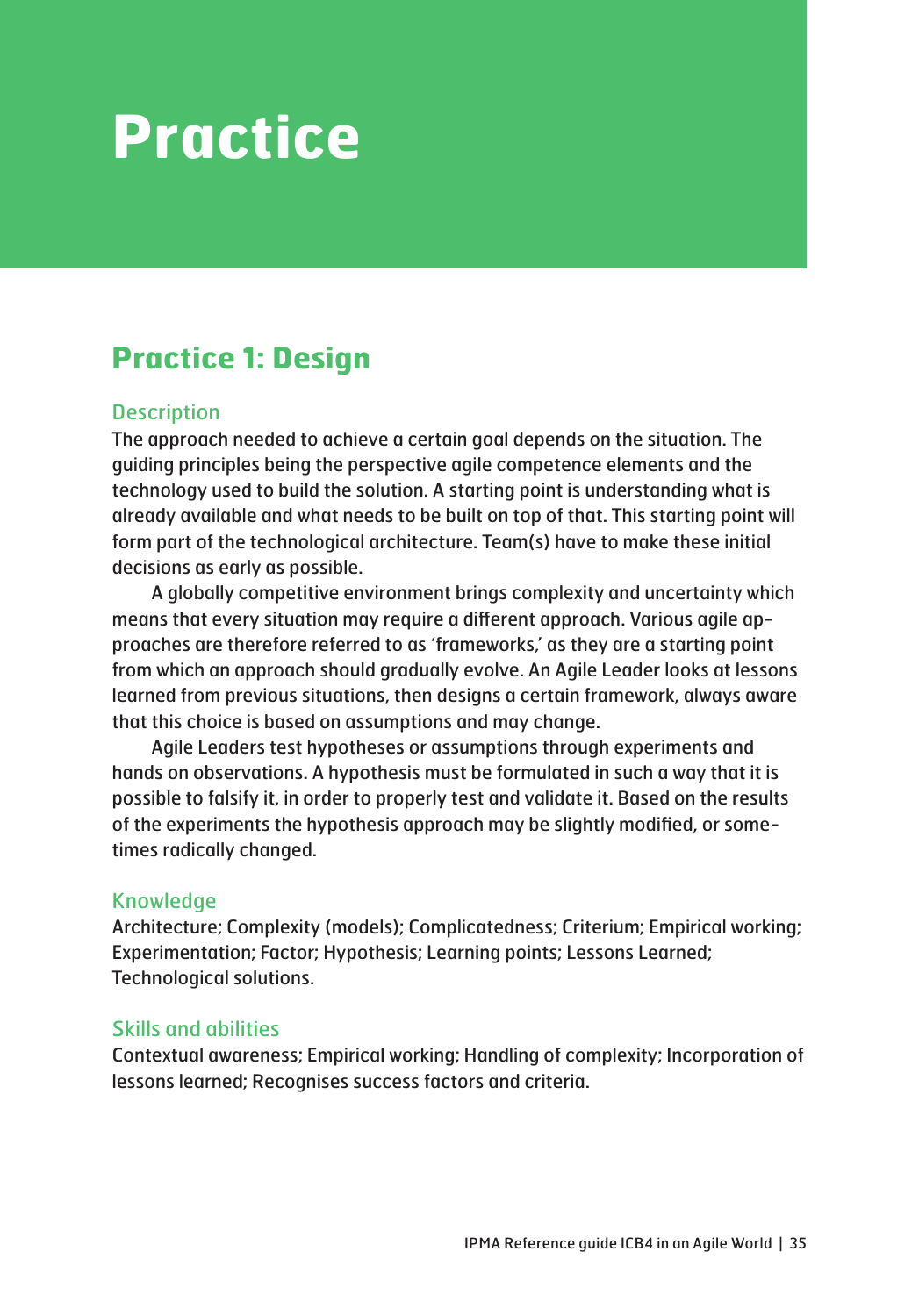# Key Competence Indicators / Measures

### **Practice 1.1 Facilitate a shared understanding of the success criteria and make sure that they are documented in the vision**

- Recognises and assesses both formal and informal influencing elements.
- Acknowledges and assesses both formal and informal success criteria and ensures they are reflected in the vision.
- Acknowledges and uses relevant success factors.
- Performs periodic re-assessment of the success criteria with key stakeholders. **(A)**
- Performs periodic re-assessment of the success factors with team(s). **(A)**

### **Practice 1.2 Review, apply and exchange lessons learned from your experimentation and those of other teams and relevant communities**

- Acknowledges and gathers lessons learned from previous experiences of all team members. **(A)**
- Actively researches outside of the team to find relevant experiences and lessons. **(A)**
- Applies relevant lessons learned through plan, do, check, act (PDCA) experimentation. **(A)**
- Tests hypotheses or assumptions through experiments and hands on observations to improve the agile work, and seeks ideas for experimentation from research, benchmarking and other sources. **(A)**
- Identifies and shares lessons learned with the teams, the organisation and other relevant communities. **(A)**

# **Practice 1.3 Determine complexity and its consequences for the team's way of working**

- Identifies the level of complexity of the work by applying appropriate methods.
- Acknowledges complexity-enhancing aspects that affect the team's way of working.
- Identifies and defines the impact on complexity of specific approaches, constraints or outcomes. **(A)**
- Identifies and assesses the impact on complexity of specific external and internal parameters.
- Assesses and applies complexity-diminishing measures through team planning, backlog refinement and retrospectives.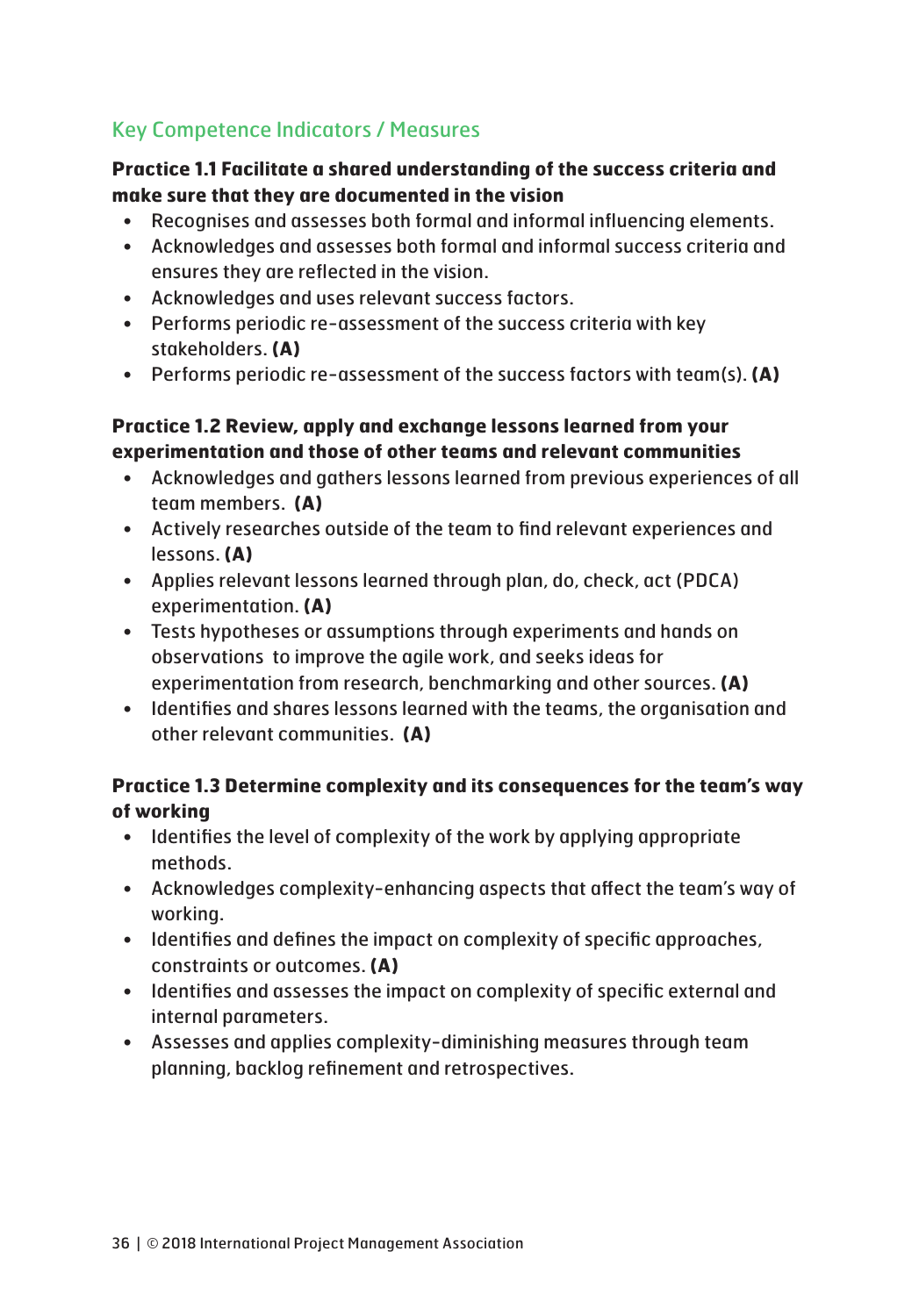# **Practice 1.4 Selects and reviews the agile work approach in dialogue with the teams**

- Assesses and appraises various possible ways of working. **(A)**
- Facilitates the selection of the way of working for the task at hand that has the highest chance of leading to success, while regularly reflecting if it is still appropriate. **(A)**
- Explains the chosen way of working and its relation to the success of the agile work done by the team, as well as being open for changes through experimentation. **(A)**
- Explains the main effects of the chosen way of working on the agile organisation, and what it means for key stakeholders outside of the agile organisation. **(A)**
- Explains the main effects of the chosen way of working on the parent organisation. Helps the parent organization adapt to agility through coaching and real life examples. **(A)**
- Periodically re-evaluates the chosen way of working based on contextual and internal developments. **(A)**
- When changes are required, opens a dialogue with the team about the necessary changes to the approach for the work. **(A)**

# **Practice 1.5 Design the initial ways of working**

- Establishes the way of working with definitions of 'ready' and 'done' for the relevant steps. **(A)**
- Defines key practices and their cadence (consistent work cycle time). **(A)**
- Reflects on the way of working through a regular cadence with the team (retrospectives). **(A)**
- Updates the way of working based on agreed experiments in retrospectives. **(A)**

# **Practice 2: Business goals, requirements and value**

# **Description**

A clear, inspiring and supported vision for a product or result to be delivered gives meaning to those working to achieve it. A vision provides direction and sets boundaries. When there is uncertainty and a changing context, it is often not possible to specify the goals and requirements of the end result. Therefore, the team continually communicates with the user and the focus and boundaries of the product vision enable the constant refinement of sub-goals. The Agile Leader and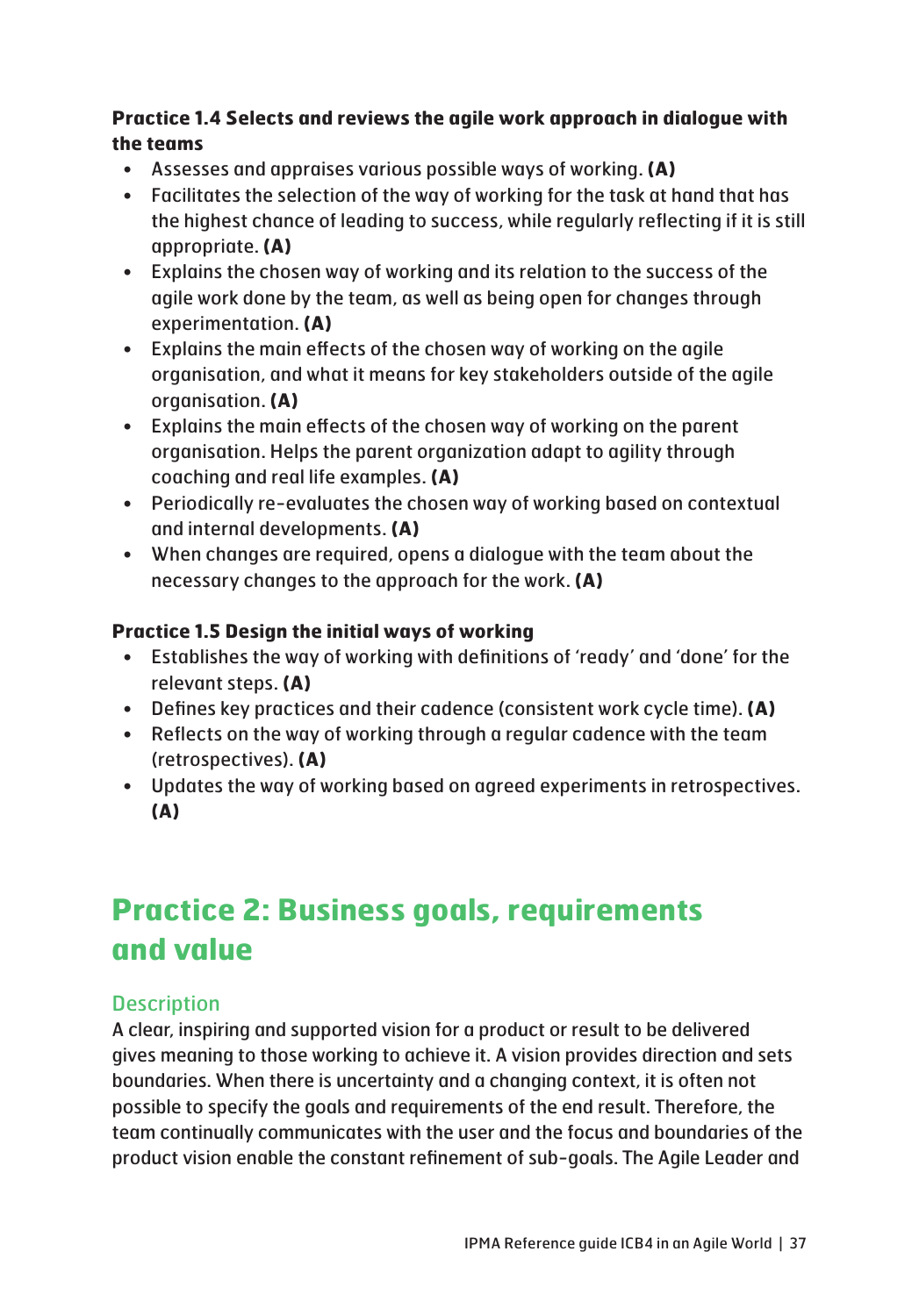the team then work in a "plan-do-check-act" mode until they have achieved the results.

The Agile Leader embraces uncertainty and accepts changing requirements as a result of changing insights. This means that cooperation with the customer is preferred over contract negotiations, and this is done as a conversation with them about their needs. Global stories are then defined within the product vision, which are gradually split into low-level stories. Setting priorities in requirements and ensuring that stories with the most value and the least effort are worked on first, is a recurring activity. Acceptance criteria is defined per user-story by means of the definition of done, where it is clear when something is finished. The general goal is a 'working' result that is of direct value to the customer.

# Knowledge

Definition of done; Epic; Kata; Solution; Product vision; Story; Acceptance criteria; Goal analysis; Value Proposition; Fit-for-use; Fit-for-purpose; Benefits mapping.

# Skills and abilities

Corporate strategy; Formulation of the solution; Stakeholder relationships.

# Key Competence Indicators / Measures

#### **Practice 2.1. Define the vision, prioritize the business goals and align the work**

- Develops a clear, inspiring, measurable and supported vision or business goal for the product, result or outcome. **(A)**
- Facilitates that the relationship between this the agreed vision and backlog items is understood. **(A)**
- Prioritizes the backlog items based on their contribution to the vision. **(A)**
- Facilitates that all backlog items contain documented benefits that are linked to the overall vision and organisational or business goals. **(A)**

#### **Practice 2.2. Identify and analyse the stakeholder needs and requirements**

- Knows the difference between need, expectations and requirements.
- Facilitates identifying and documenting stakeholder needs and backlog items during the full length of their engagement. **(A)**
- Engages stakeholders in continuous updating of the backlog items including identifying new items and challenging existing items based on learning. **(A)**
- Analyses stakeholder needs and requirements, considering utilizing the just in time principle based and backlog prioritization. **(A)**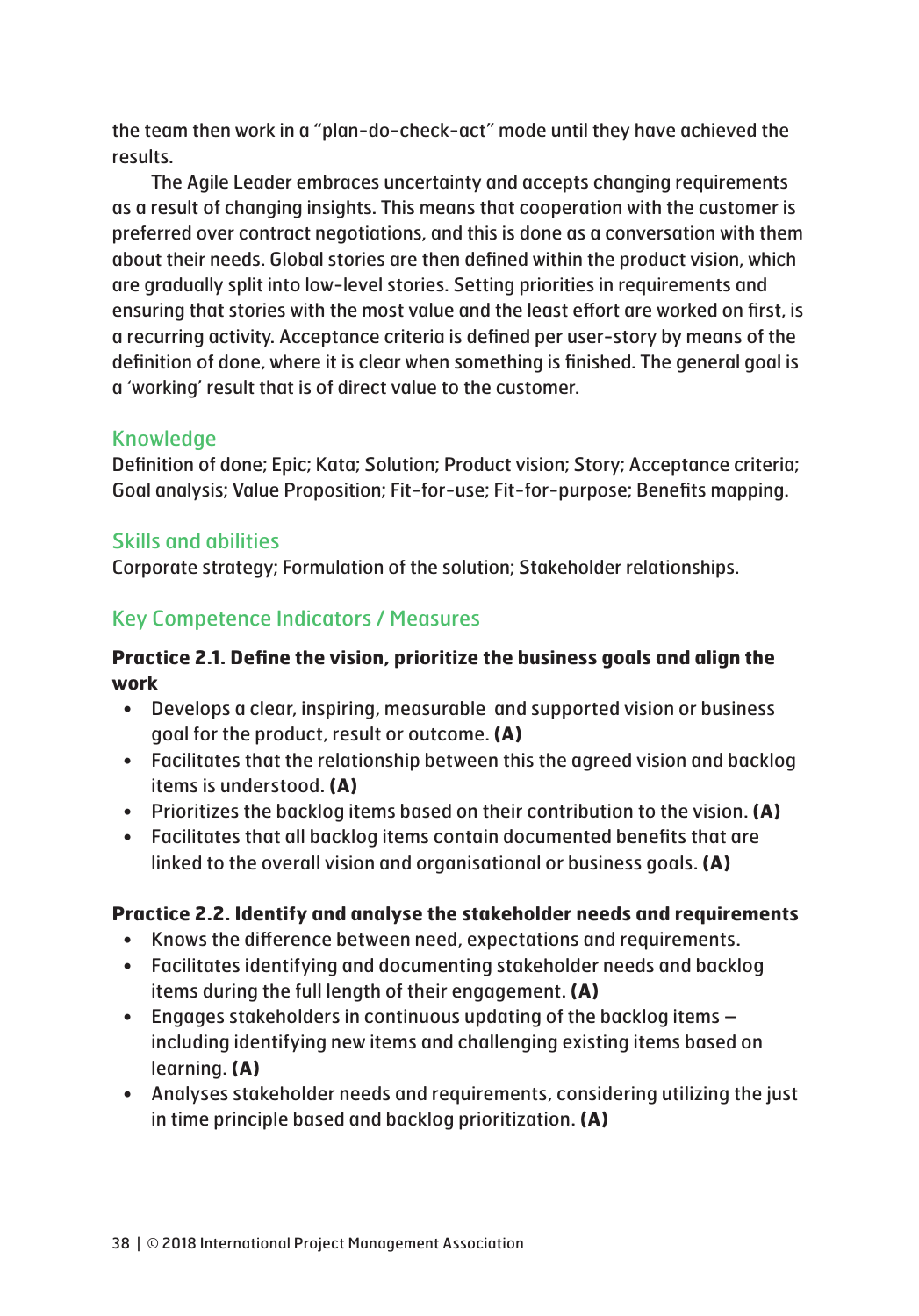# **Practice 2.3. Continuously prioritise backlog items to maximize the value delivered (A)**

- Continuously prioritises stakeholder needs and requirements in a collaborative and continuous way collaboratively. **(A)**
- Documents a shared understanding of needs in backlog items **(A)**
- Facilitates the translation of requirements into acceptance criteria. Ensures the people "behind" the need are involved in the backlog refinement of the items. **(A)**

# **Practice 3: Scope**

# **Description**

The scope is what teams deliver. In general, this is represented as a recorded list (the backlog), which is gradually reviewed and refined. The backlog shows the different results in order of value to the customer.

In the case of product development, change programmes or activities where there is a lot of uncertainty, the Minimum Viable or Marketable Product (MVP) is a deliverable with just enough features to satisfy early customers, and to provide feedback for future product development within the target scope. With the help of a MVP, the team can check whether certain assumptions are correct in a relatively short period of time.

An agile approach ensures that the team always delivers what is most valuable to the customers, users or stakeholders as early as possible. The most rigid definition of the scope is made up of 'just what you need' so the team can start to carry out the work.

# Knowledge

Backlog; Minimum Marketable/Viable Product; Ordering on value; Potential Shippable Product; Story map; Technical debt; User story.

# Skills and abilities

Backlog refinement.

# Key Competence Indicators / Measures

# **Practice 3.1 Define the solution or outcome, starting with a minimum viable or marketable product**

- Defines the solution or outcome starting with the MVP. **(A)**
- Knows and can explain the difference between goals and objectives and outcomes/solutions.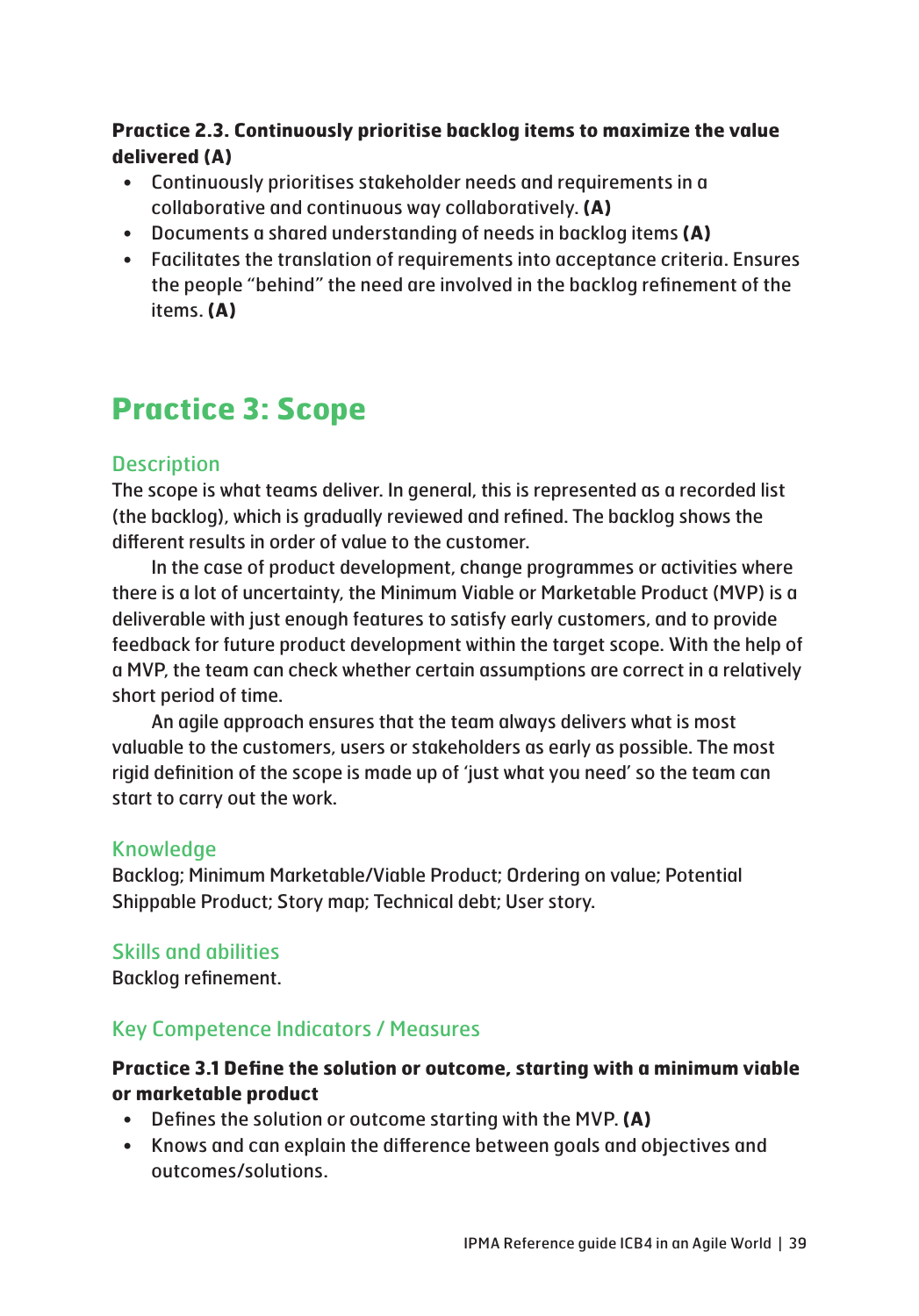- Organises the goals and the associated solutions/outcomes based on the MVP. **(A)**
- Understands the customer goals and priorities along with their purpose.

#### **Practice 3.2 Ensure the identification of the MVP**

- Knows and explains the purpose and benefits of the MVP. **(A)**
- Knows and applies the principles for prioritizing outcomes (risk, value, effort, etc.).
- Explains the differences in the principles for prioritizing outcomes.
- Explains the characteristics of boundaries for the agile work and can give examples.
- Argues that you do not start with a fully detailed backlog. **(A)**

#### **Practice 3.3 Define the delivery structure for the successive incremental deliveries**

- Defines priorities for delivery from the user needs. **(A)**
- Explains the purpose and benefits of the user needs, based on the prioritization and risk assessment. **(A)**
- Facilitates development of the user needs. **(A)**

#### **Practice 3.4 Establish and maintain scope configuration**

- Focusses on the MVP for the user needs. **(A)**
- Understands what roles and ceremonies should be used to establish and adapt scope configuration. **(A)**
- Understands the overall iterative approach aligned with the agreed principles and practices. **(A)**
- Compares progress and delivered value against a release plan using some metrics around backlog/scope, velocity and cost.

# **Practice 4: Time**

# **Description**

Time must always be managed and never wasted. The team considers what needs to be done and the effort required to make the best use of time. The team (often) works in fixed 'time-boxes' at a pace that can be sustained over a long period. The value created for each time box is determined up front to control the use of available time.

Time management is more straightforward when there is one team. More coordination is needed when leading several teams. It is therefore important to translate the vision and the primary goals into different initiatives or work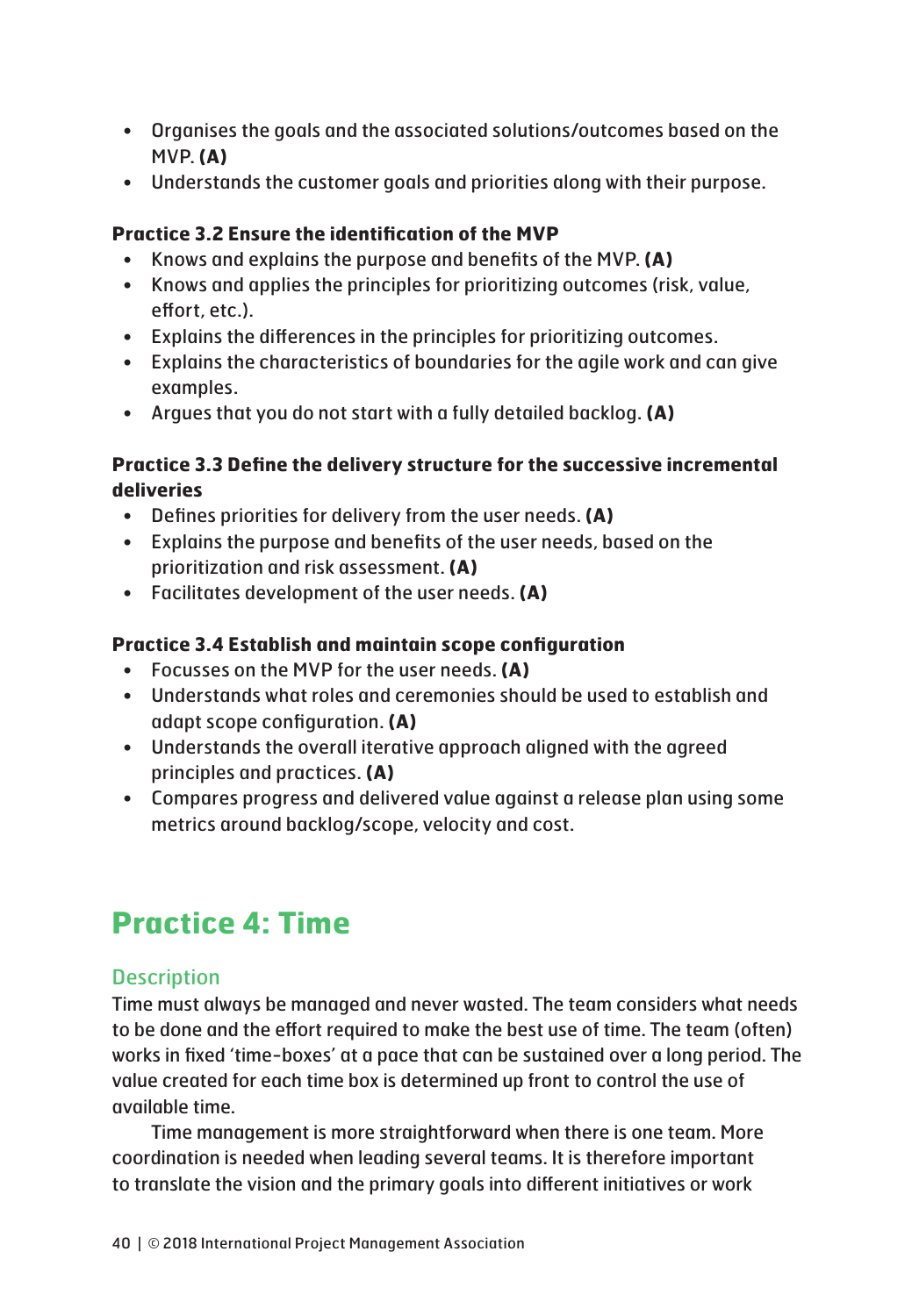packages and ensure that they have meaning for the people in the different teams. Before the teams start work, there is a period in which a large-scale story is pulled together to estimate the number of iterations needed.

# **Knowledge**

Cadence; Ideal Hours; Just-in-time; Last Planner System; Planning poker; Release planning; Release planning; Sprint planning; Story-points; Synchronisation; Time-box; Value to the Customer; Velocity.

# Skills and abilities

Estimate velocity.

# Key Competence Indicators / Measures

#### **Practice 4.1 Establish the products for the next delivery**

- Empowers the team to define the products based on user needs and priorities for the next delivery. **(A)**
- Empowers the team to extract the products and priorities from the user needs; priorities based on user needs and uncertainty. **(A)**

#### **Practice 4.2 Estimate the effort and the number of iterations (or sprints)**

- Empowers the team to determine the effort. **(A)**
- Helps the team to identify the types of resources and personnel that are needed. **(A)**
- Enables the team to decide on the various resource and personnel options. **(A)**

# **Practice 4.3 Decide on the roadmap plan (which includes increments, outcomes, etc.)**

- Knows different agile estimating and planning techniques. **(A)**
- Chooses the appropriate estimating and planning techniques.
- Determines appropriate roadmap and stages. **(A)**
- Knows the effects of uncertainty on estimation and planning, and how to benefit from this. **(A)**

#### **Practice 4.4 Sequence deliverables and plan the incremental deliveries**

- Sequences a series of backlog(s)/work-items. **(A)**
- Determines dependencies and dependent relationships.
- Increases Velocity. **(A)**
- Stimulates the team(s) to increase awareness of business priorities, the risks and dependencies and manage them accordingly. **(A)**
- Empowers the team capacity for a given plan. **(A)**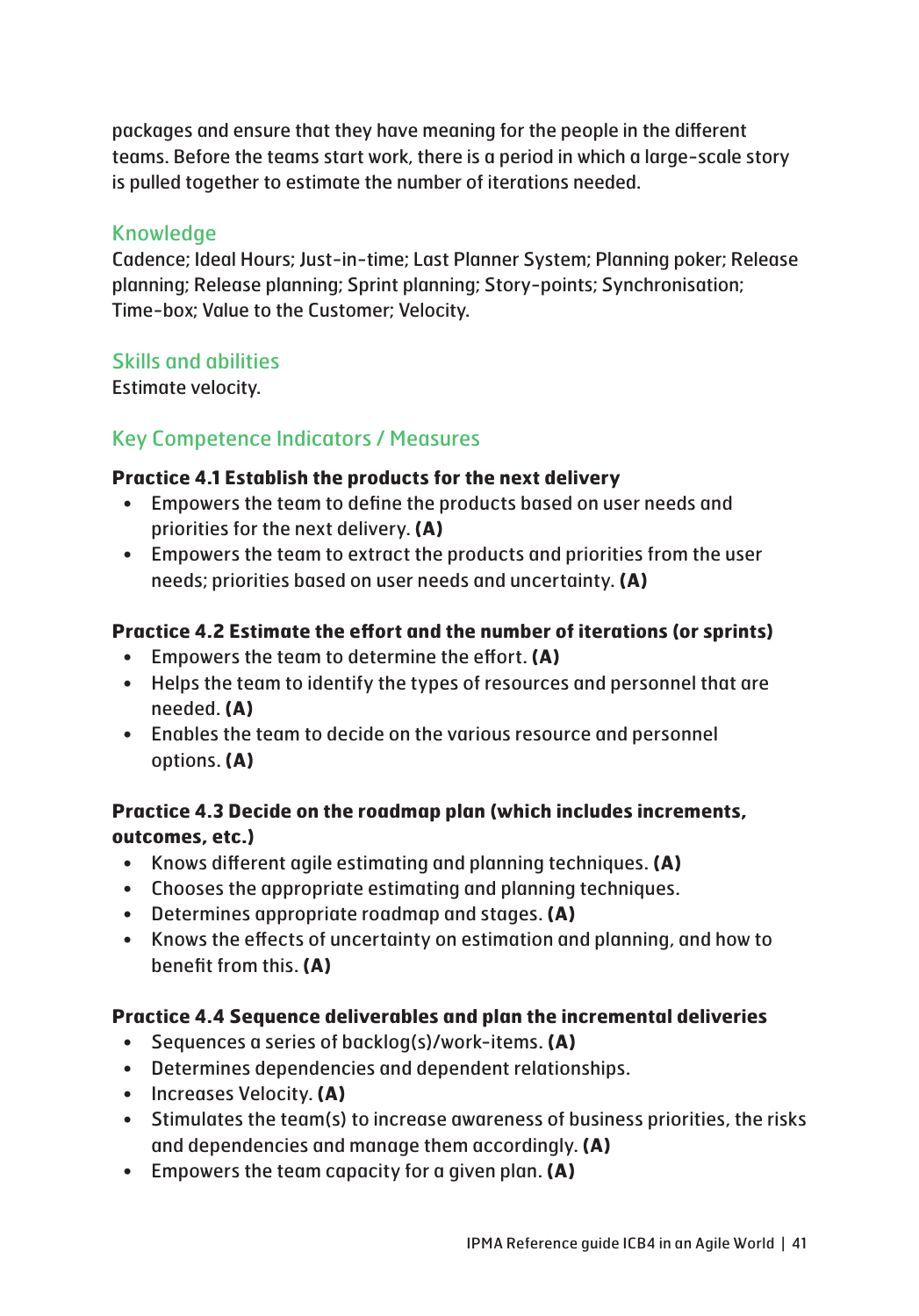### **Practice 4.5 Monitor outcomes against the release schedule and respond to change**

- Facilitates the team using the necessary visualization and improvements (time box, sprint, velocity) to demonstrate control. **(A)**
- Empowers the team to create a steady workflow and respond to business priorities change. **(A)**
- Compares progress and delivered value against a plan using some metrics (around backlog/scope, velocity and cost). **(A)**

# **Practice 5: Organisation and information**

# **Description**

Organisation and information is the assignment of the required roles and responsibilities (product owner, scrum master, team members, etc.) and the effective information exchange within the temporary organisation. According to the Agile Manifesto, one of the characteristics of an agile organisation is that people and their interactions are valued over processes and tools. This characteristic does not mean that we don't use processes, but the ones that do exist are 'lightweight' and are at the service of collaborating people who create customer value by the work they do.

The Agile organisation is based upon self-steering teams, which is more than a team owning its progress. Information is based upon "visualisation within one room." Each team owns its progress. This does not mean there is no steering from senior stakeholders, as two 'systems' can be active simultaneously. The first system is the traditional hierarchy in which senior management chooses the direction and makes the resources available. However, they understand that self-organisation is necessary to deal with the complexity of today's working environment and therefore place a lot of responsibility and authority on the workforce itself. For the second system, there is an appetite for trust and delegation which is more network oriented. Here the emergence of varying collaborations, exchange of information, opportunities, innovations and the like take place. There is autonomy, as long as value is provided. The hierarchical system should support the network system as much as possible.

An agile organisation works constantly to strive to test and adjust its hypotheses on actual information. This agile organisation requires frequent and transparent communication. Agile Leaders are constantly striving to ensure that all stakeholders have the information necessary to fulfil their role.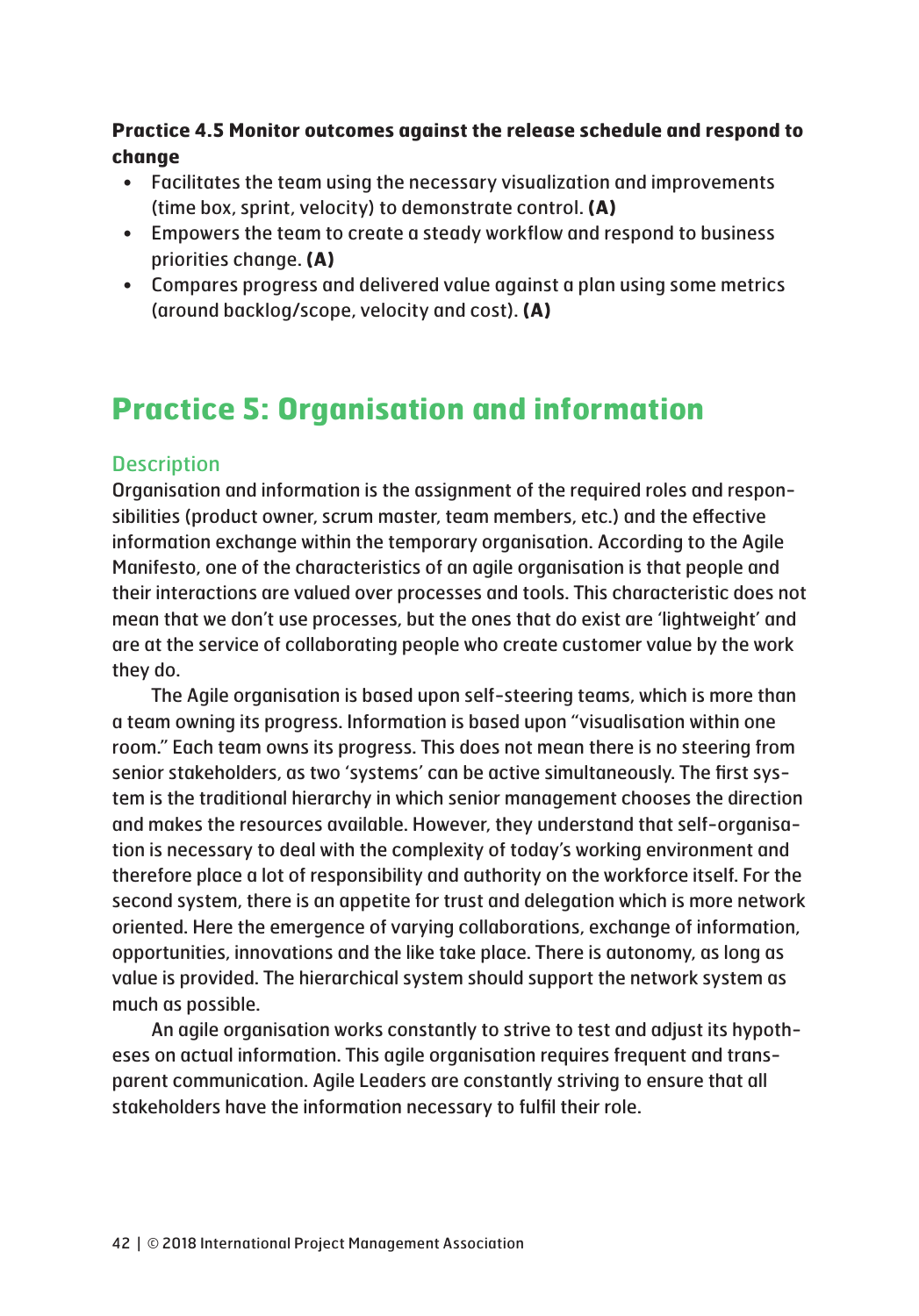# Knowledge

Agile Information Management; Component Team; Dual organisation; Feature Team; Information radiator; Information Security; Information versus data; Power of attorney; Self-organisation.

# Skills and abilities

Cross-sectional alignment; Simplifying; Information sharing; Stimulates self-organisation; Understanding his/her authority; Development of information radiators.

# Key Competence Indicators / Measures

#### **Practice 5.1 Assess and determine the needs of stakeholders relating to information and documentation**

- Assesses and documents the information and documentation needs of the agile work.
- Facilitates various modes of communication, including formal and informal.
- Determines the work characteristics influencing the organisational needs. **(A)**

#### **Practice 5.2 Define the structure, roles and responsibilities within the agile work**

- Explains some fundamental ways to structure teams. **(A)**
- Designs and develops a light-weight governance framework and structure. **(A)**
- Allows the team members to define the roles and responsibilities. **(A)**
- Identifies links to, and interfaces with, corporate governance arrangements.
- Identifies and records the differences between the organisation's functional authorities and those of the agile team. **(A)**

#### **Practice 5.3 Establish infrastructure, processes and systems for information flow**

- Explains the purpose of transparency in communication. **(A)**
- Explains the purpose of face-to-face communications. **(A)**
- Communicates internal information via various methods.
- Ensures redundant information is limited and/or prevented.
- Explains the benefits of different types of meetings.
- Explains tools and templates used for information flow. **(A)**
- Makes trust the foundation for planning and adapts mechanisms. **(A)**

#### **Practice 5.4 Facilitate, validate and coach the agile teams**

- Facilitates the formation of new teams. **(A)**
- Validates the teams, including the roles involved. **(A)**
- Coaches the teams, including the roles involved. **(A)**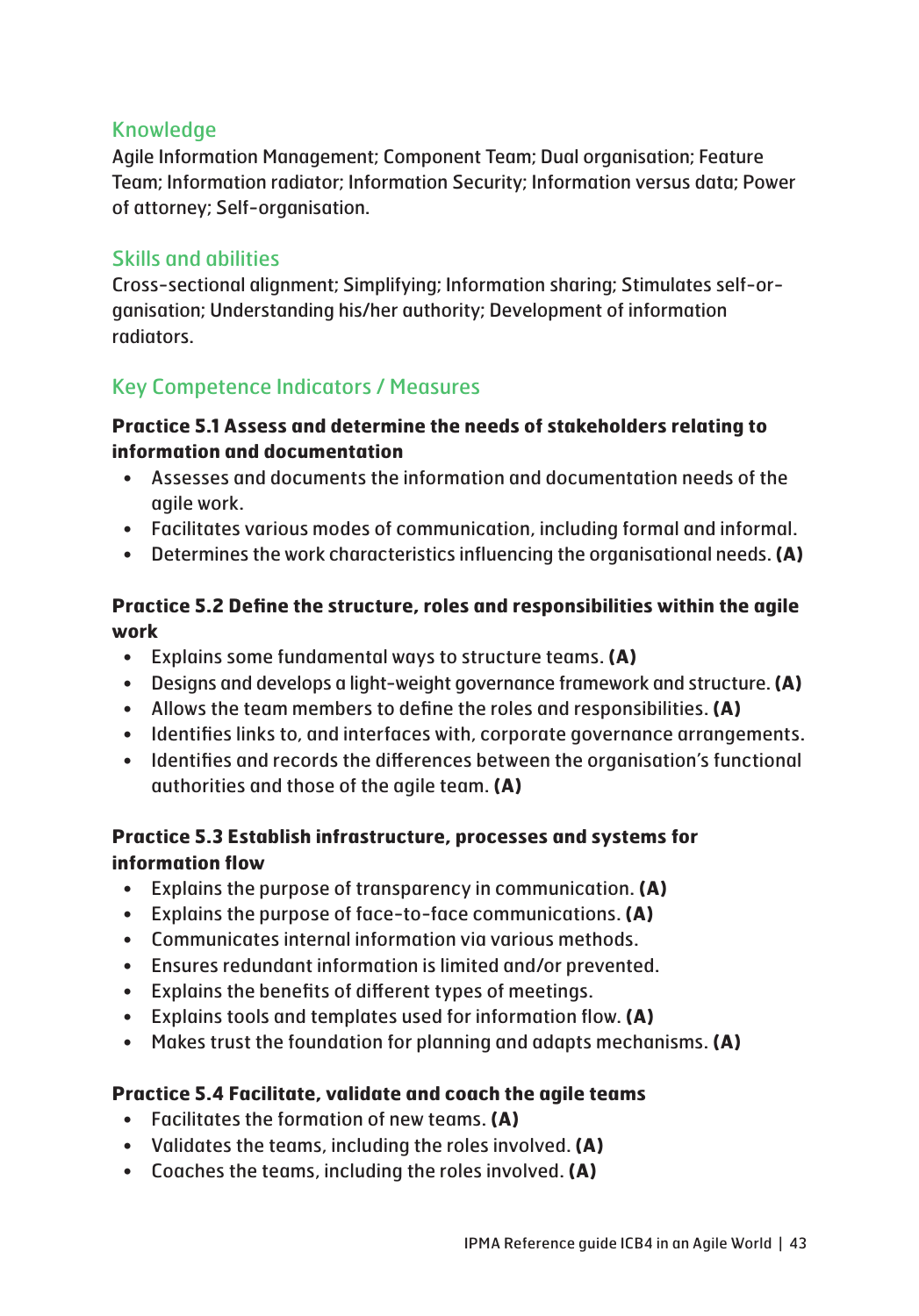# **Practice 6: Quality**

## **Description**

A quality product or service enables a customer to address their needs and desires. The agile way of working is based on the assumption that early and frequent inspection ensures quality is delivered. Validation is preferred above verification, and quality is built into the product or service during each step of the value stream.

The focus with agile working is mainly on preventing errors rather than detecting them. This approach means that sometimes the team must fix items from previous developments and factor this into the backlog. During the planning activity, this 'technical debt' or gap is prioritised with all other backlog items including existing quality directives. The individual team members and the customer(s) need to agree and accept which rules and levels of quality apply to the work that they deliver.

# Knowledge

Acceptance Test-Driven Development; Built-in quality; Definition of done; Definition of ready; Design thinking; Fail-fast; Quality Management Standards; Test-Driven Design/Development; Validation; Verification.

# Skills and abilities

Uncompromising towards quality.

# Key Competence Indicators / Measures

#### **Practice 6.1. Develop and monitor the implementation of, and revise the quality rules for, the agile work that does not compromise the quality of each increment**

- Asks both the customer and the team(s) to determine appropriate quality policies. **(A)**
- Names different types of quality objectives and is able to select the most appropriate.
- Establishes working agreements in the teams to build quality into the solution.
- Defines and implements measurable quality objectives and prevents "gold plating" (working on a task past the point of diminishing returns). **(A)**
- Explains and names different types of tools/techniques for achieving quality objectives and is able to select the most appropriate.
- Explains and names practices for achieving quality objectives.
- Explains how to build quality embedded in the solution.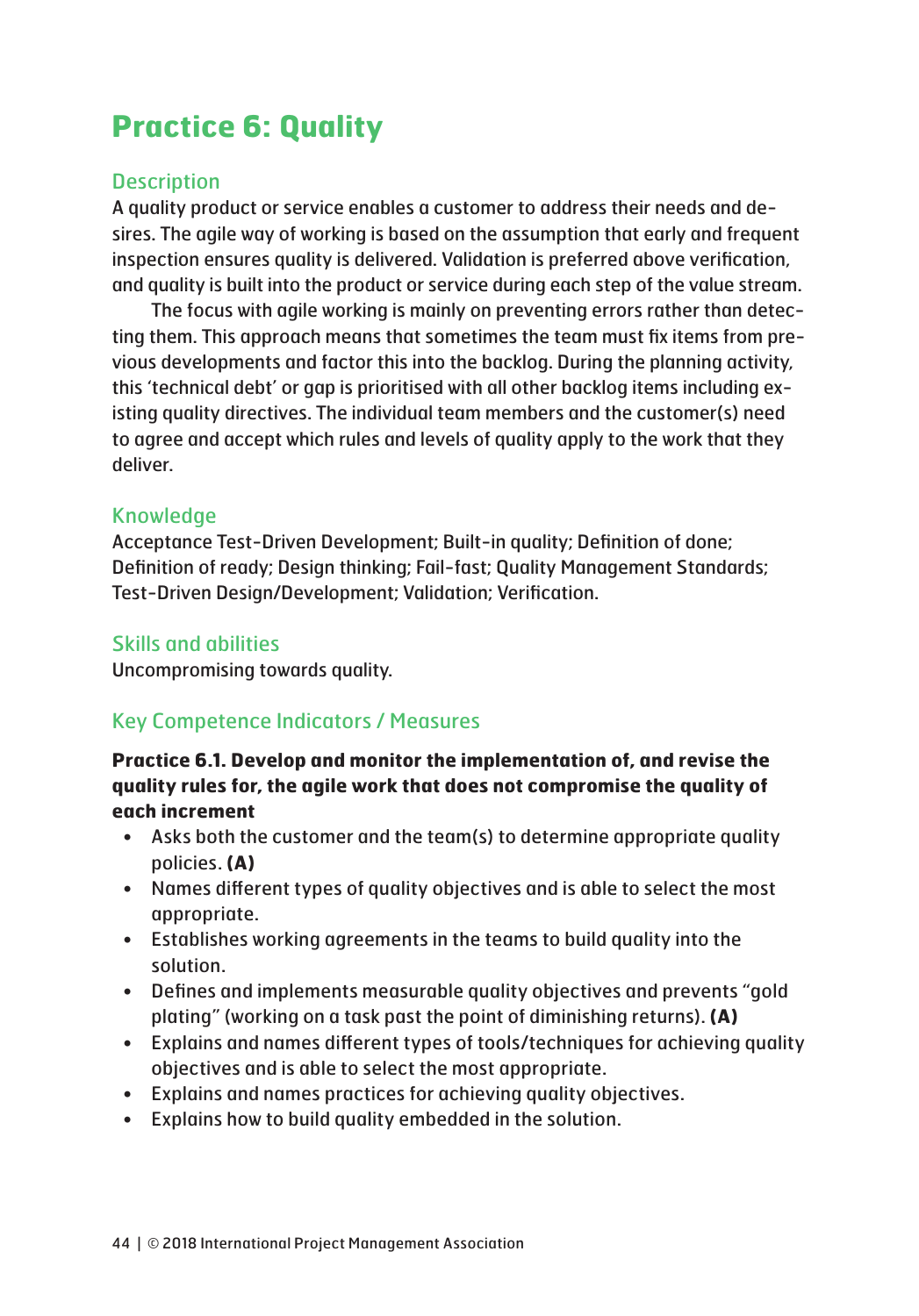## **Practice 6.2. Review the agile work and it's deliverables to ensure that they continue to meet the quality requirements of each increment**

- Explains different ways of reviewing the performance.
- Names key elements necessary for an effective and efficient review.
- Explains how to communicate quality objectives.
- Names different reasons for performing embedded quality. **(A)**
- Performs embedded quality throughout the agile work. **(A)**
- Engages quality feedback from the customer and team(s).
- Engages actionable feedback during all quality related activities.

# **Practice 6.3. Verify the achievement of quality objectives and recommend any necessary improvements**

- Verifies the quality embedded in each product increment.
- Explains the contents and outputs of a root cause analysis carried out on detected defects.
- Explains the process and goals of peer reviews such us demo/validation and retrospectives.
- Performs inspection and recommends improvement.
- Outlines the contents and steps in communicating the quality objectives and preventing "gold plating."

# **Practice 6.4. Plan and organise the validation of the agile work outcomes**

- Explains the difference between verifying and validating.
- Facilitates the documentation of different types of quality objectives suitable for quality validation when needed. **(A)**
- Obtains each iteration's acceptance. **(A)**

# **Practice 6.5. Ensure quality throughout the agile work**

- Inspects, adapts and integrates quality policies, practices, objectives and improvements used by the organisations. **(A)**
- Inspects and improves quality continuously. **(A)**
- Conducts regular inspections and improves quality continuously.
- Implements quality policies, practices, objectives and improvements that are embedded so that everyone involved knows what quality is required.
- Conducts regular inspections of quality policies, practices, objectives and improvements that are embedded and takes actions when needed. **(A)**
- Empowers the team from the outset with a quality focus and cross skilled team members. **(A)**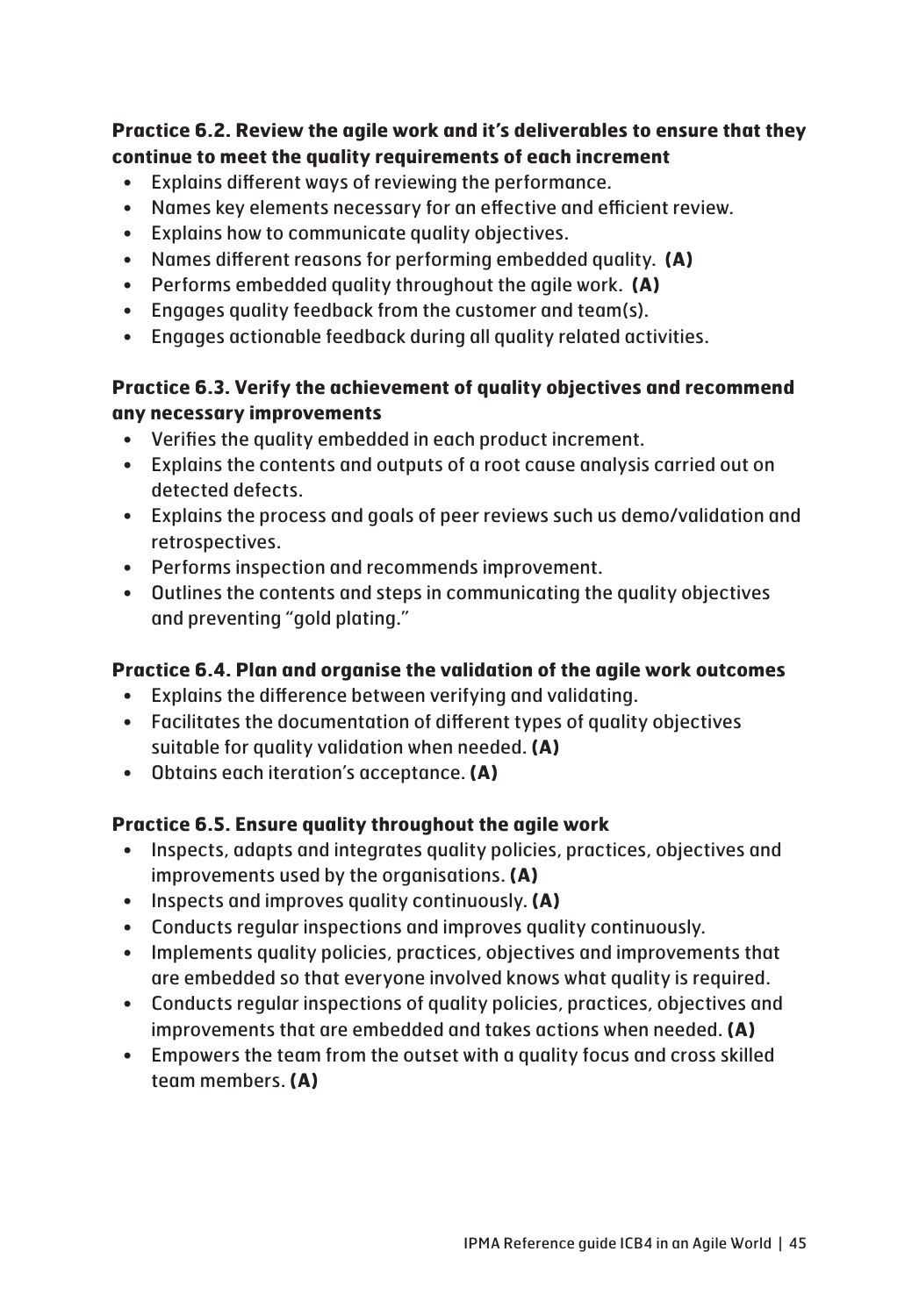# **Practice 7: Finance**

# **Description**

Decision making invariably involves economic considerations. For example, organisations decide on whether to make or buy solutions, or whether to allocate the available resources to a specific value stream or product based on return on investment. Once the decision is made to allocate costs and resources, these are then dedicated and monitored. The focus on the most economically advantageous solution is a responsibility that all members of the organisation must accept. Teams do this by always looking for the best possible relationship between cost and customer, or organisational, value.

Instead of budgets as performance indicators, which are used to assess the responsible manager, agile teams work with progressive long-term forecasts. These forecasts are adjusted at a fixed cadence so that they always reflect actual costs as closely as possible. They serve as predictions to manage expectations, and not as a means of appraising managers.

#### Knowledge

Alignment organizational governance; Already done libraries; Best Value for Money; Beyond budgeting; Budget; Economic view; Financing options; Funding sources; Liquidity Budget; Methods for monitoring and controlling expenditures; Monitoring; Progressive financial forecasts.

# Skills and abilities

Developing a budget; Negotiating with sponsors; Reading financial statements.

# Key Competence Indicators / Measures

#### **Practice 7.1 Estimate solution or outcome costs**

- Sets up cost structures and identifies cost categories.
- Selects appropriate cost calculation technique (e.g. direct calculation).
- Sets the cost targets by researching and consulting any relevant standards or internal guidelines.

#### **Practice 7.2 Establish the budget for the agile work**

- Establishes budget plans.
- Develops budget scenarios based on cost-relevant items.
- Plans the budget for contingencies.
- Assesses the budget against the planned outcome and funding and makes the appropriate adjustments. **(A)**
- Sets the final budget.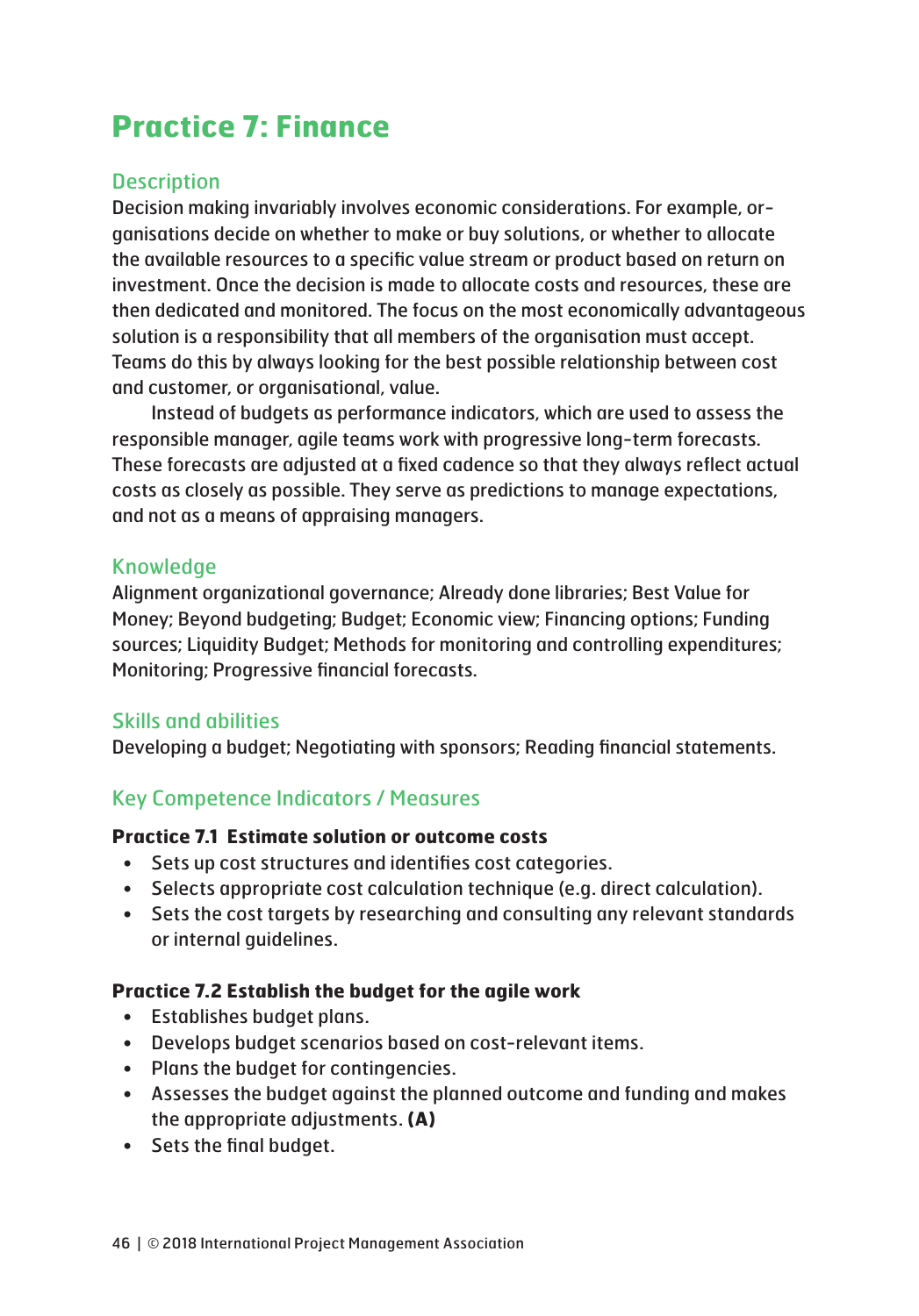#### **Practice 7.3 Secure funding for the agile work**

- Establishes funding strategies.
- Identifies sources of funds.
- Facilitates the organisational approval processes.
- Cooperates and keeps close contact with potential sponsors in order to negotiate and to obtain funds.

# **Practice 7.4 Develop, establish and maintain a financial management and reporting system**

- Defines processes and governance for financial management.
- Defines financial performance indicators.
- Relates the cost structure to the organisational cost structure (e.g. aggregating work packages).
- Develops appropriate reports in accordance with the organisation and governance.

# **Practice 7.5 Monitor financials to identify and correct deviations from the financial plan**

- Establishes and evaluates cost reports.
- Analyses and interprets financial situations.
- Uses financial performance indicators to monitor and control finances.
- Produces performance forecasts based upon the financial indicators.
- Signals cost breaches and suggests mitigation plans based on the team's organisational policies and governance for any cost breaches that cannot be handled by the budget contingencies.
- Differentiates between buying outcomes and agile work. **(A)**
- Explains differences between buying outcome and capacity to key stakeholders. **(A)**
- Uses the cost of Agile work capacity as the bases for financial planning and forecasts. **(A)**
- Uses scenario planning to relate Agile work capacity and roadmap planning. **(A)**

# **Practice 8: Resources**

# **Description**

There is a distinction between human and non-human resources. Agile working appreciates that people are dynamic, unpredictable and therefore not a resource that you control, but persons to be involved.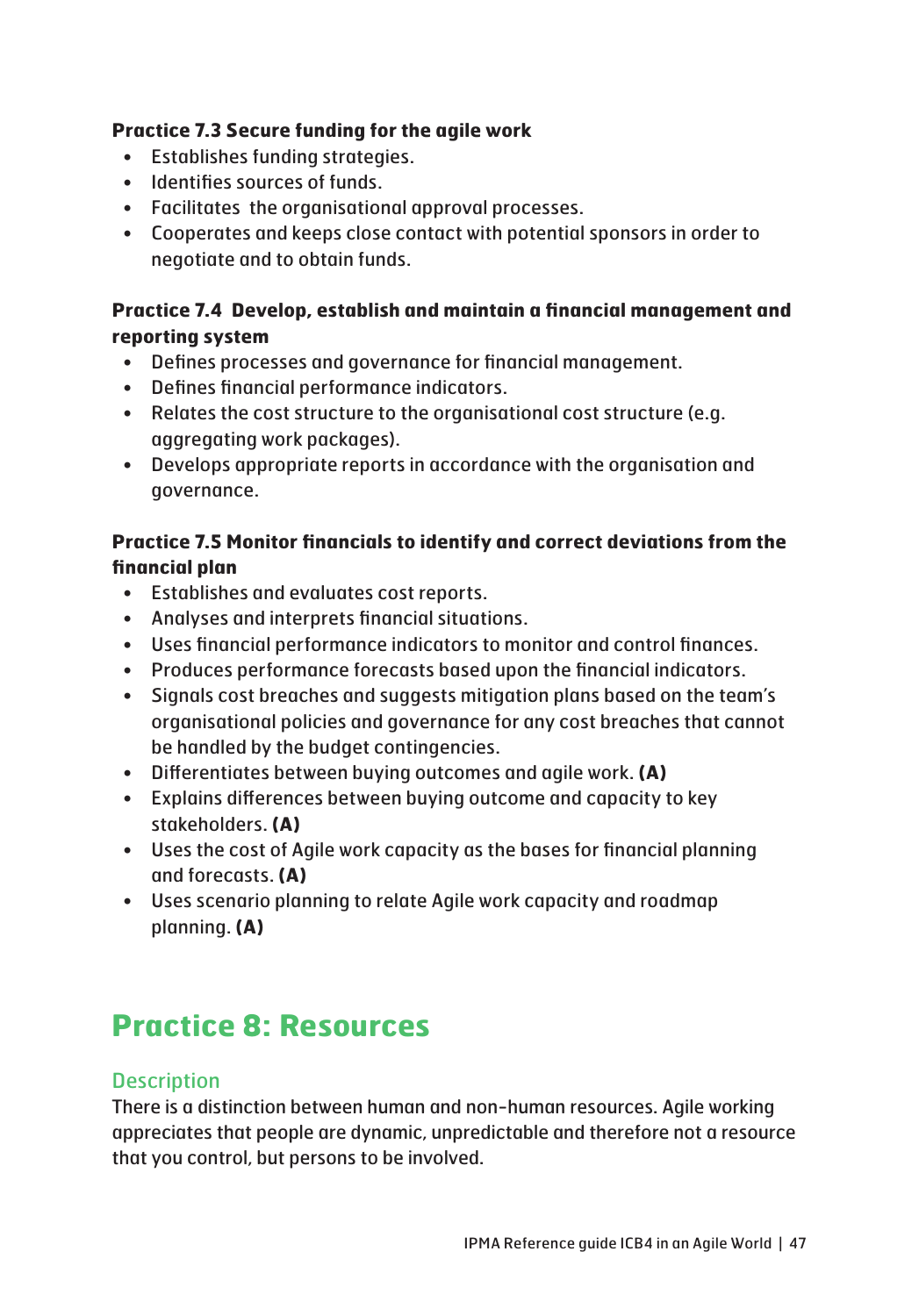In an agile environment, organisational complexity is reduced as much as possible so that people can focus on their work and create customer value. This reduction in organisational complexity and customer value is facilitated by using dedicated teams as much as possible. Teams that know each other and work well together waste less time and are more effective, making the teams more predictable in delivering the desired outcome. Incidentally, there are also situations in which creativity and value creation are achieved by working in teams with changing memberships. The starting point is always to establish collaborative partnerships that can deliver optimal value.

The members of a team may be experts in their own right, but are also curious and driven to expand their expertise in other areas. Leadership is focused on talent-based utilisation of resources. In this way, the team achieves greater flexibility and thus partly meets its own capacity needs, without becoming too large. Resource management is therefore about making the best possible use of the available capacity by focusing on utilising talent and countering waste.

Although 'all the necessary resources in one team' is preferred in agile working, this is not always possible. Sometimes there is a need for a specific type of specialist for a limited period. In these cases, an organisation works flexibly with external parties or shared services teams to maintain a single team focus.

#### Knowledge

Capacity plan; Flexible shell; Material; Facilities; People; Resources; Shared Services; Skills matrix; T-Shaped;

#### Skills and abilities

Working with the available resources.

# Key Competence Indicators / Measures

#### **Practice 8.1 Develop strategic resource plan to deliver the customer value**

- Identifies resource requirements based on resource forecasts and team composition. **(A)**
- Captures baseline of existing and proposed resources.
- Reviews and analyses the resource capacity of the organisation and identifies trends.
- Coordinates with constituent organisation or portfolio management processes.

#### **Practice 8.2 Define the quality and quantity of resources required**

- Describes the resources needed to form a team. **(A)**
- Draws up a team composition based on their roles and competencies. **(A)**
- Defines the amount and quality of the required resources. **(A)**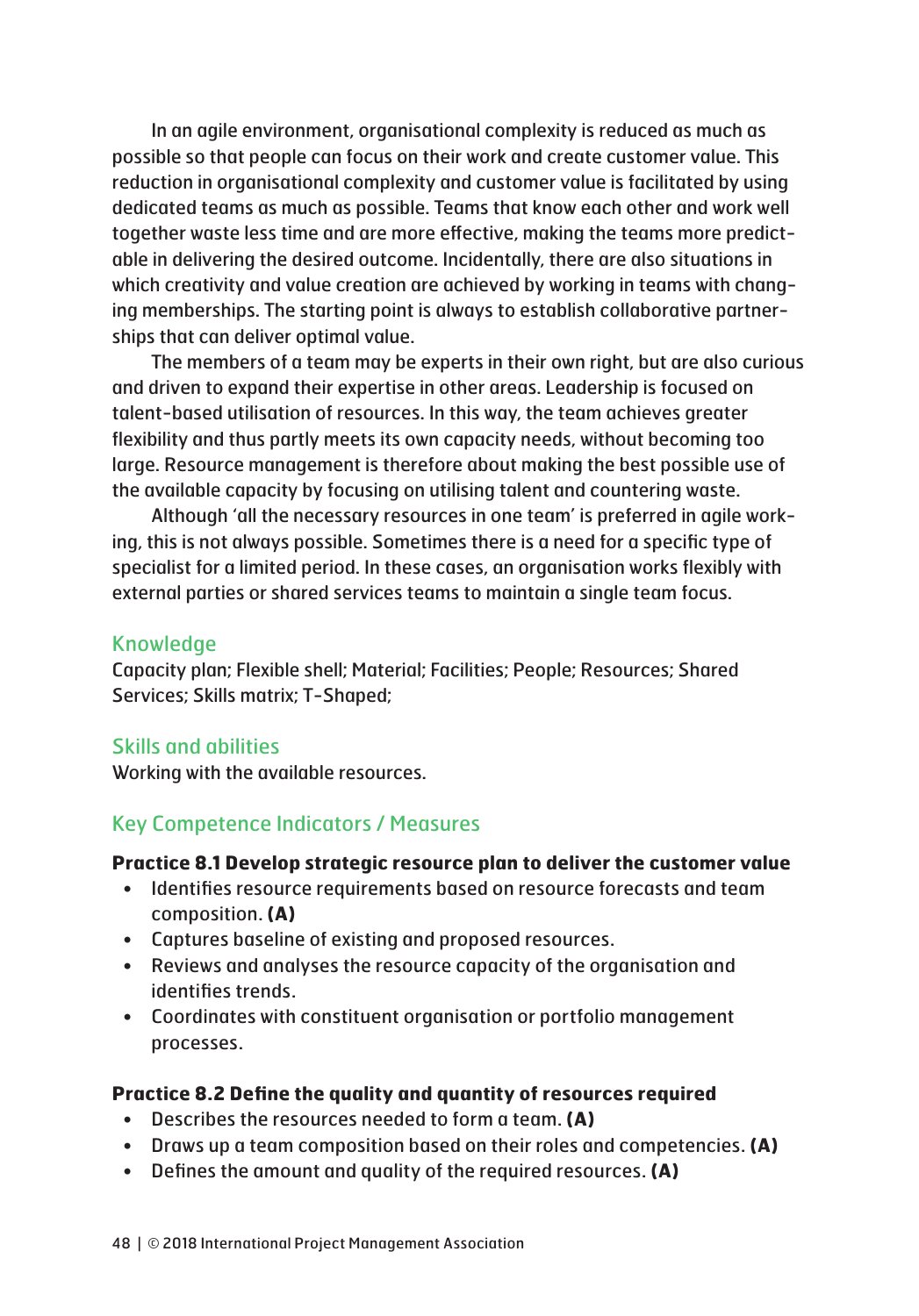## **Practice 8.3 Identify the potential sources of resources and negotiate their acquisition**

- Takes 'make or buy' decisions.
- Creates and evaluates sourcing alternatives.
- Defines a sourcing strategy.
- Engages with resource providers.
- Negotiates resource availability.

#### **Practice 8.4 Allocate resources according to defined need**

- Empowers resources to align with team roles. **(A)**
- Empowers the team to assign resources on their activities. **(A)**
- Negotiates resource conflicts.

#### **Practice 8.5 Evaluate resource usage and take any necessary corrective actions**

- Defines a systematic approach to evaluating the use of resources.
- Provides opportunities to enhance competencies/skills.
- Addresses a skill shortage with the relevant team member and his or her line management.

# **Practice 9: Procurement**

# **Description**

When working in an agile way within a supply chain, cooperation, collaboration and sharing the same ways of working improves the chances of being successful. This approach is taken into consideration when making the 'make or buy' decision. These considerations should be made throughout the supply chain as suppliers are distinct legal entities, which creates additional management challenges. The Agile Manifesto prefers cooperation between customer and supplier over contract negotiations, and there are two sides to this. It has consequences both for the selection of suppliers, and the way contracts are managed during execution. In addition to the conviction that the supplier can deliver the value needed, Agile Leaders must ensure that all necessary information is shared across working parties during execution. This sharing of appropriate information requires ongoing effort.

# Knowledge

Best value procurement; Contract types; Contractual judicial knowledge; Contractual terms and conditions; Input/Output control; Make/buy analysis; Make/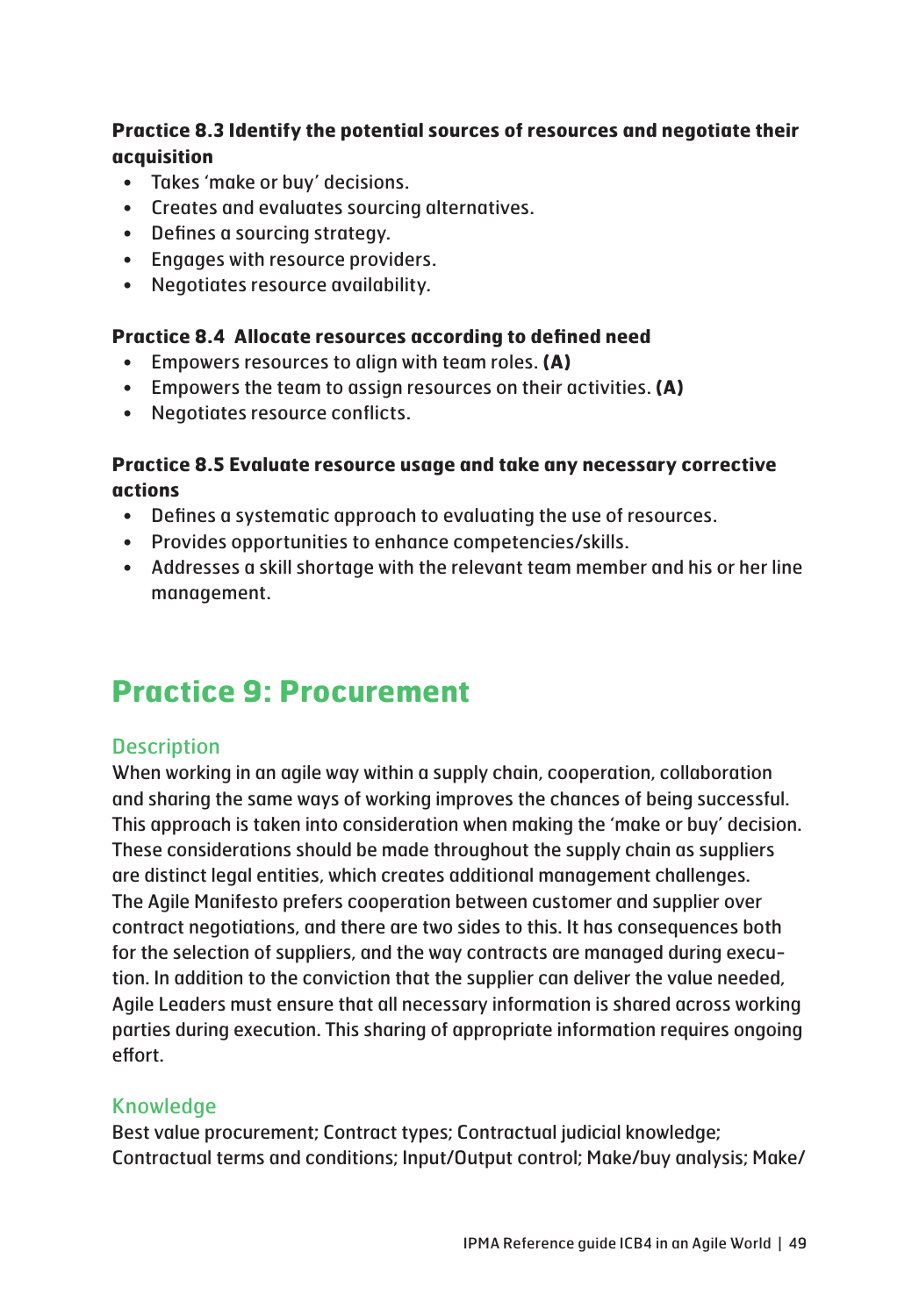buy decision; Organisational policies; Outsourcing; Procurement methods; Sourcing strategies; Supply Chain Management; Evidence of competence.

# Skills and abilities

Contract administration; Trust-based cooperation with suppliers.

# Key Competence Indicators / Measures

#### **People 9.1 Agree on procurement needs, options and processes**

- Defines reasons (based on needs) for procurement or partnership.
- Prepares, produces or collects the necessary information as input for the procurement subject matter experts.
- Defines tender documents and selection criteria based on needs.
- Supports procurement preparation processes and procedures.

## **People 9.2 Contribute to the evaluation and selection of suppliers and partners**

- Launches request for quotation (tender), if necessary, in cooperation with the procurement function.
- Outlines and defines the various steps in a supplier selection process.
- Defines and explains the contents of tender documents.
- Defines and uses the selection criteria.
- Aligns with formal procurement regulations (international, national and branch-specific).
- Assesses the specifics of the procurement and suggests partnership models (e.g. joint ventures, long-term partnerships, etc.).

# **People 9.3 Contribute to the negotiation and agreement of contractual terms and conditions that satisfy all parties involved**

- Defines a negotiation mandate and sets prioritised objectives to be negotiated.
- Distinguishes different contractual forms and their implications for the customer value. **(A)**
- Knows contractual terms and conditions and understands the implications for customer value. **(A)**
- Negotiates a contract by establishing price, availability and customisation possibilities and procurement schedules.

# **People 9.4 Supervise the execution of contracts, address issues and seek redress where necessary**

- Implements measures to manage contract performance.
- Identifies deviations from the contract.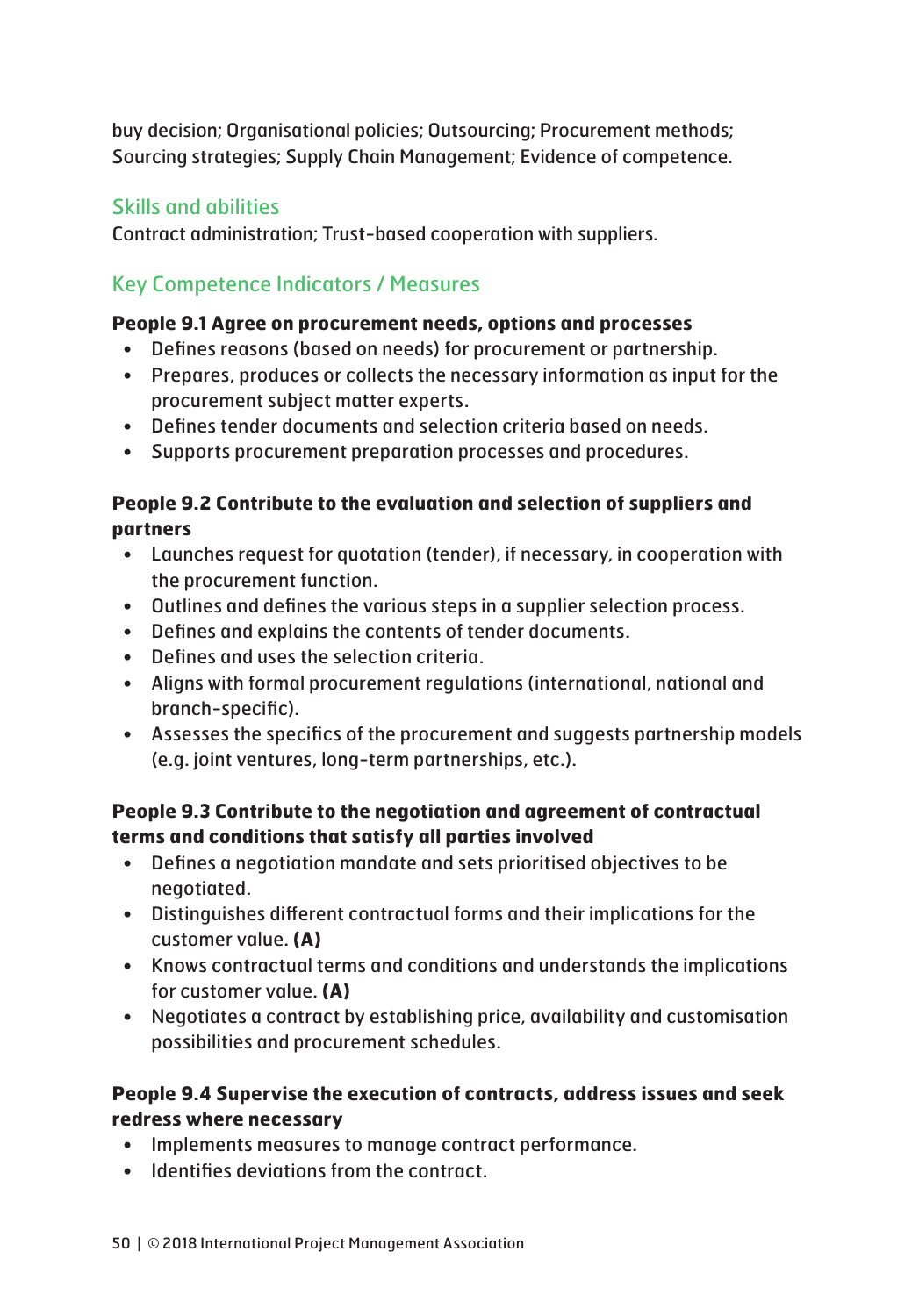- Handles contractual breaches by taking corrective measures (e.g. talks, renegotiations, etc.).
- Involves in the case of difficulties in renegotiations legal, logistic and/or procurement functions of the organisation.
- Handles contractual disputes and claims made by the supplier.
- Concludes and ends the agreed business relationship when either the customer value is in risk or all of the obligations in the contract have been met. **(A)**

# **Practice 10: Plan, adapt and control**

# **Description**

Based on the agile manifesto, change is to be expected. Plans should be made and should be easy to adjust once change is happening. Progress, according to the manifesto, is measured by delivering working solutions to the customers. Therefore, in agile working, each schedule or estimation is a hypothesis about a possible development in the future. It is meant more as a starting point than as a fixed commitment made by the team. It is unpractical to set a plan in stone because the future is difficult to predict.

Control is about whether value to the customer is being delivered, not whether the plan is being followed the way it was written down. An agile organisation can manage change in a structured and responsible manner. Teams are also in control of their work and therefore discuss and agree their own rules of cooperation.

Plans are general and will gradually expand and shift. The team constantly reviews the assumptions made and embraces change to the organisation's advantage as much as possible. Customer and organisational value are always leading principles in agile planning.

When all teams involved use the same length of time for their iterations, it is easier to synchronise work and coordinate deliveries. This series of different iterations delivered together is called a release. It is also important to set up a dialogue structure that the different teams and stakeholders see their contribution towards the bigger picture.

# Knowledge

Backlog; Charts; Business Case; Cadence; Ceremony; Cost of delay; Impediments; Information radiator; Kanban; Minimum Viable Product (MVP); Planning Poker; Release plan; Retrospective; Velocity; Time-boxing; Working arrangements.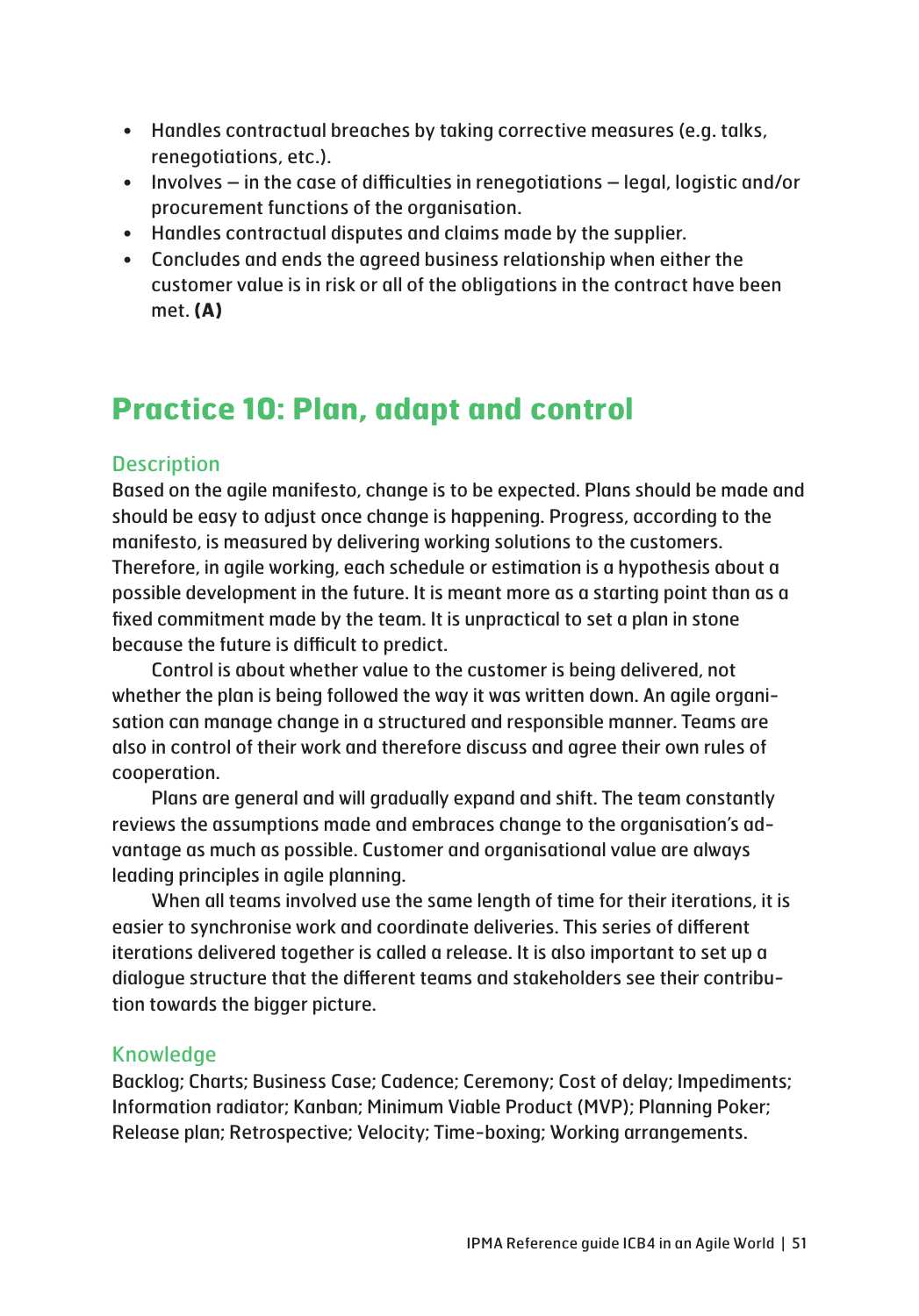# Skills and abilities

Backlog refinement; Facilitating planning sessions; Removing impediments.

# Key Competence Indicators / Measures

#### **Practice 10.1 Start the agile work and develop and get agreement on the overall plan**

- Gathers information from the stakeholders and experts. **(A)**
- Analyses, values and prioritises information with the team. **(A)**
- Facilitates the backlog prioritization. **(A)**
- Facilitates preparation for the next cycle. **(A)**

#### **Practice 10.2 Initiate and manage the transition to a new release**

- Organises the management of the release. **(A)**
- Defines the goals of the next release. **(A)**
- Facilitates the start of a new release. **(A)**

#### **Practice 10.3 Control the agile work performance against customer value and adapt when needed**

- Gets agreement on the time-boxes. **(A)**
- Proposes means and methods applicable for performance control.
- Measures performance and outcomes. **(A)**
- Uses measurements for continuous improvements. **(A)**

#### **Practice 10.4 Makes progress transparent**

- Uses appropriate transparent reporting methods. **(A)**
- Invites executives to attend demonstrations. **(A)**
- Makes a forecast report.

#### **Practice 10.5 Welcome changing requirements when it benefits the customer's competitive advantage**

- Assesses the value of the change for the client. **(A)**
- Agrees with the stakeholders how to handle the change. **(A)**
- Updates the backlog. **(A)**
- Closes and evaluates a release, iteration or the complete agile work. **(A)**
- Stimulates the teams running the retrospectives. **(A)**
- Organises tests and provides demos. **(A)**
- Facilitates and participates in retrospectives. **(A)**
- Shares lessons learned with other teams. **(A)**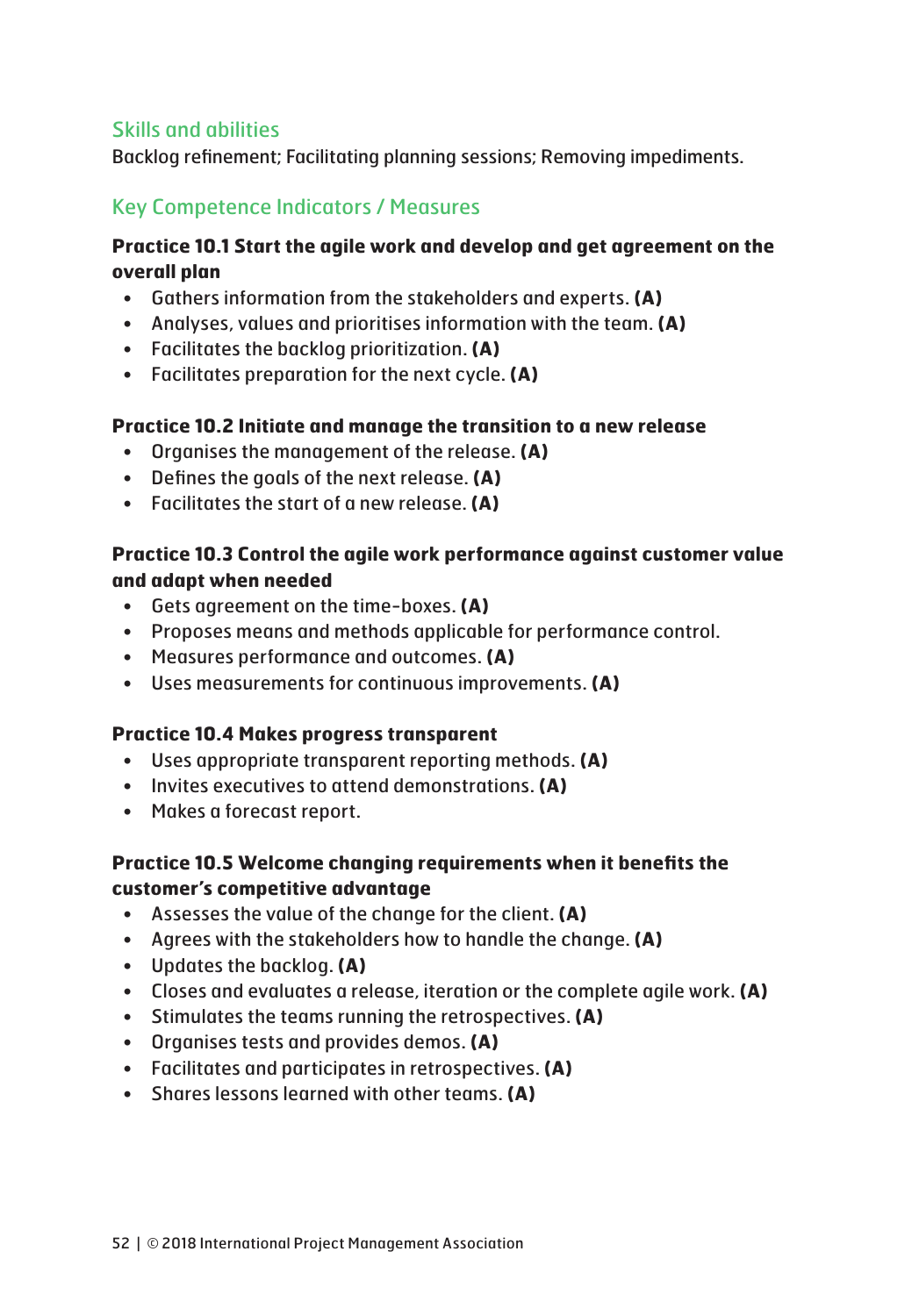# **Practice 11: Risk and opportunity**

# **Description**

New and emerging technologies and growing connectivity has rapidly increased the level of uncertainty and complexity in the world, and continues to do so. This has major consequences on how organisations deal with risks and opportunities. Instead of a distinct approach, risk and opportunity management needs to be embedded in day-to-day ways of working. Agile working accepts inevitability of uncertainty and ensures that people understand this.

In agile approaches, risks and opportunities are dealt with on a day-to-day basis. Through intensive cooperation with the customer, short-term empirical work, testing of assumptions and the rapid completion of work, an organisation can respond better to the opportunities and risks that exist. The incremental delivery of useful products or results and the possibility to adjust per iteration ensures that the right solution is finally realised. For agile working the following adage applies: "fail fast, learn fast".

Like with any significant organisational change, working agile in an organisation which has limited experience with this way of working poses additional risks.

#### Knowledge

Confidence vote; Empirical working; Programme risk; Risk walling; Risk; Risks of starting an agile transition; Uncertainty; VUCA.

#### Skills and abilities

Welcoming uncertainty and change.

# Key Competence Indicators / Measures

#### **Practice 11.1 Tailor the risk and opportunity management framework for agile working**

- Identifies a range of potential risk management models.
- Tailors the risk and opportunities management framework with the agile environment and the respective industry practice. **(A)**
- Facilitates the consistent application of the risk and opportunity management framework. **(A)**
- Prioritises higher risks first and obtain early feedback (fail and learn fast).

#### **Practice 11.2 Identify risks and opportunities**

- Names and explains various sources of risks and opportunities and the differences between them.
- Identifies risks and opportunities, understand inevitability of change.
- Is transparent about risks and opportunities.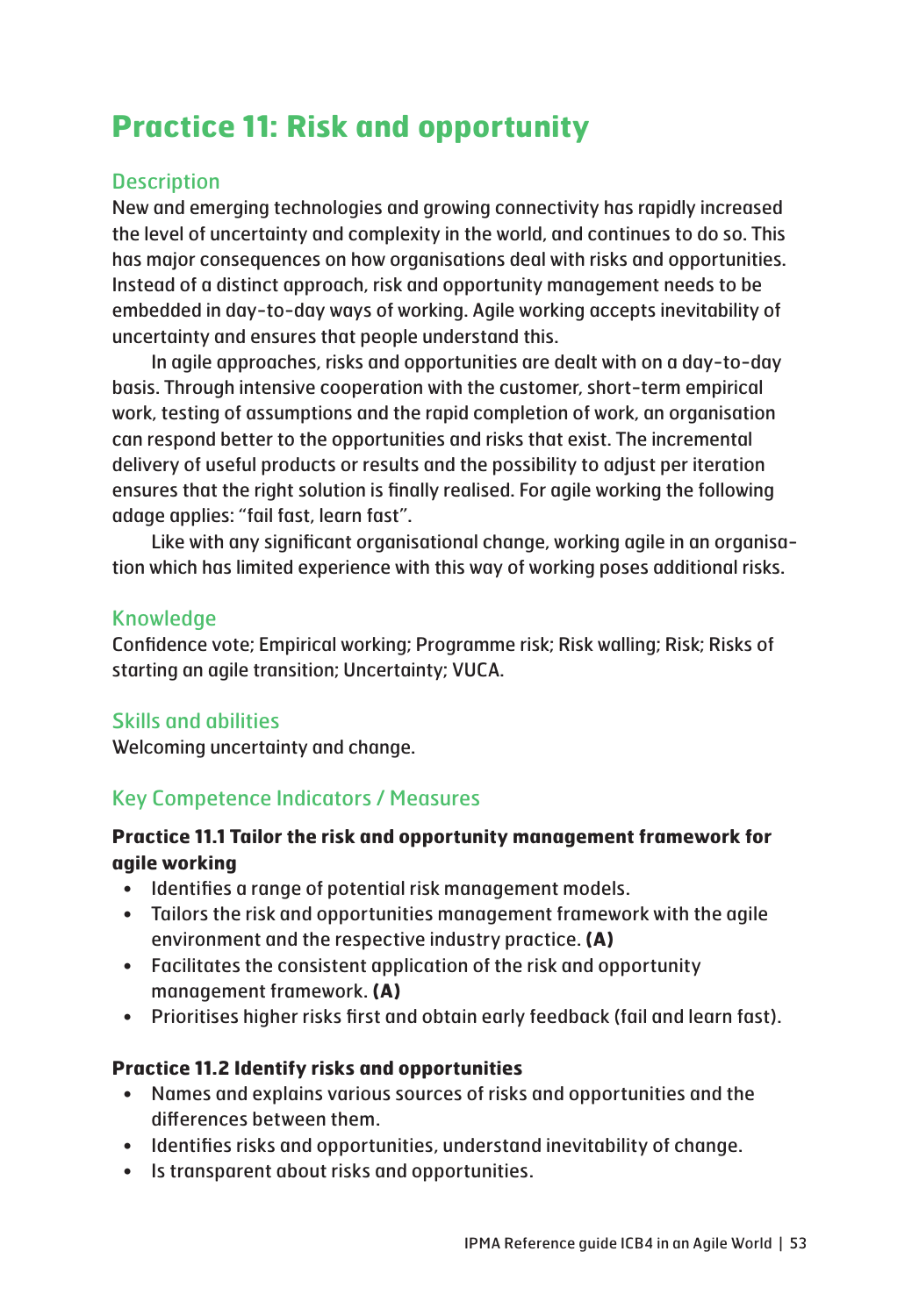#### **Practice 11.3 Assess the probability and impact of risks and opportunities**

- Engages in qualitative risk and opportunity assessment.
- Engages in quantitative risk and opportunity assessment.
- Facilitates a regular forum for the agile team to identify, evaluate and prioritize risks and opportunities with outcomes. **(A)**

## **Practice 11.4 Select approaches and implement response plans to address risks and opportunities**

- Explains various means and methods for implementing a chosen overall approach for the risk and opportunity management in an agile environment.
- Empowers the team to assign responsibilities, evaluates, discuss and test responses to risks and opportunities. **(A)**
- Empowers the team to evaluate alternative means and methods for implementing a risk and opportunity responses.
- Together with the team evaluates competences and resources required to implement responses.
- Adds risk and opportunity responses into the backlog items.

# **Practice 11.5 Evaluate and monitor risks, opportunities and implemented responses**

- Monitors and controls the implementation and execution of a risk and opportunity responses.
- Communicates the risks and opportunities and the appropriateness of the selected responses tailored to the agile environment.
- Learns from dealing with risks and opportunities that have occurred.

# **Practice 12: Stakeholders**

# **Description**

The Agile Manifesto states that agile workers value collaboration with the customer over contract negotiations. When this preference is extended to stakeholders, it means actively looking for some form of effective collaboration with them. Collaboration is essential in agile working, and personal contact with customers and stakeholders is ideal.

The interest that someone has in an initiative is dependent on the value that the creation of the product or service has for them, but also with the value that may be lost or changed. The more value and change that is at stake, the more somebody may want to cooperate or resist. Agile Leaders adopt an attitude of appreciation and respect and see resistance as an opportunity to learn from others and to test assumptions.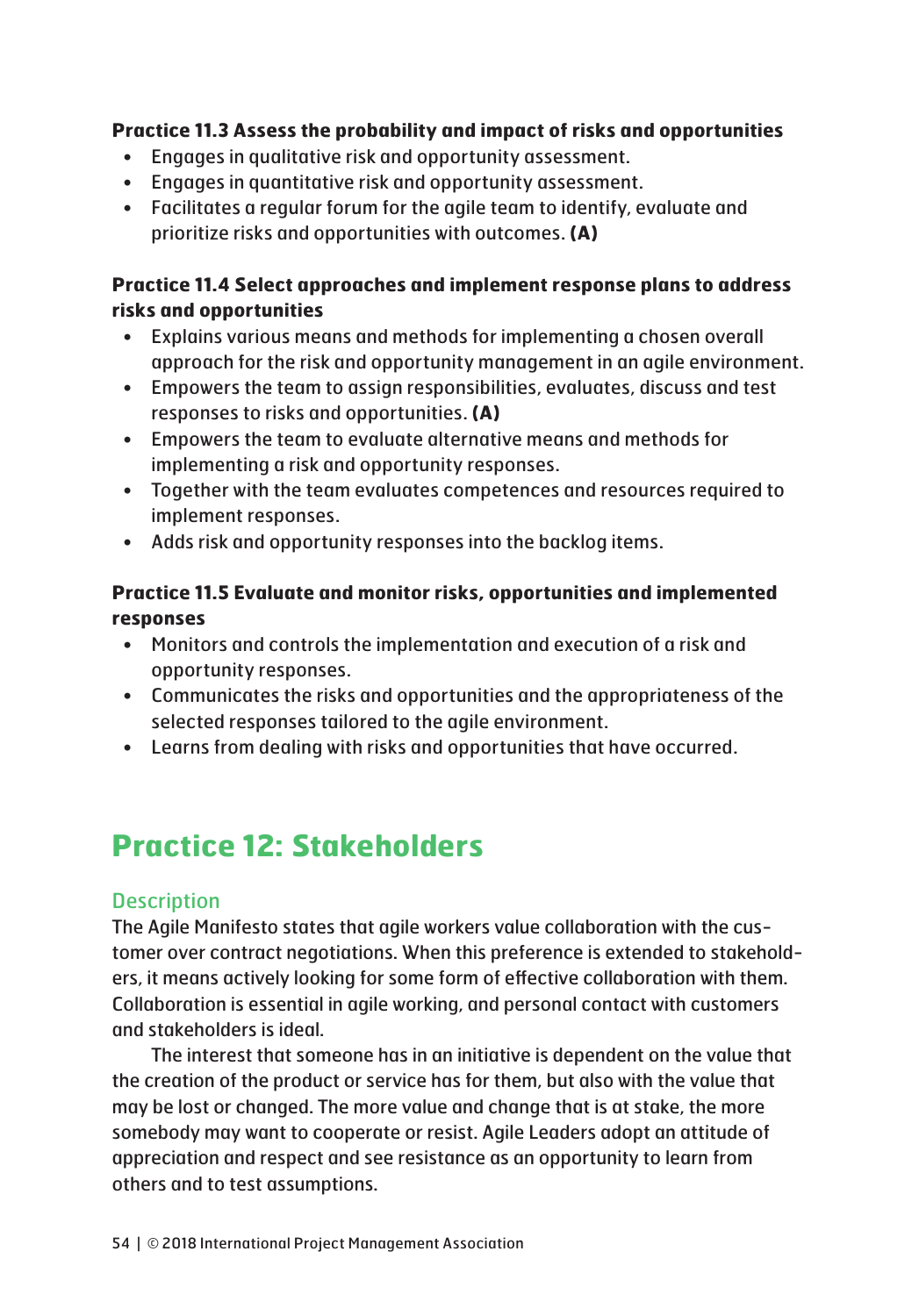## Knowledge

Appetite; Collaboration; Stakeholder analyses; Stakeholder management; Stakeholders.

# Skills and abilities

Contextual awareness; Networking skills; Strategic communication skills.

# Key Competence Indicators / Measures

### **Practice 12.1. Identify stakeholders and analyse their interests and influence**

- Identifies the major stakeholder categories.
- Identifies and categorises various stakeholders' interests.
- Identifies and evaluates stakeholders' influence.
- Identifies relevant changes in and around the agile work. **(A)**
- Analyses the consequences of changes for the agile work. **(A)**
- Takes actions to engage stakeholders.

## **Practice 12.2. Develop and maintain a stakeholder strategy and communication plan**

- Describes the importance of a stakeholder strategy.
- Prepares a communication plan.
- Adjusts the communication plan and/or strategy based on changing circumstances.
- Explains reasons for changing a communication plan.
- Identifies and evaluates opportunities for alliances and partnerships.
- Identifies and evaluates potential collaborators.
- Involves needed customers, executives, sponsors and higher management to gain commitment and to manage interests and expectations.

#### **Practice 12.3. Engages customers, management and sponsor(s)**

- Manages customer value expectations. **(A)**
- Employs the customer, executive and sponsor(s) to act as ambassadors. **(A)**

#### **Practice 12.4. Engage with users, partners, suppliers and other stakeholders to gain their cooperation and commitment**

- Engages users and obtains their commitment to the agile work. **(A)**
- Commits suppliers to the agile work. **(A)**
- Cooperates with partners to deliver the optimal result for the organisation.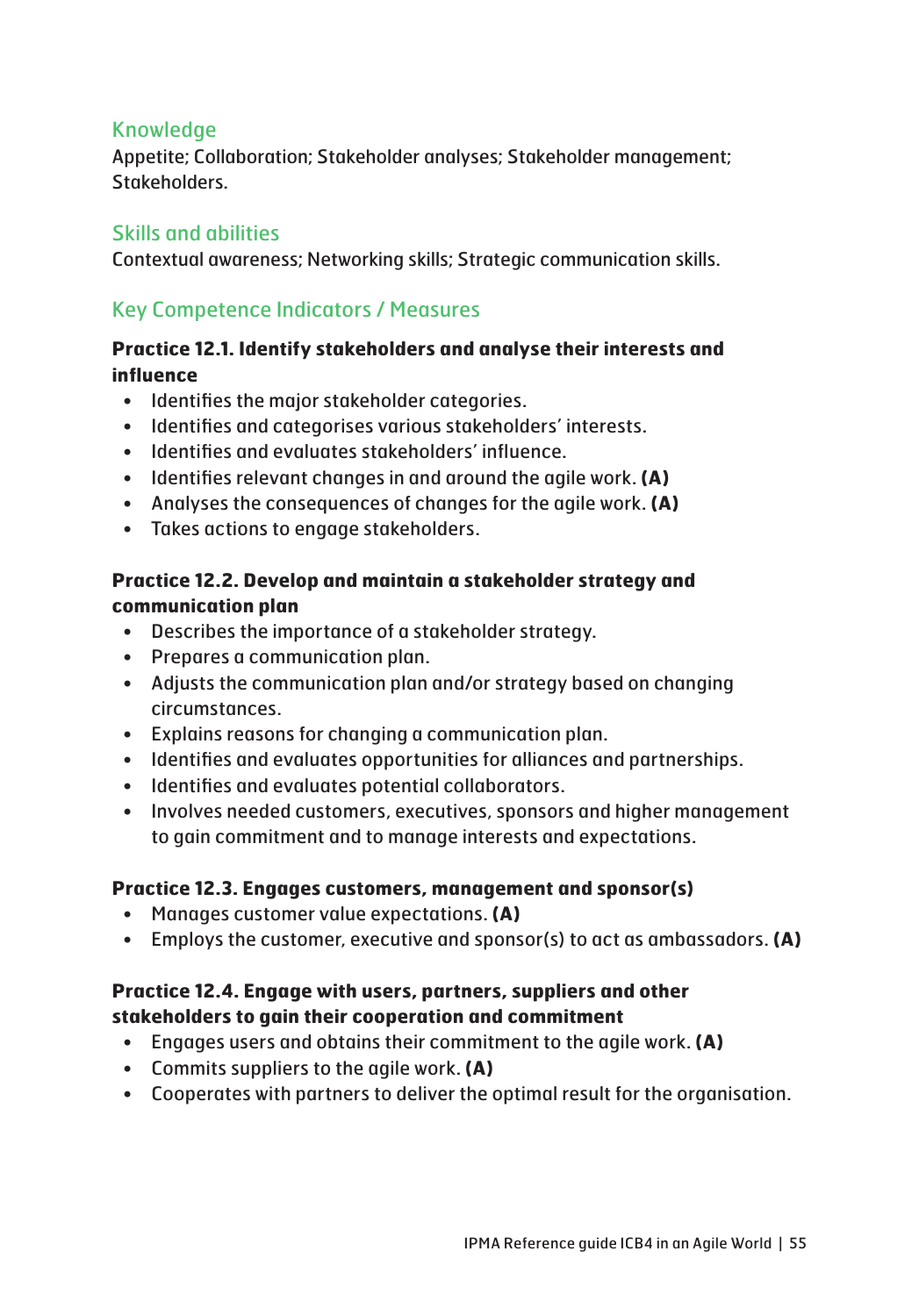#### **Practice 12.5. Organise and maintain networks and alliances**

- Negotiates and documents the alliance agreement.
- Develops and implements a plan for cooperation.
- Develops and evaluates measures for success.
- Maintains key partnership agreements.
- Closes all formal contractual agreements.

# **Practice 13: Change and transformation**

# **Description**

The purpose of agile working is to enable an organisation to continually adapt to the changing circumstances of its environment so that the organisation can stay focussed on providing value to customers and other stakeholders. It is accepted and anticipated that their needs can change over time. Therefore, one of the agile principles is that teams welcome changing requirements, even late in the development process. Agile processes, therefore, utilise changes to gain a competitive advantage for customers.

Culture changes gradually and the Agile Leader understands that not everyone feels comfortable about change. When an organisation has relatively little experience in the agile way of working, the agile leader also plays the role of change agent concerning adapting this new way of working. As an agent of change, the agile leader needs to assist all stakeholders involved in transforming to the agile way of working.

#### Knowledge

Group dynamics; Impact analysis; Impact of change on individuals; Learning styles; Motivation theory; Organisational change theories; Personal change management techniques; Theory of change.

#### Skills and abilities

Assessing change capacity and capability; Dealing with resistance; Create a safe environment; Resilience; Role model.

# Key Competence Indicators / Measures

#### **Practice 13.1 Assess the adaptability to change of the organisation(s)**

- Analyses the adaptability to the required change(s), based on previously successful and unsuccessful changes in the organisation.
- Assesses possible areas (topics, people) for resistance to the change.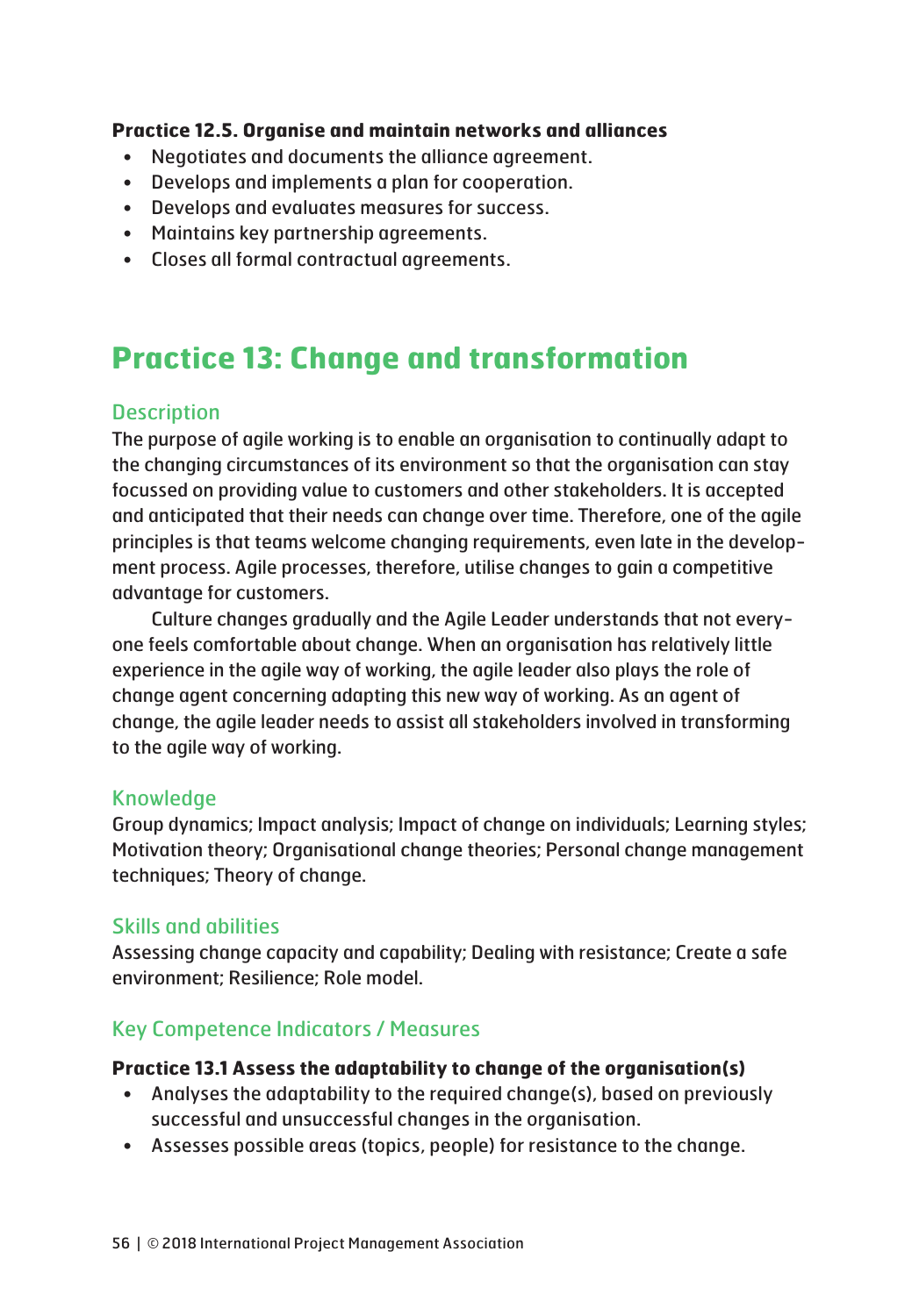- Recognises and influences the circumstances which can improve the acceptance, adaptation and adoption of change(s).
- Takes action when the required or expected change or transformation is not within the capabilities of the organisation(s).

#### **Practice 13.2 Identify change requirements and transformation opportunities**

- Identifies groups and individuals affected by change.
- Maps group interests.
- Identifies change requirements and opportunities regularly.
- Adapts to changing interests and situations.

# **Practice 13.3 Develop change or transformation strategy**

- Identifies societal, organisational and personal change or transformation strategies.
- Collaborates with others to validate strategies.
- Documents strategies into a comprehensive change plan.
- Develops a step-by-step approach if this is required.
- Regularly adapts the change or transformation plan to incorporate lessons learned and changes in the environment, or in society.
- Regularly adapts the strategy because the change has succeeded and benefits have been or are being achieved.

#### **Practice 13.4 Implement change or transformation management strategy**

- Designs a coherent intervention plan.
- Implements selected interventions.
- Leads or organises workshops and training.
- Addresses resistance to change.
- Uses reinforcement techniques to ensure new behaviour is sustainable.

# **Practice 14. Select and balance**

# **Description**

The selection of possible initiatives is an ongoing and iterative process, in which a portfolio is refined with both new and existing initiatives and those that have been completed are removed.

Some initiatives may be cancelled or put on hold and, while they may remain within the portfolio and are still visible on the roadmap, they are not 'active.' Proposals or business cases for new initiatives are put forward for potential prioritization and selection. These proposals are reviewed to ensure that they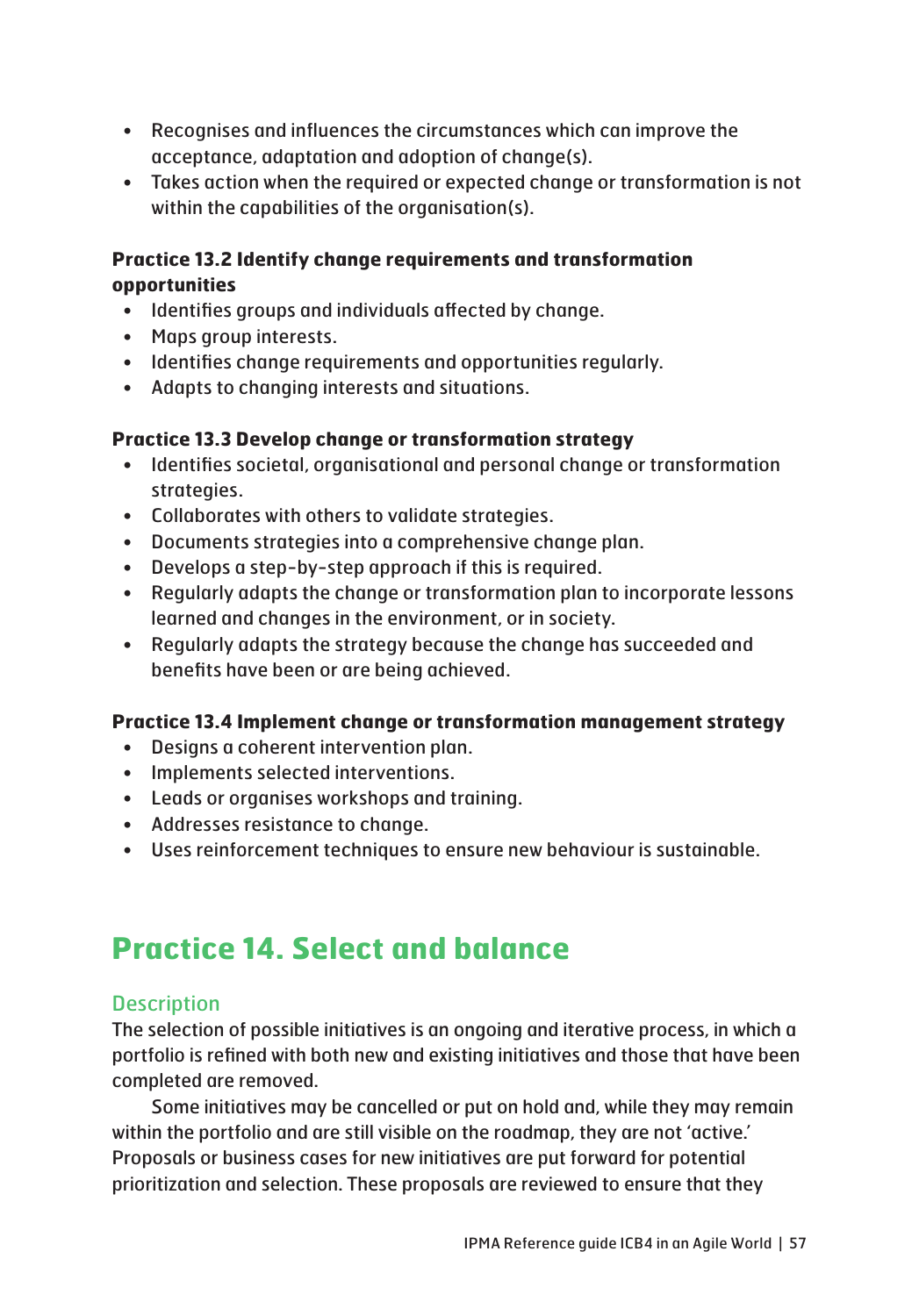align with the projected benefits of the portfolio. Constraints such as time, cost, risk, complexity or resource availability are also considered. The selection process itself may also result in initiatives being put on hold, cancelled outright or being given a lower priority.

Balancing a portfolio is the process of making sure that the initiatives are implementing changes, delivering the projected benefits, achieving the projected changes in the right way and line with the right priorities. It involves monitoring the progress of initiatives and the impact they have on the projected benefits. Based on this monitoring, future performance can be predicted. If necessary, changes to the portfolio are proposed. Possible changes could be to slow down or speed up initiatives, to relocate strategic resources from one initiative to another, or even (sometimes temporarily) to stop initiatives or replace them with others that contribute more value or are more time sensitive. This balancing process is done regularly.

While selecting and balancing the portfolio is a planned and usually stable process, sudden changes may arise, usually because of a sudden change in priorities or the environment of the portfolio. In these cases, the entire portfolio may need to be re-assessed and re-prioritised.

#### Knowledge

Lean budgets; Key Performance Indicators; Portfolio Backlog; Portfolio Canvas; Portfolio Kanban; Strategic Themes; Value Streams.

#### Skills and abilities

Ability to make trade-offs; Capacity Analysis; Decision-making models and strategies; Dependency mapping; Large Scale Interventions; Light weight business cases; Negotiation; Scenario planning.

# Key Competence Indicators / Measures

#### **Practice 14.1 Analyse the customer value of components**

- Captures information about components business value, emergent risks, resource and cost requirements and schedule. **(A)**
- Maps dependencies between components.
- Components are prioritised in a number of ways, including based on cost of delay. **(A)**

# **Practice 14.2 Prioritise components based on programme's or portfolio's priorities**

- Aligns portfolio level prioritization model with current business priorities.
- Ensures agreements on prioritisation criteria for the programme or the portfolio with stakeholders.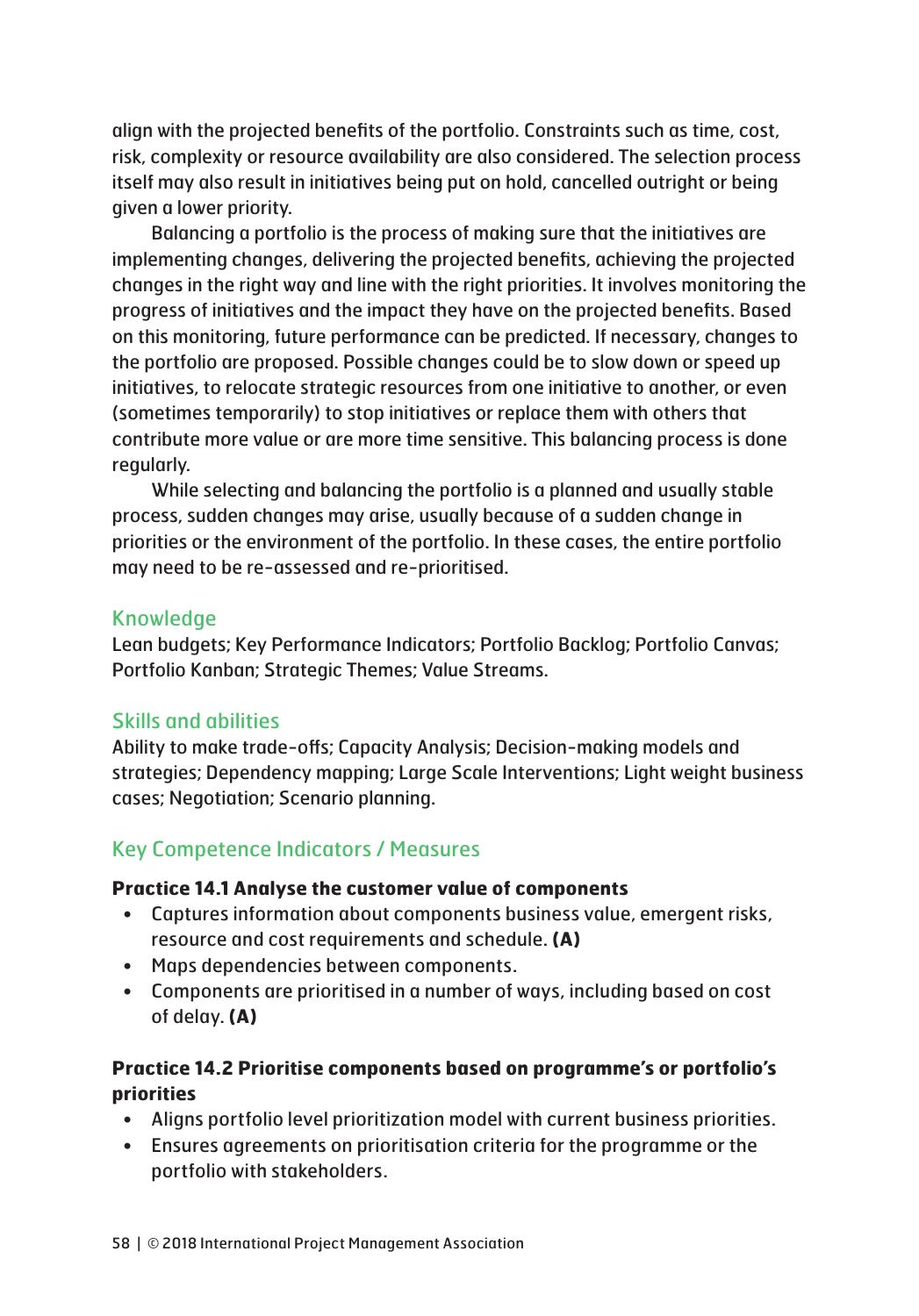- Supports reviews and prioritisation process.
- Reviews capacity of Agile programmes with programme leadership on a regular cadence. **(A)**
- Prioritises components based on their alignment and contribution to the programme's/portfolio's objectives.

#### **Practice 14.3 Align programme capacity (funding) to strategic goals**

- Reviews and improves component delivery/execution process.
- Assesses programme or portfolio value and contributes through the monitoring and review of key performance indicator measures.

#### **Practice 14.4 Prepare and facilitate key component prioritisation decisions**

- Selects possible components for inclusion in the programme or portfolio based on the approved selection approach.
- Prepares components selection or change recommendations for approval.
- Communicates the result of component selection or change to stakeholders.

#### **Practice 14.5 Facilitates improvements throughout the organisation**

- Selects focus areas/themes for improvements through the organization. **(A)**
- Distributes learning from experimentation through the organization. **(A)**
- Gives guidance on amount of capacity that is allocated to improving ways of working. **(A)**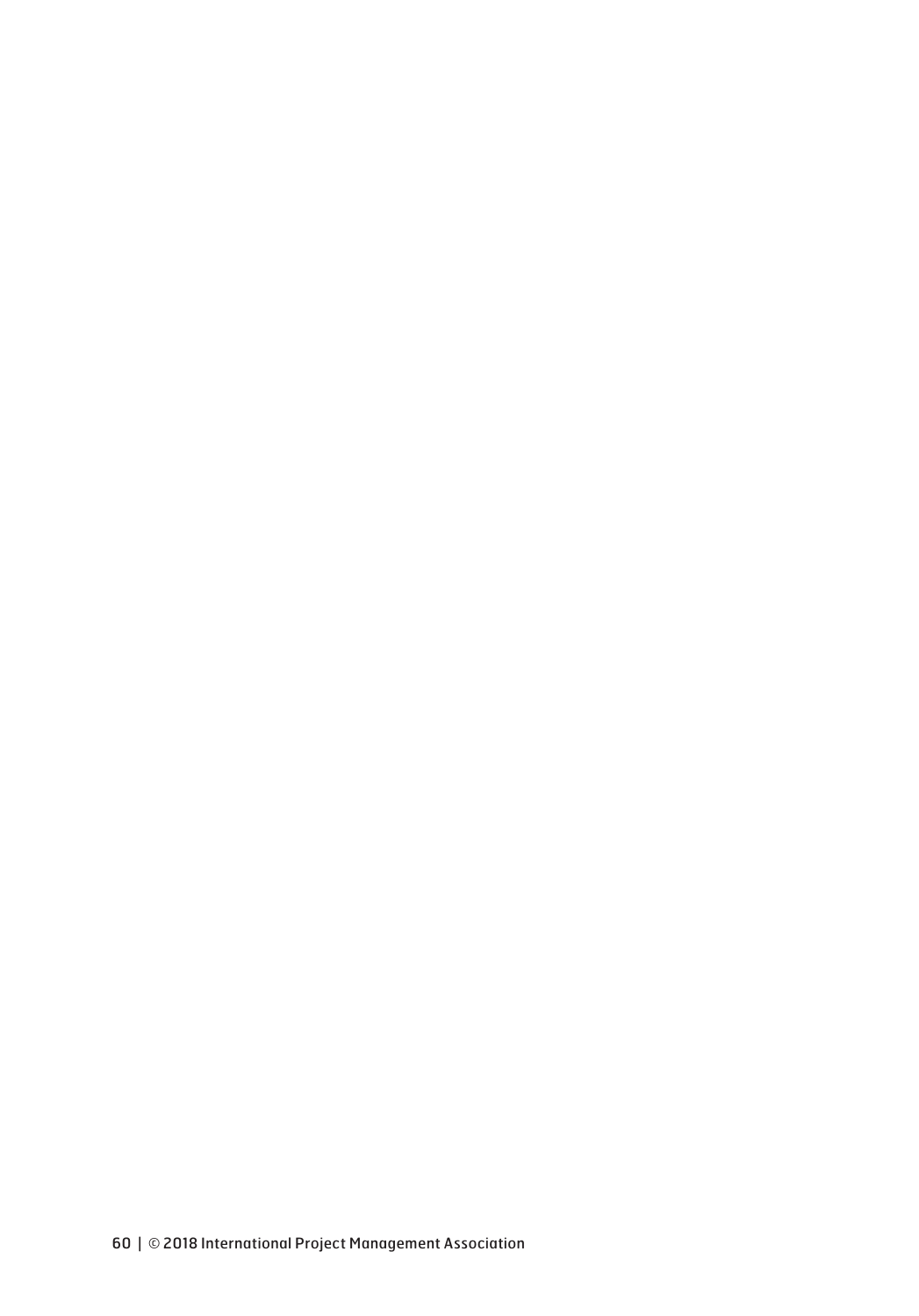# **Annex A: Competence table**

|             |                                                  | Knowledge | Comprehension | Application | Analysis | Synthesis | Evaluation |
|-------------|--------------------------------------------------|-----------|---------------|-------------|----------|-----------|------------|
|             | Strategy                                         |           |               |             |          |           |            |
| Perspective | Governance, structures and processes             |           |               |             |          |           |            |
|             | Compliance, standards and regulations            |           |               |             |          |           |            |
|             | <b>Power and interest</b>                        |           |               |             |          |           |            |
|             | <b>Culture and values</b>                        |           |               |             |          |           |            |
|             | Self-reflection and self-management              |           |               |             |          |           |            |
|             | Personal integrity and reliability               |           |               |             |          |           |            |
|             | <b>Personal communication</b>                    |           |               |             |          |           |            |
|             | <b>Relations and engagement</b>                  |           |               |             |          |           |            |
| People      | Leadership                                       |           |               |             |          |           |            |
|             | <b>Teamwork</b>                                  |           |               |             |          |           |            |
|             | <b>Conflict and crisis</b>                       |           |               |             |          |           |            |
|             | <b>Resourcefulness</b>                           |           |               |             |          |           |            |
|             | Negotiation                                      |           |               |             |          |           |            |
|             | <b>Results orientation</b>                       |           |               |             |          |           |            |
|             | <b>Design</b>                                    |           |               |             |          |           |            |
|             | Business goals, requirements and value           |           |               |             |          |           |            |
|             | Scope                                            |           |               |             |          |           |            |
|             | Time                                             |           |               |             |          |           |            |
|             | Organisation and information                     |           |               |             |          |           |            |
|             | Quality                                          |           |               |             |          |           |            |
| Practice    | <b>Finance</b>                                   |           |               |             |          |           |            |
|             | <b>Resources</b>                                 |           |               |             |          |           |            |
|             | Procurement                                      |           |               |             |          |           |            |
|             | Plan, adapt and control                          |           |               |             |          |           |            |
|             | <b>Risk and opportunity</b>                      |           |               |             |          |           |            |
|             | <b>Stakeholders</b>                              |           |               |             |          |           |            |
|             | <b>Change and transformation</b>                 |           |               |             |          |           |            |
|             | Select and balance                               |           |               |             |          |           |            |
|             | IPMA Reference quide ICB4 in an Agile World   61 |           |               |             |          |           |            |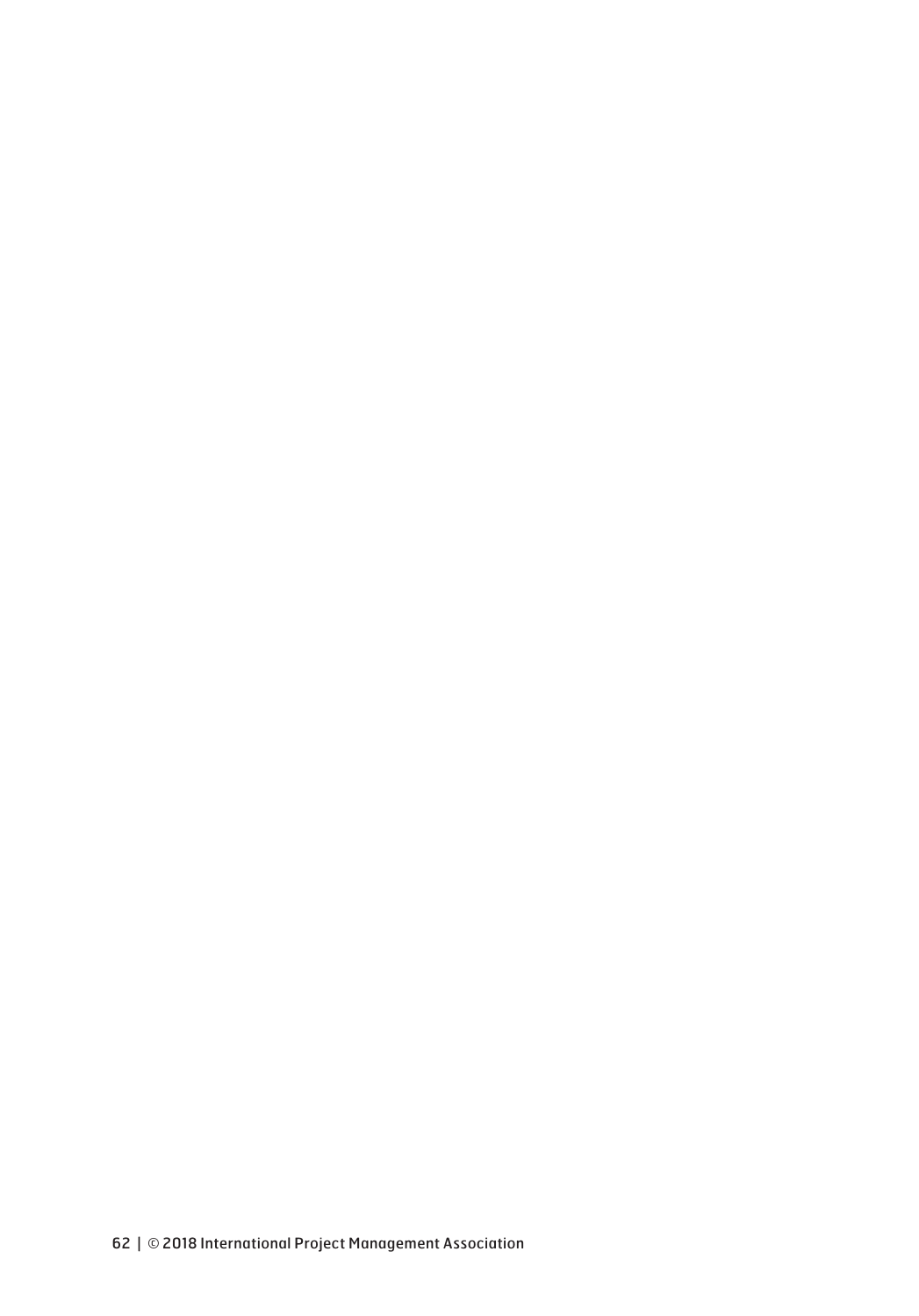# **Annex B: Key Competence Indicator table**

| <b>Perspective</b>   |                                                                                                                    | $\overline{7}$ |
|----------------------|--------------------------------------------------------------------------------------------------------------------|----------------|
| Perspective 1        | Strategy                                                                                                           | $\overline{7}$ |
| Perspective 1.1      | Align agile teams with the organisational mission and vision.                                                      |                |
| Perspective 1.2      | Identify and exploit opportunities to influence organisational<br>strategy.                                        |                |
| Perspective 1.3      | Develop and ensure the ongoing validity of the business /<br>organisational justification.                         |                |
| Perspective 1.4      | Determine, assess and review critical success factors.                                                             |                |
| Perspective 1.5      | Determine, assess and review key performance indicators.                                                           |                |
| <b>Perspective 2</b> | Governance, structures and processes                                                                               | 9              |
| Perspective 2.1      | Know and apply the principles of agile work.                                                                       |                |
| Perspective 2.2      | Know and apply the principles of agile programme<br>management.                                                    |                |
| Perspective 2.3      | Know and apply the principles of agile portfolio management.                                                       |                |
| Perspective 2.4      | Align the agile work with the supporting functions.                                                                |                |
| Perspective 2.5      | Align the agile work with the organisation's decision-making<br>and reporting structures and quality requirements. |                |
| Perspective 2.6      | Align the agile work with human resource processes and<br>functions.                                               |                |
| Perspective 2.7      | Align the agile work with finance and control processes and<br>functions.                                          |                |
| Perspective 2.8      | Bridges the principles of classical management and agile work.                                                     |                |
| Perspective 3        | Compliance, standards and regulations                                                                              | 11             |
| Perspective 3.1      | Identify and ensure that the agile work complies with all<br>relevant legislation                                  |                |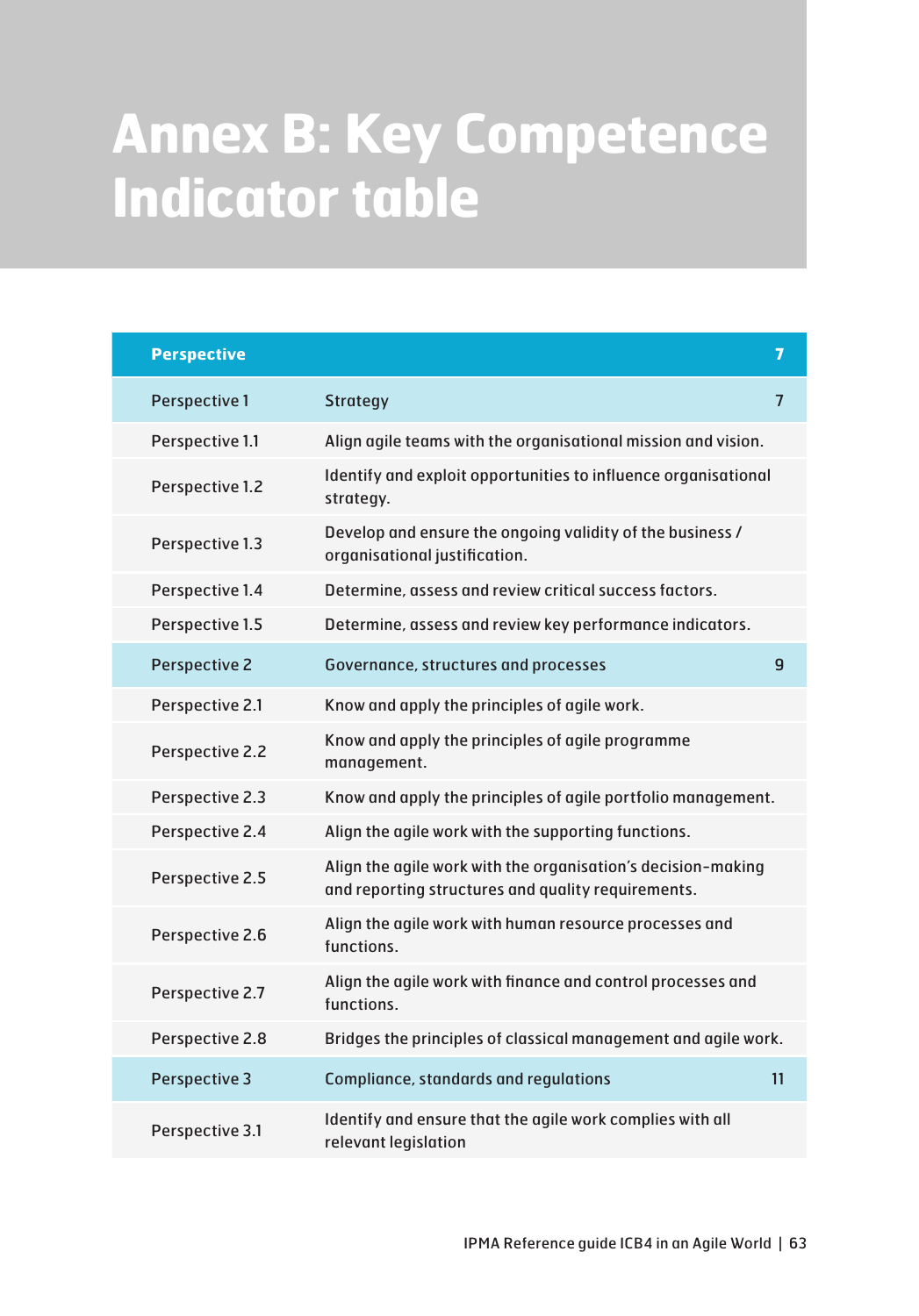| Perspective 3.2      | Identify and ensure that the agile work complies with<br>all relevant health, safety, security and environmental<br>regulations (HSSE). |    |
|----------------------|-----------------------------------------------------------------------------------------------------------------------------------------|----|
| Perspective 3.3      | Identify and ensure that the agile work complies with all<br>relevant codes of conduct and professional regulation.                     |    |
| Perspective 3.4      | Identify and ensure that the agile work complies with relevant<br>sustainability principles and objectives.                             |    |
| Perspective 3.5      | Assess, use and develop professional standards and tools for<br>the agile work.                                                         |    |
| Perspective 3.6      | Assess, benchmark and improve the organisational agility.                                                                               |    |
| Perspective 4        | <b>Power and interest</b>                                                                                                               | 13 |
| Perspective 4.1      | Connects the personal ambitions and interests of others<br>in support of the agile work.                                                |    |
| Perspective 4.2      | Assess the informal influence of individuals and groups and its<br>potential impact on the agile work.                                  |    |
| Perspective 4.3      | Assess the personalities and working styles of others and<br>employ them to the benefit of the agile work.                              |    |
| <b>Perspective 5</b> | <b>Culture and values</b>                                                                                                               | 15 |
| Perspective 5.1      | Assess the culture and values of the society and their<br>implications for the agile working.                                           |    |
| Perspective 5.2      | Drive the organisational culture to better align with Agile<br>values.                                                                  |    |
| Perspective 5.3      | Assess the informal culture and values of the organisation and<br>their implications for the agile working.                             |    |
| <b>People</b>        |                                                                                                                                         | 17 |
| People 1             | Self-reflection and self-management                                                                                                     | 17 |
| People 1.1           | Identify and reflect on the ways in which own values and<br>experiences affect the work.                                                |    |
| People 1.2           | Build self-confidence on the basis of personal strengths and<br>weaknesses.                                                             |    |
| People 1.3           | Identify and reflect on personal motivations to set personal<br>goals and keep focus.                                                   |    |
| People 1.4           | Organise personal work depending on the situation, own<br>resources and the overall situation of the team.                              |    |
| People 1.5           | Take responsibility for personal learning and development.                                                                              |    |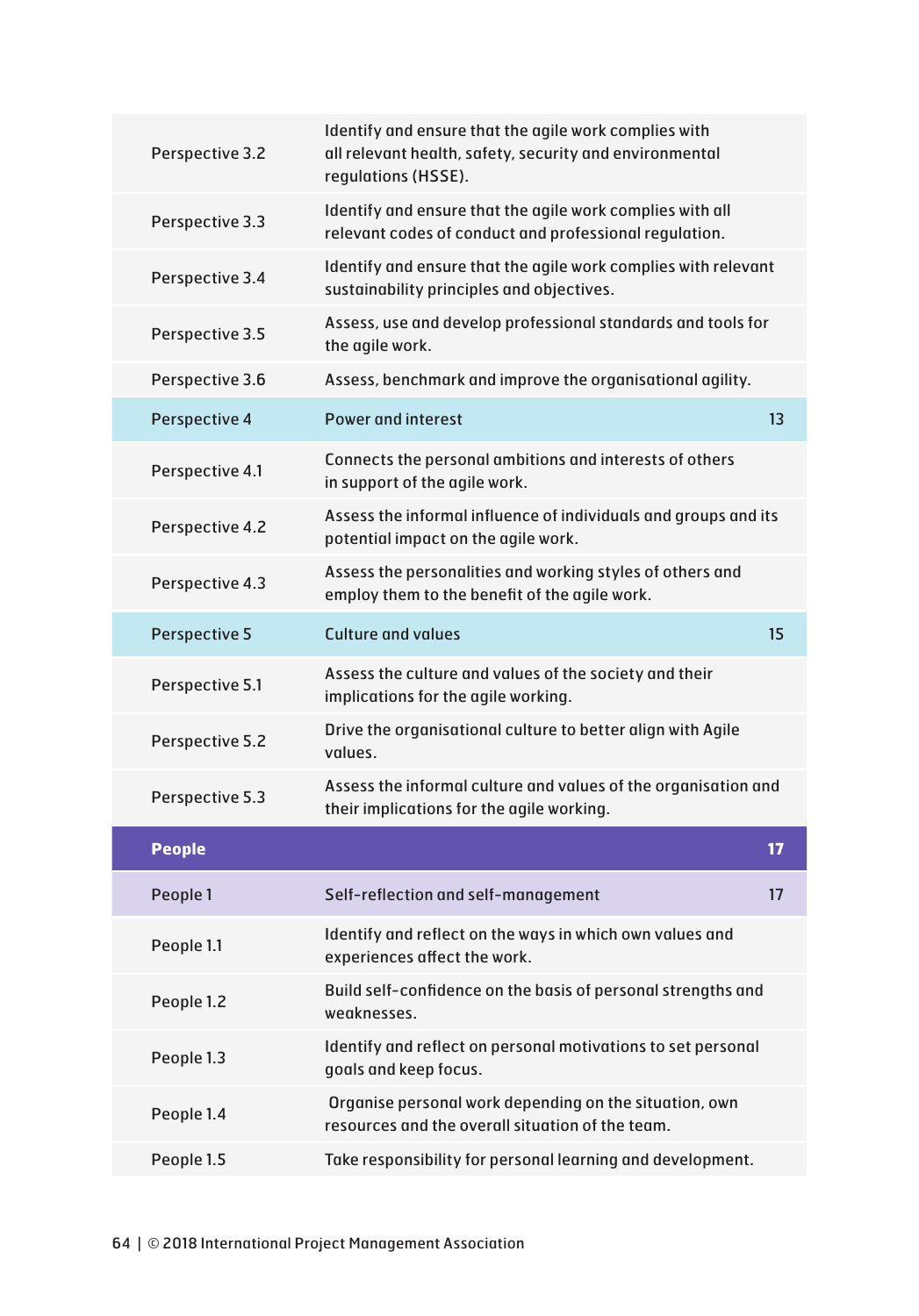| People 2   | Personal integrity and reliability                                                                             | 19 |
|------------|----------------------------------------------------------------------------------------------------------------|----|
| People 2.1 | Acknowledge and apply ethical values to all decisions and<br>actions.                                          |    |
| People 2.2 | Promote the sustainability of outputs and outcomes.                                                            |    |
| People 2.3 | Take responsibility for own decisions and actions.                                                             |    |
| People 2.4 | Act, take decisions and communicate in a consistent way.                                                       |    |
| People 2.5 | Complete tasks thoroughly in order to build confidence with<br>others.                                         |    |
| People 3   | <b>Personal communication</b>                                                                                  | 20 |
| People 3.1 | Provide clear and structured information to others and verify<br>their understanding.                          |    |
| People 3.2 | Facilitate and promote open communication.                                                                     |    |
| People 3.3 | Choose communication styles and channels to meet the needs<br>of the audience, situation and management level. |    |
| People 3.4 | Communicate effectively with virtual teams.                                                                    |    |
| People 3.5 | Employ humour and sense of perspective when appropriate.                                                       |    |
|            |                                                                                                                |    |
| People 4   | <b>Relations and engagement</b>                                                                                | 22 |
| People 4.1 | Initiate and develop personal and professional relationships.                                                  |    |
| People 4.2 | Build, facilitate and contribute to social networks.                                                           |    |
| People 4.3 | Demonstrate empathy through listening, understanding and<br>support.                                           |    |
| People 4.4 | Show confidence and respect by encouraging others to share<br>their opinions or concerns.                      |    |
| People 4.5 | Share own vision and goals in order to gain the engagement<br>and commitment of others.                        |    |
| People 4.6 | Use the social capital that is present in the network and<br>stimulates its increase.                          |    |
| People 5   | Leadership                                                                                                     | 24 |
| People 5.1 | Initiate actions and proactively offer help and advice.                                                        |    |
| People 5.2 | Takes ownership and shows commitment.                                                                          |    |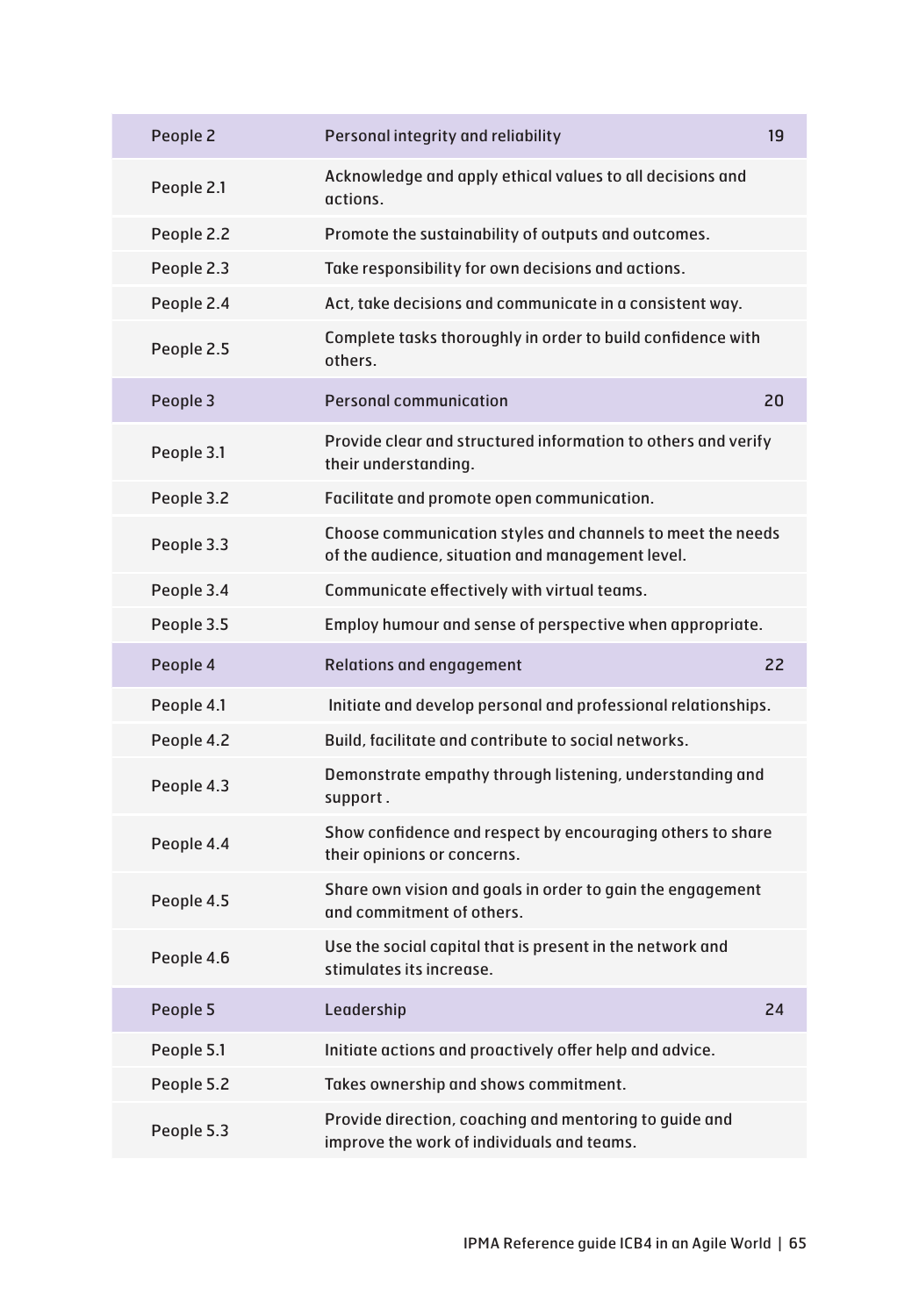| People 5.4 | Exert appropriate power and influence over others to achieve<br>the goals.                                        |    |
|------------|-------------------------------------------------------------------------------------------------------------------|----|
| People 5.5 | Make, enforce and review decisions.                                                                               |    |
| People 6   | <b>Teamwork</b>                                                                                                   | 26 |
| People 6.1 | Facilitates the selection and building of the team.                                                               |    |
| People 6.2 | Promote cooperation and networking between team members.                                                          |    |
| People 6.3 | Support, facilitate and review the development of the team<br>and its members.                                    |    |
| People 6.4 | Empower teams to determine tasks and responsibilities.                                                            |    |
| People 6.5 | Recognise opportunities to facilitate learning and inspires for<br>continuous improvement.                        |    |
| People 7   | <b>Conflict and crisis</b>                                                                                        | 28 |
| People 7.1 | Anticipate and possibly prevent conflicts and crises. Surfaces<br>possible concerns to the attention of the team. |    |
| People 7.2 | Analyse the causes and consequences of conflicts and crises<br>and select appropriate response(s) with team.      |    |
| People 7.3 | Mediate and resolve conflicts and crises and/or their impact<br>together with team.                               |    |
| People 7.4 | Identify and share learning from conflicts and crises in order to<br>improve future practice.                     |    |
| People 8   | <b>Resourcefulness</b>                                                                                            | 29 |
| People 8.1 | Stimulate and support an open and creative environment.                                                           |    |
| People 8.2 | Apply conceptual thinking to define situations and strategies.                                                    |    |
| People 8.3 | Apply analytic techniques to analysing situations, financial<br>and organisational data and trends.               |    |
| People 8.4 | Promote and apply creative techniques to find alternatives<br>and solutions.                                      |    |
| People 8.5 | Improve decision-making by promoting a holistic view.                                                             |    |
| People 9   | Negotiation                                                                                                       | 31 |
| People 9.1 | Identify and analyse the interests of all parties involved in the<br>negotiation.                                 |    |
| People 9.2 | Develop and evaluate options and alternatives with the<br>potential to meet the needs of all parties.             |    |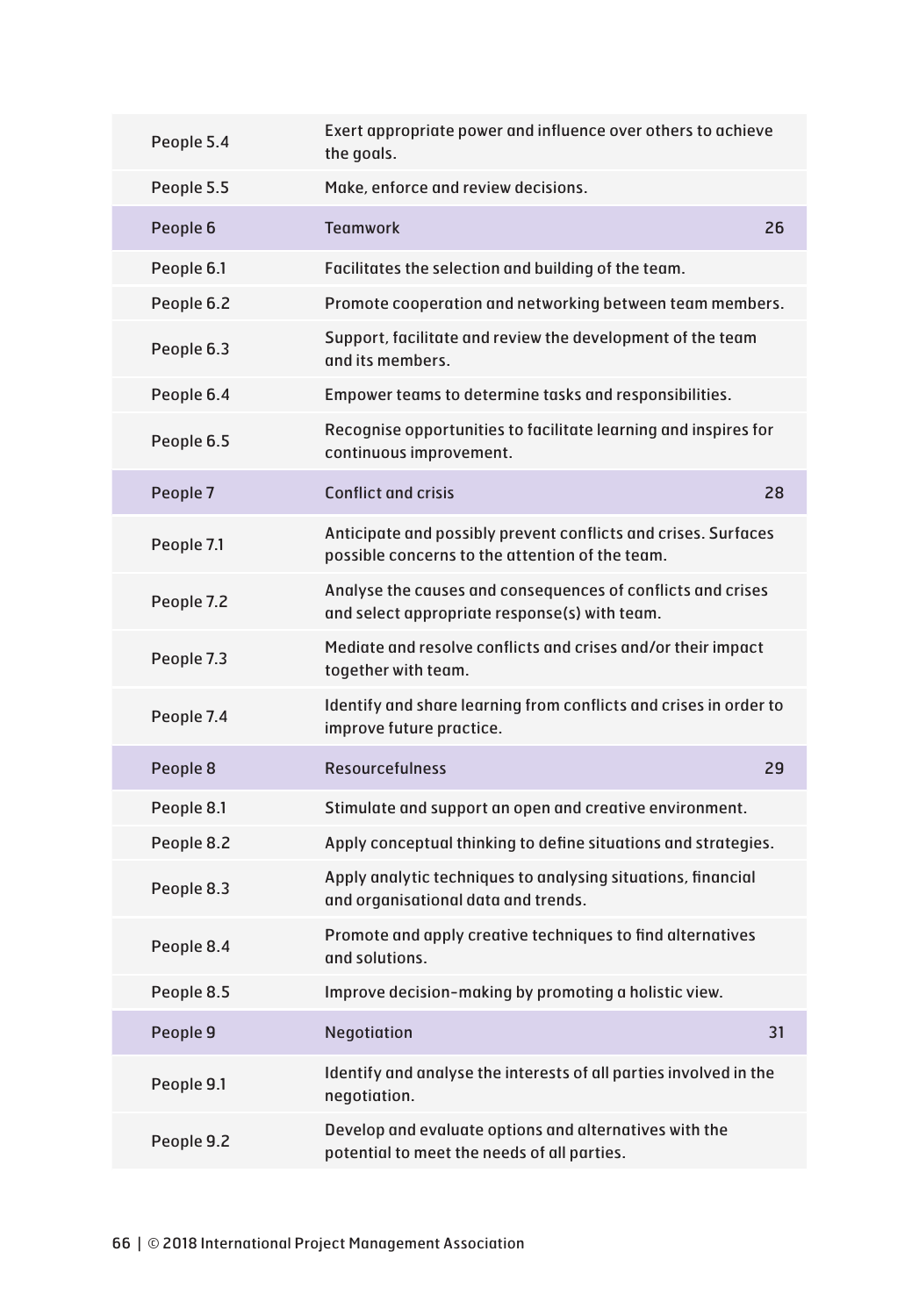| People 9.3      | Define a negotiation strategy in line with own objectives that is<br>acceptable to all parties involved.                      |    |
|-----------------|-------------------------------------------------------------------------------------------------------------------------------|----|
| People 9.4      | Reach negotiated agreements with other parties that are in<br>line with own objectives.                                       |    |
| People 9.5      | Detect and exploit additional selling and acquisition<br>possibilities.                                                       |    |
| People 10       | <b>Results orientation</b>                                                                                                    | 33 |
| People 10.1     | Evaluate all decisions and actions against their impact on<br>customer value and goals of the organisation.                   |    |
| People 10.2     | Balance needs and means to optimise outcomes and success.                                                                     |    |
| People 10.3     | Create and maintain a healthy, safe and productive working<br>environment.                                                    |    |
| People 10.4     | Promote and 'sell' the agile work and its outcomes.                                                                           |    |
| People 10.5     | Deliver results and get acceptance.                                                                                           |    |
| <b>Practice</b> |                                                                                                                               | 35 |
| Practice 1      | <b>Design</b>                                                                                                                 | 35 |
|                 |                                                                                                                               |    |
| Practice 1.1    | Facilitate a shared understanding of the success criteria and<br>make sure that they are documented in the vision.            |    |
| Practice 1.2    | Review, apply and exchange lessons learned from your<br>experimentation and those of other teams and relevant<br>communities. |    |
| Practice 1.3    | Determine complexity and its consequences for the team's<br>way of working.                                                   |    |
| Practice 1.4    | Selects and reviews the agile work approach in dialogue with<br>the teams                                                     |    |
| Practice 1.5    | Design the initial ways of working                                                                                            |    |
| Practice 2      | Business goals, requirements and value                                                                                        | 37 |
| Practice 2.1    | Define the vision, prioritize the business goals and align the<br>work.                                                       |    |
| Practice 2.2    | Identify and analyse the stakeholder needs and requirements.                                                                  |    |
| Practice 2.3    | Continuously prioritise backlog items to maximize the value<br>delivered. (A)                                                 |    |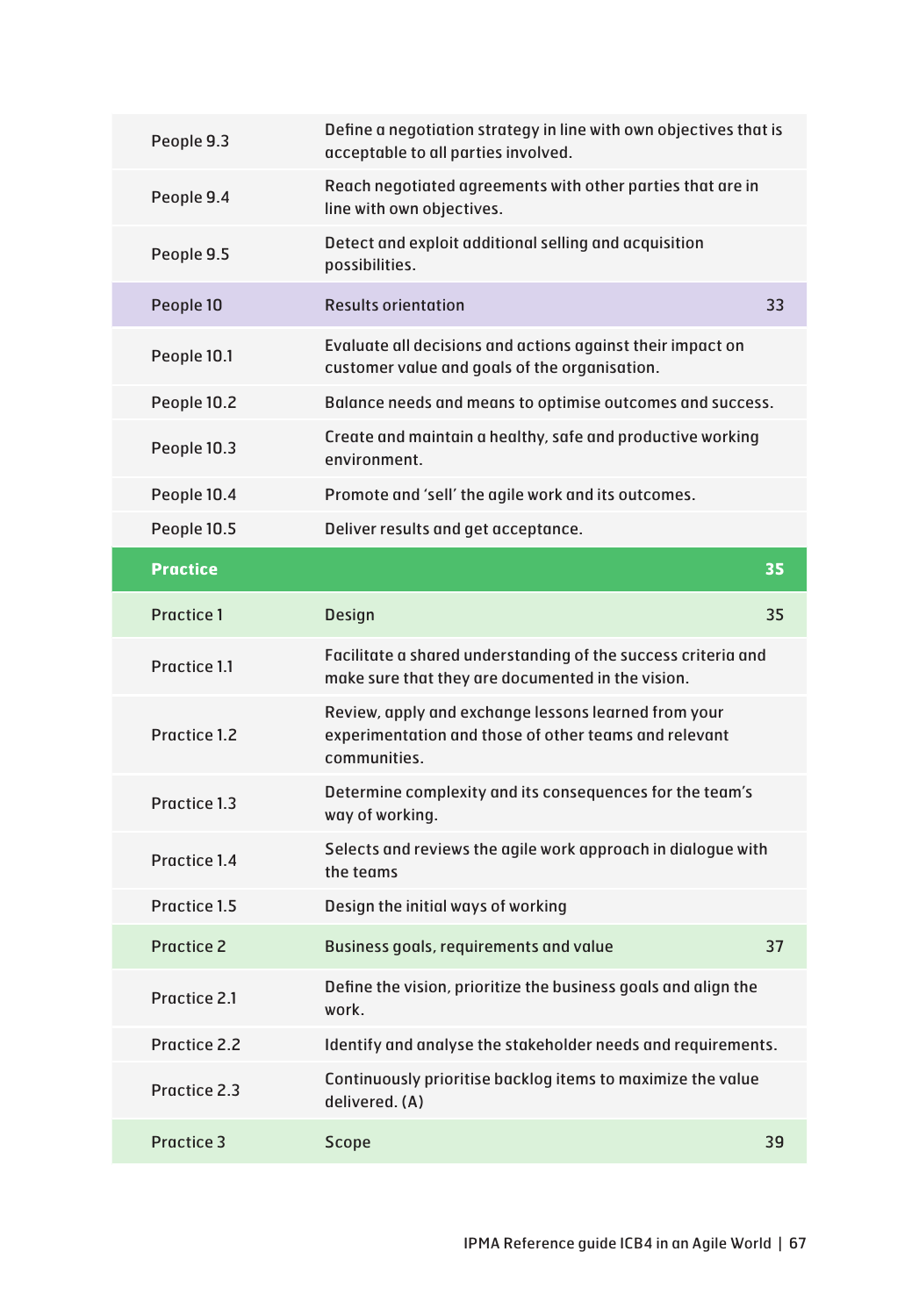| Practice 3.1      | Define the solution or outcome, starting with a minimum viable<br>or marketable product.                                                                  |    |
|-------------------|-----------------------------------------------------------------------------------------------------------------------------------------------------------|----|
| Practice 3.2      | Ensure the identification of the MVP.                                                                                                                     |    |
| Practice 3.3      | Define the delivery structure for the successive incremental<br>deliveries.                                                                               |    |
| Practice 3.4      | Establish and maintain scope configuration.                                                                                                               |    |
| Practice 4        | <b>Time</b>                                                                                                                                               | 40 |
| Practice 4.1      | Establish the products for the next delivery.                                                                                                             |    |
| Practice 4.2      | Estimate the effort and the number of iterations (or sprints).                                                                                            |    |
| Practice 4.3      | Decide on the roadmap plan (which includes increments,<br>outcomes, etc.).                                                                                |    |
| Practice 4.4      | Sequence deliverables and plan the incremental deliveries.                                                                                                |    |
| Practice 4.5      | Monitor outcomes against the release schedule and respond<br>to change.                                                                                   |    |
| <b>Practice 5</b> | <b>Organisation and information</b>                                                                                                                       | 42 |
| Practice 5.1      | Assess and determine the needs of stakeholders relating to<br>information and documentation.                                                              |    |
| Practice 5.2      | Define the structure, roles and responsibilities within the agile<br>work.                                                                                |    |
| Practice 5.3      | Establish infrastructure, processes and systems for<br>information flow.                                                                                  |    |
| Practice 5.4      | Facilitate, validate and coach the agile teams.                                                                                                           |    |
| Practice 6        | Quality                                                                                                                                                   | 44 |
| Practice 6.1      | Develop and monitor the implementation of, and revise the<br>quality rules for, the agile work that does not compromise the<br>quality of each increment. |    |
| Practice 6.2      | Review the agile work and it's deliverables to ensure that they<br>continue to meet the quality requirements of each increment.                           |    |
| Practice 6.3      | Verify the achievement of quality objectives and recommend<br>any necessary improvements.                                                                 |    |
| Practice 6.4      | Plan and organise the validation of the agile work outcomes.                                                                                              |    |
| Practice 6.5      | Ensure quality throughout the agile work.                                                                                                                 |    |
| Practice 7        | Finance                                                                                                                                                   | 46 |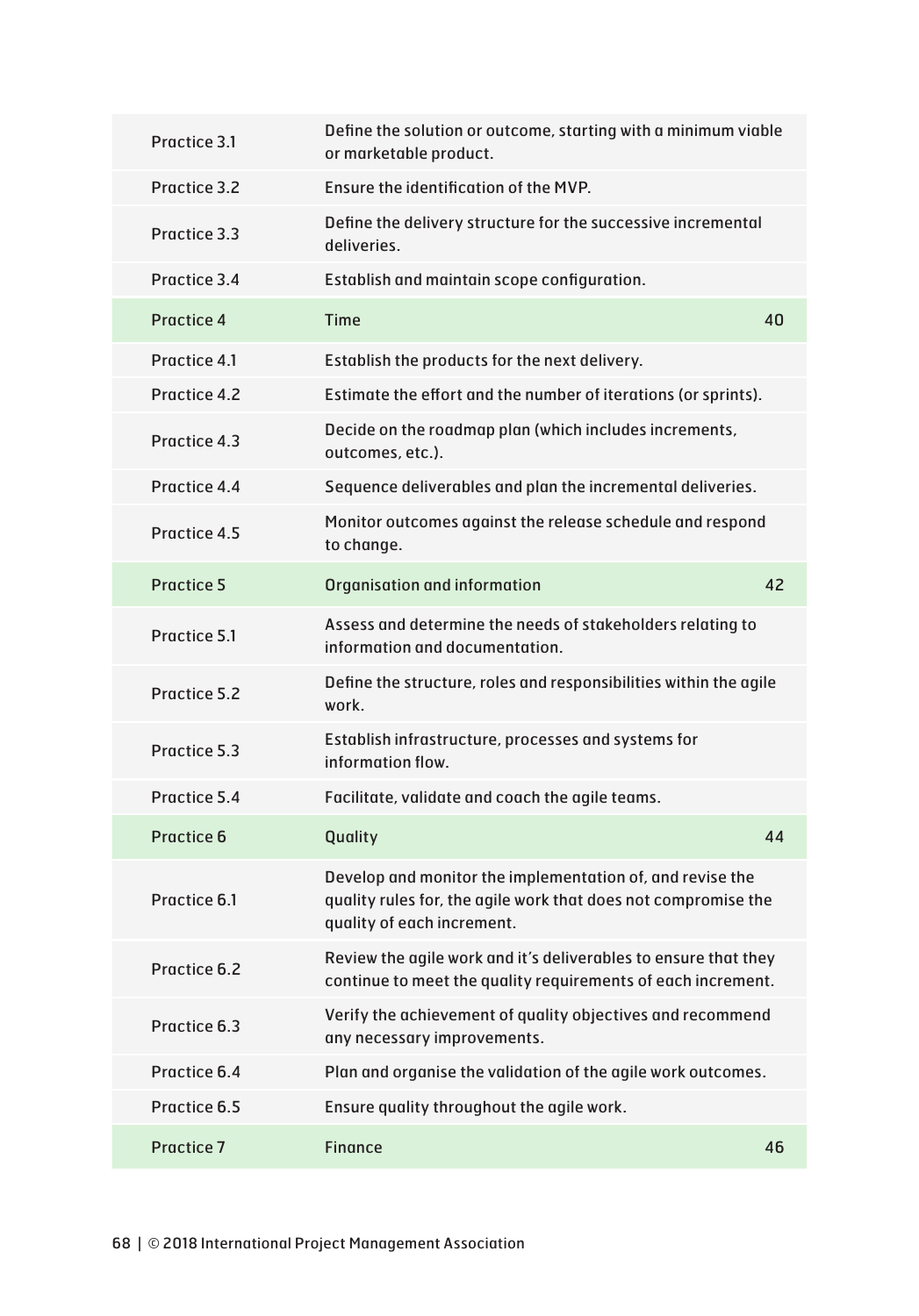| Practice 7.1  | Estimate solution or outcome costs.                                                                                   |    |
|---------------|-----------------------------------------------------------------------------------------------------------------------|----|
| Practice 7.2  | Establish the budget for the agile work.                                                                              |    |
| Practice 7.3  | Secure funding for the agile work.                                                                                    |    |
| Practice 7.4  | Develop, establish and maintain a financial management and<br>reporting system.                                       |    |
| Practice 7.5  | Monitor financials to identify and correct deviations from the<br>financial plan.                                     |    |
| Practice 8    | <b>Resources</b>                                                                                                      | 47 |
| Practice 8.1  | Develop strategic resource plan to deliver the customer value.                                                        |    |
| Practice 8.2  | Define the quality and quantity of resources required.                                                                |    |
| Practice 8.3  | Identify the potential sources of resources and negotiate their<br>acquisition.                                       |    |
| Practice 8.4  | Allocate resources according to defined need.                                                                         |    |
| Practice 8.5  | Evaluate resource usage and take any necessary corrective<br>actions.                                                 |    |
| Practice 9    | Procurement                                                                                                           | 49 |
| Practice 9.1  | Agree on procurement needs, options and processes                                                                     |    |
| Practice 9.2  | Contribute to the evaluation and selection of suppliers and<br>partners.                                              |    |
| Practice 9.3  | Contribute to the negotiation and agreement of contractual<br>terms and conditions that satisfy all parties involved. |    |
| Practice 9.4  | Supervise the execution of contracts, address issues and seek<br>redress where necessary.                             |    |
| Practice 10   | Plan, adapt and control                                                                                               | 51 |
| Practice 10.1 | Start the agile work and develop and get agreement on the<br>overall plan.                                            |    |
| Practice 10.2 | Initiate and manage the transition to a new release.                                                                  |    |
| Practice 10.3 | Control the agile work performance against customer value<br>and adapt when needed.                                   |    |
| Practice 10.4 | Makes progress transparent.                                                                                           |    |
| Practice 10.5 | Welcome changing requirements when it benefits the<br>customer's competitive advantage.                               |    |
|               |                                                                                                                       |    |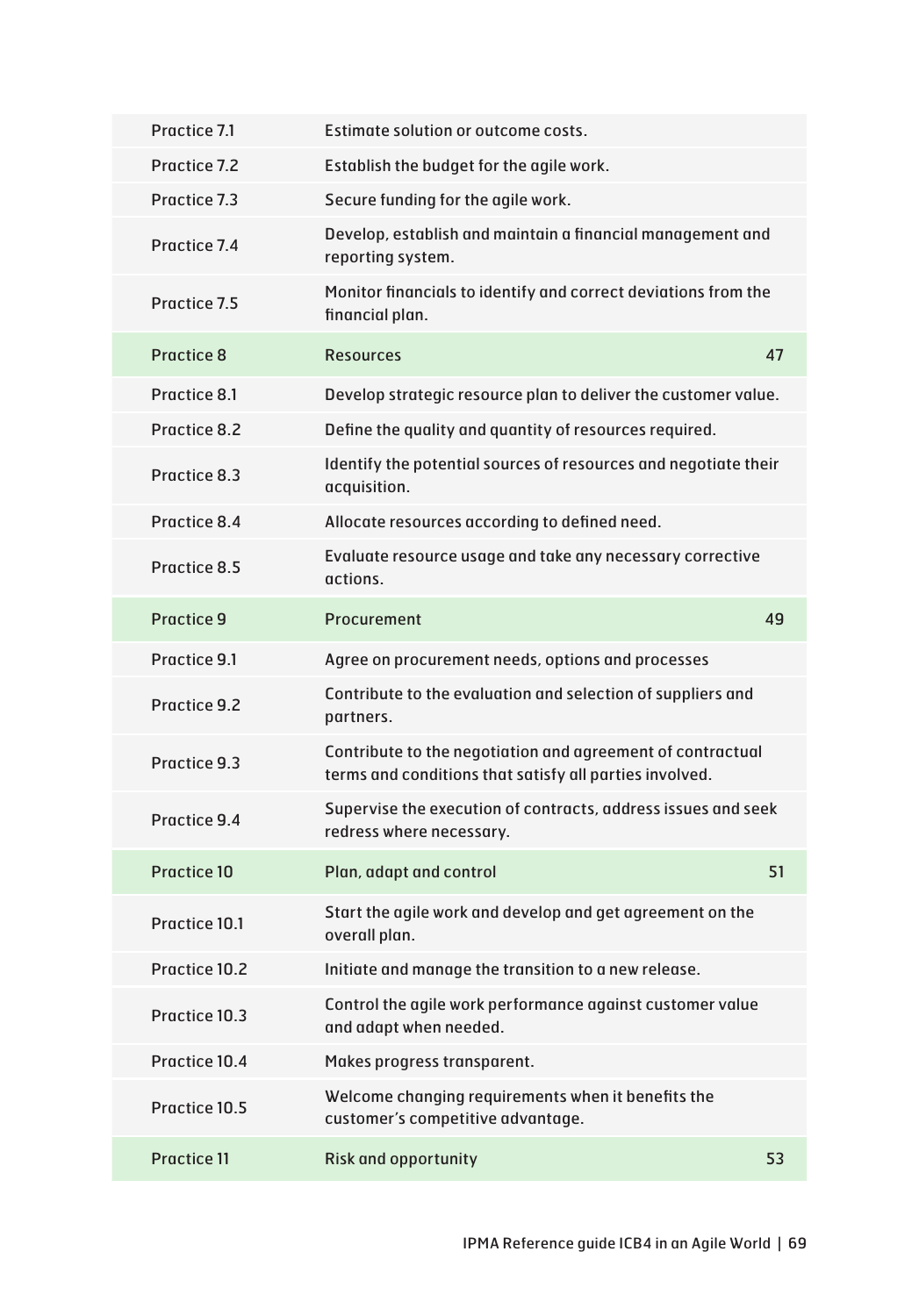| Practice 11.1 | Tailor the risk and opportunity management framework for<br>agile working.                                 |    |
|---------------|------------------------------------------------------------------------------------------------------------|----|
| Practice 11.2 | Identify risks and opportunities.                                                                          |    |
| Practice 11.3 | Assess the probability and impact of risks and opportunities.                                              |    |
| Practice 11.4 | Select approaches and implement response plans to address<br>risks and opportunities.                      |    |
| Practice 11.5 | Evaluate and monitor risks, opportunities and implemented<br>responses.                                    |    |
| Practice 12   | <b>Stakeholders</b>                                                                                        | 54 |
| Practice 12.1 | Identify stakeholders and analyse their interests and<br>influence.                                        |    |
| Practice 12.2 | Develop and maintain a stakeholder strategy and<br>communication plan.                                     |    |
| Practice 12.3 | Engages customers, management and sponsor(s).                                                              |    |
| Practice 12.4 | Engage with users, partners, suppliers and other stakeholders<br>to gain their cooperation and commitment. |    |
|               |                                                                                                            |    |
| Practice 12.5 | Organise and maintain networks and alliances.                                                              |    |
| Practice 13   | <b>Change and transformation</b>                                                                           | 56 |
| Practice 13.1 | Assess the adaptability to change of the organisation(s).                                                  |    |
| Practice 13.2 | Identify change requirements and transformation<br>opportunities.                                          |    |
| Practice 13.3 | Develop change or transformation strategy.                                                                 |    |
| Practice 13.4 | Implement change or transformation management strategy.                                                    |    |
| Practice 14   | Select and balance                                                                                         | 57 |
| Practice 14.1 | Analyse the customer value of components.                                                                  |    |
| Practice 14.2 | Prioritise components based on programme's or portfolio's<br>priorities.                                   |    |
| Practice 14.3 | Align programme capacity (funding) to strategic goals.                                                     |    |
| Practice 14.4 | Prepare and facilitate key component prioritisation decisions.                                             |    |